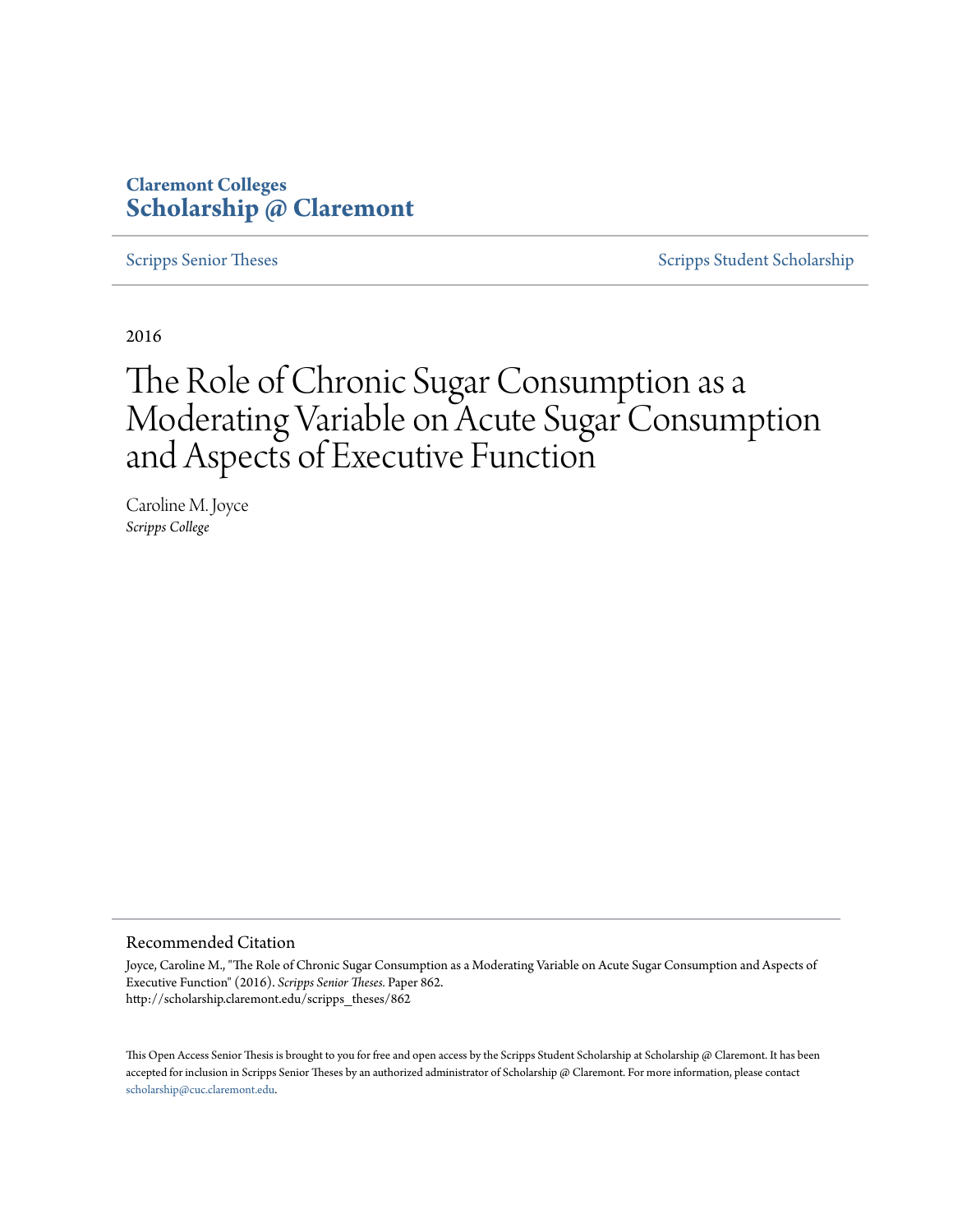Running Head: Sugar and Executive Function

The Role of Chronic Sugar Consumption as a Moderating Variable on Acute Sugar

Consumption and Aspects of Executive Function

Caroline Joyce

Scripps College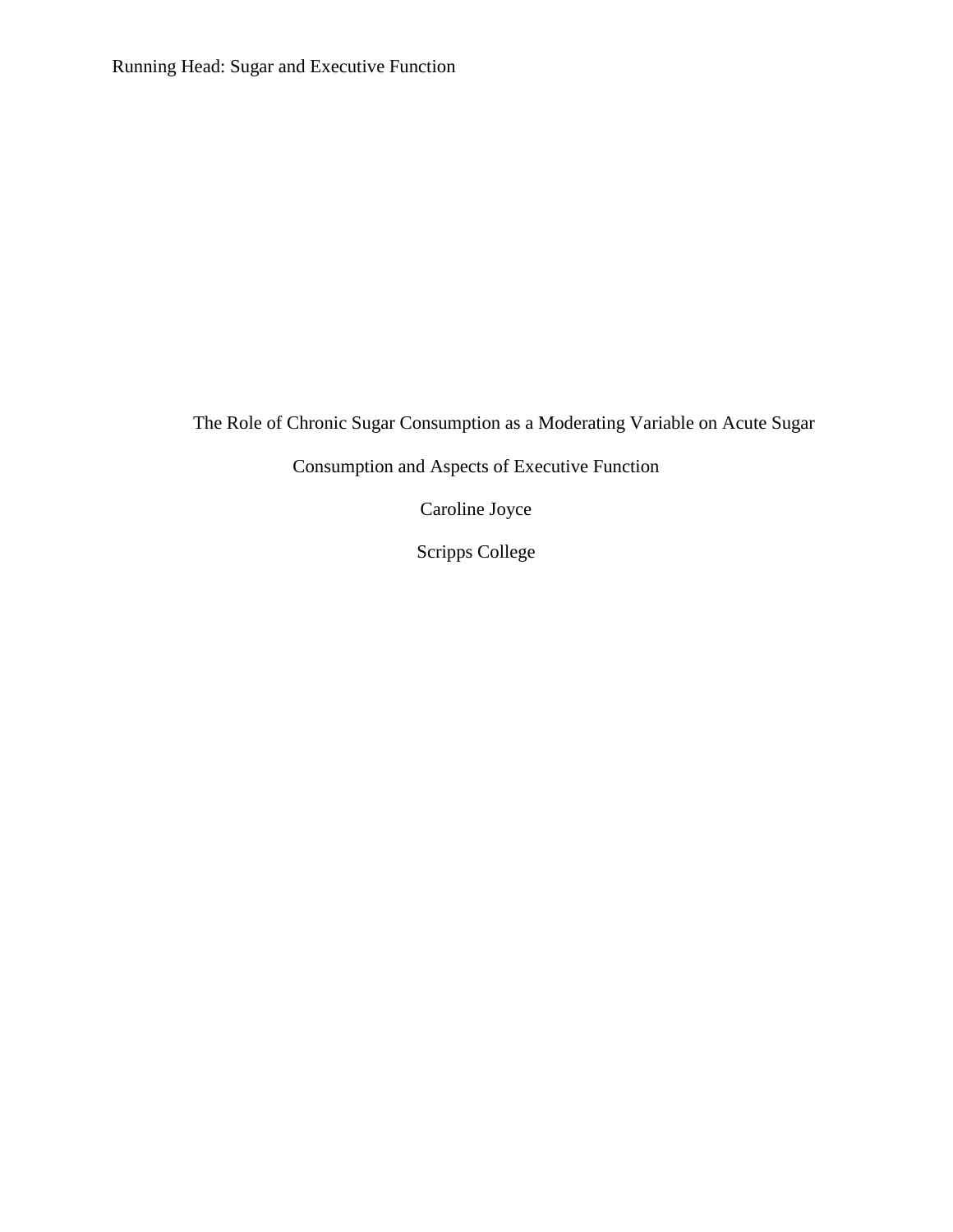#### Abstract

This study explores the relationship between acute sugar consumption and its effect on executive function (EF). Specifically, this study examines the effect of both acute and chronic sugar consumption on EF. An epidemiological survey was given on an online work distribution platform, where participants finished cognitive tasks of EF after completing questionnaires assessing sugar consumption both in the last year and last 24 hours ( $n = 273$ ). It was hypothesized that acute and chronic sugar intake would significantly predict scores on measures of aspects of EF. Additionally, it was hypothesized that chronic sugar intake would significantly moderate the relationship between acute sugar intake and EF. Neither acute nor chronic sugar consumption predicted EF. This effect was not changed by including chronic sugar consumption as a moderating variable upon acute sugar consumption and EF. This research provides greater evidence about what effect sugar consumption has on EF.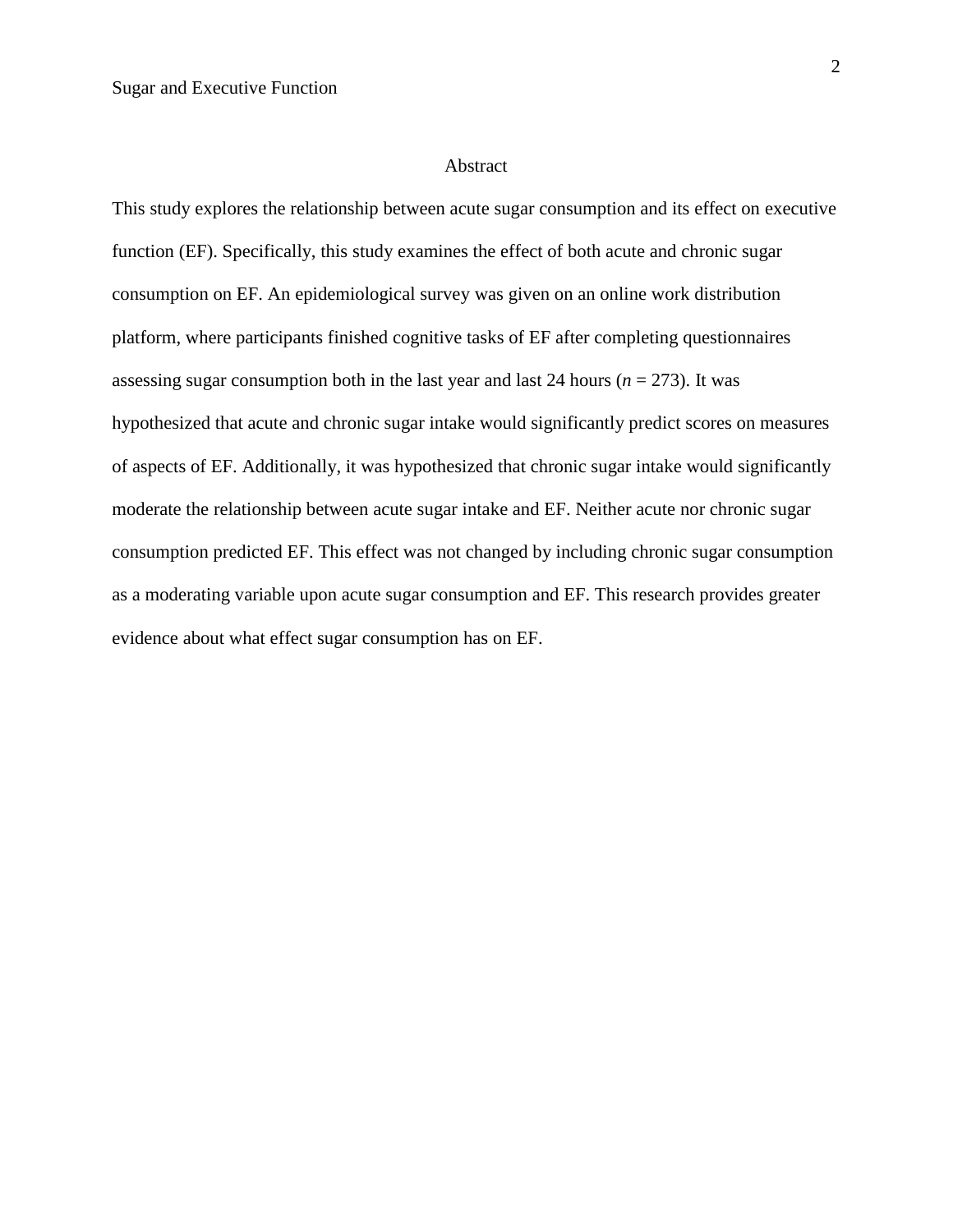# History of Sugar Consumption as a Moderating Variable on Sugar and Aspects of Executive Function

To investigate the role that acute sugar consumption plays in measures of executive function this research executed an epidemiological survey. It was a study of the population at large, with the hope of establishing the effect of lifetime sugar consumption on measures of aspects of executive function (EF) (Akintola et al., 2014). This goal of this study is to provide preliminary results that a significant relationship does exist between acute sugar consumption, chronic sugar consumption, and scores on measures of EF. Specifically, that increased chronic sugar consumption will lead to decreased scores of EF, while higher acute sugar consumption leads to higher scores on measures of EF. The role of EF has been chosen, as will be shown, to highlight one area that it is suspected to be influenced by chronic and acute sugar consumption. The results of this study aimed to bring greater understanding of the interaction of acute and chronic sugar consumptions effect on EF. Narrowing in on EF will provide concrete examples in the ways that sugar can have a detrimental effect on cognition, and open the door for further investigation on cognitive effects in general.

#### **Executive Function**

According to the Banich model of integrated executive function (2009) different abilities, such as planning, self-control, and mental flexibility, are controlled by this system. These include planning, self-control, and mental flexibility. In particular, working memory (WM) and the processes related to it are housed in this system (Salthouse & Davis, 2005). While WM is often a broad term, in this case it is referring to the "temporary storage and manipulation of information in the service of performing complex cognitive activities" (Baddeley et al., 2011). Due to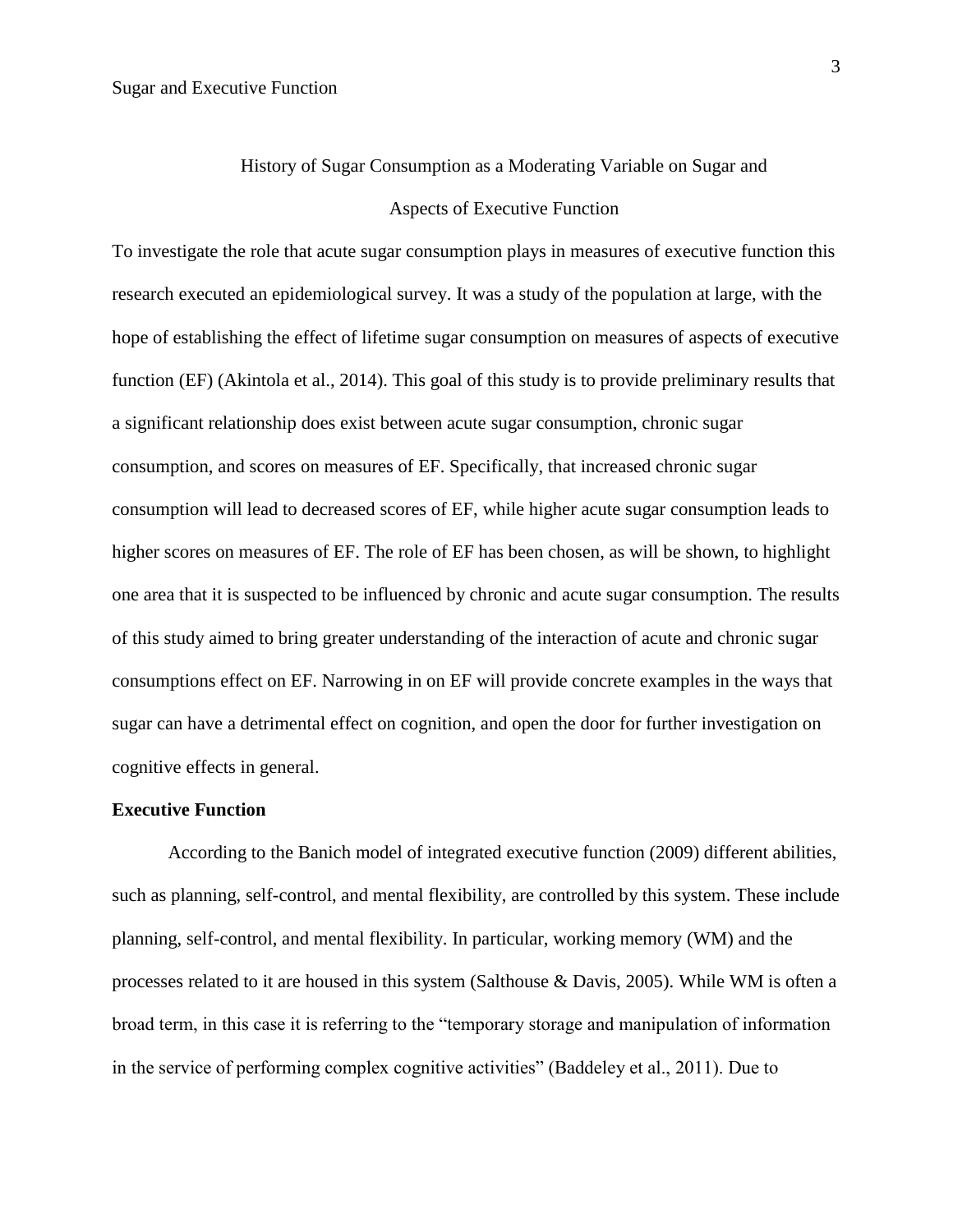previous research done on rat populations, it is expected that acute sugar consumption will have a significant effect on aspects associated with  $EF$ .<sup>1</sup> Many different processes fall under the umbrella that is EF, however, for this study subcomponents examining WM and processes related to it will be examined. As will be seen, these aspects of EF are most supported in the literature.

#### **Sugar**

 $\overline{a}$ 

When the term sugar is used, it can refer to glucose, sucrose, or fructose. All three are carbohydrates that can exist on their own (monosaccharide), or linked together (disaccharide). Sucrose, a derivative from sugar cane and the most common type of sugar, is comprised of two molecules linked together: glucose and fructose (Figure 2).



**Figure 1.** Sucrose: a connection of glucose (left) and fructose (right).

Table sugar, or anything used in cooking or baking is always sucrose. However, in some studies, glucose is isolated and administered in its monosaccharide form (Ullrich et al., 2015). In others, sucrose is given in its disaccharide form (Hill et al., 2014). When examining these effects, it is important that whenever sucrose—or colloquially sugar—is described, glucose is also implicated. Due to the lack of uniformity between pure sucrose and pure glucose administration in the literature, the terms will be used somewhat interchangeably in this study. Additionally,

<sup>&</sup>lt;sup>1</sup> See Dalm et al. (2009); Kendig et al. (2013); Reichelt et al. (2015).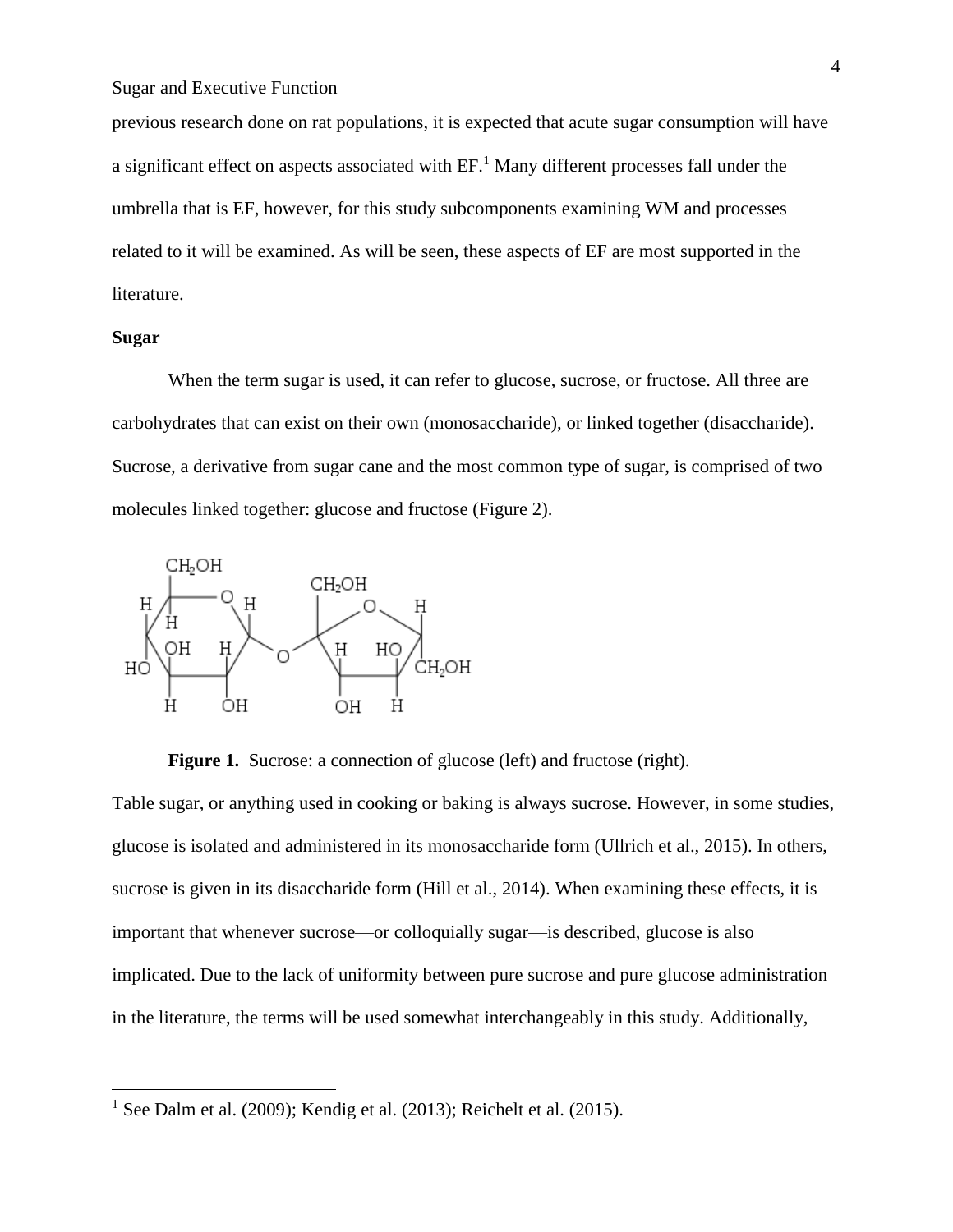when using self-report measures of sugar consumption, no distinction will be made between monosaccharide or disaccharide versions of sugar. While some processed foods will use glucose over sucrose, it is assumed that the average person would not note this, or be able to report this difference. While van der Zwaluw et al. (2014) investigate a difference in the effects of these two sugars, previous literature has not. Therefore, while it will be important in the future to examine whether these sugars lead to different effects, the current study will use the terms interchangeably.

#### **Acute Effects of Sugar**

#### *Positive effect*

Short-term, beneficial effects of sugar on measures of EF have been demonstrated. In order to solely examine the effect glucose and sucrose have on cognition it is possible to isolate them. This is because it has been shown that, in rats, the brain uses more glucose when completing demanding cognitive tasks (McNay, Fries & Gold, as cited in van der Zwaluw et al., 2014). Sucrose, which is half glucose and half fructose, has not been investigated. It is known that fructose will only slightly raise blood glucose levels due to its inability to cross the bloodbrain barrier (Messier & White, 1987, as cited in van der Zwaluw et al., 2014). This interaction of glucose and sucrose is also pertinent to be studied in an adult population. In a study by van der Zwaluw et al. (2014), 43 adults aged 70 and older drank a beverage of glucose or sucrose and then immediately completed cognitive measures. It was found that the sucrose drink significantly benefited attentional performance—a process that is part of EF. Interestingly, no effect of glucose or sucrose was seen on scores of episodic memory. It is possible that this is due to the ordering of tasks, as the memory task was the first one performed and there might not have been enough time for the glucose to be absorbed by the body. Glucose levels may not have risen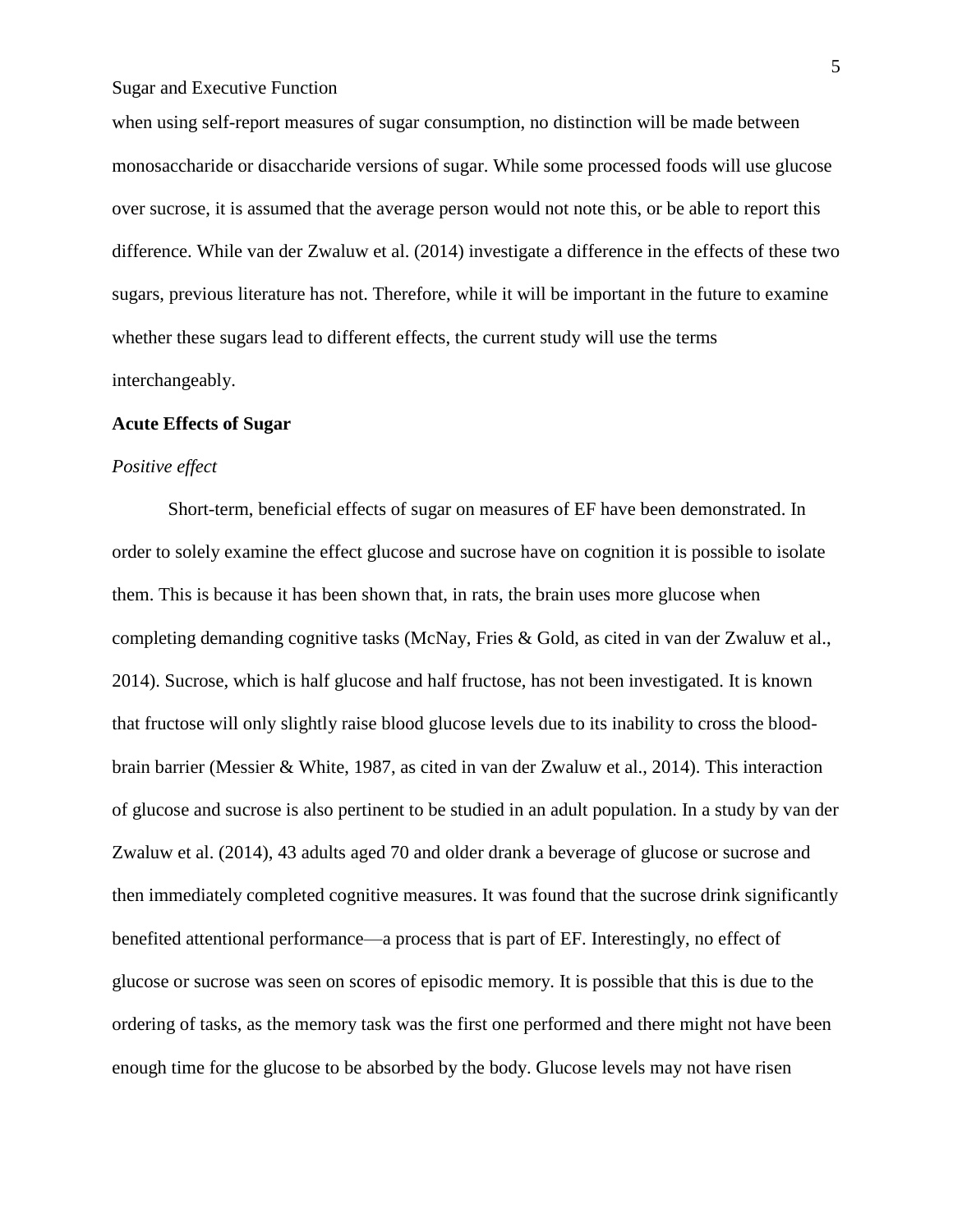enough at this point for an effect to be seen. It is also feasible that different levels of glucose are needed for significantly improved performance on a variety of tasks. By having only one dose of glucose and one of sucrose the researchers did not have enough of a manipulation to see if a small effect could be seen on scores of cognition. Had various doses of sucrose and glucose been used, the researchers might have noticed a difference in cognition. Research should be limited to multiple doses of one type of sugar, either glucose or sucrose, to see their effects on a variety of tasks.

Further research has noted the beneficial role that an acute sugar dose can have, specifically within a population of young women. Donohoe & Benton (2000) examined the blood glucose levels of undergraduate women using a blood glucose tolerance test (GTT), a highly reliable measure of current levels of sugar in the blood. These occurred after ten hours of fasting so that the most accurate read of blood glucose could be obtained. Without fasting, the blood glucose level could show a much higher or lower read, depending on what the participants had eaten recently. By having these GTT values, researchers were able to make assumptions about the general glucose tolerance of each participant, and it could be inferred that these were steady levels that would not change suddenly over the lifespan. Using undergraduates (mean age 22 years), it is possible to examine the effect of sugar on an even younger population than seen the literature—although no conclusions can be made about whether it would be possible to change the glucose levels, and by extension, any scores on cognitive testing. It was found that lower blood glucose levels were associated with poorer performance on measures of cognition, including EF. Interestingly, this effect was seen across all measures of WM, indicating that higher blood glucose levels are necessary for basic cognitive functioning. The researchers point out that this is noteworthy because it was GTT values that were not hypoglycemic, but solely on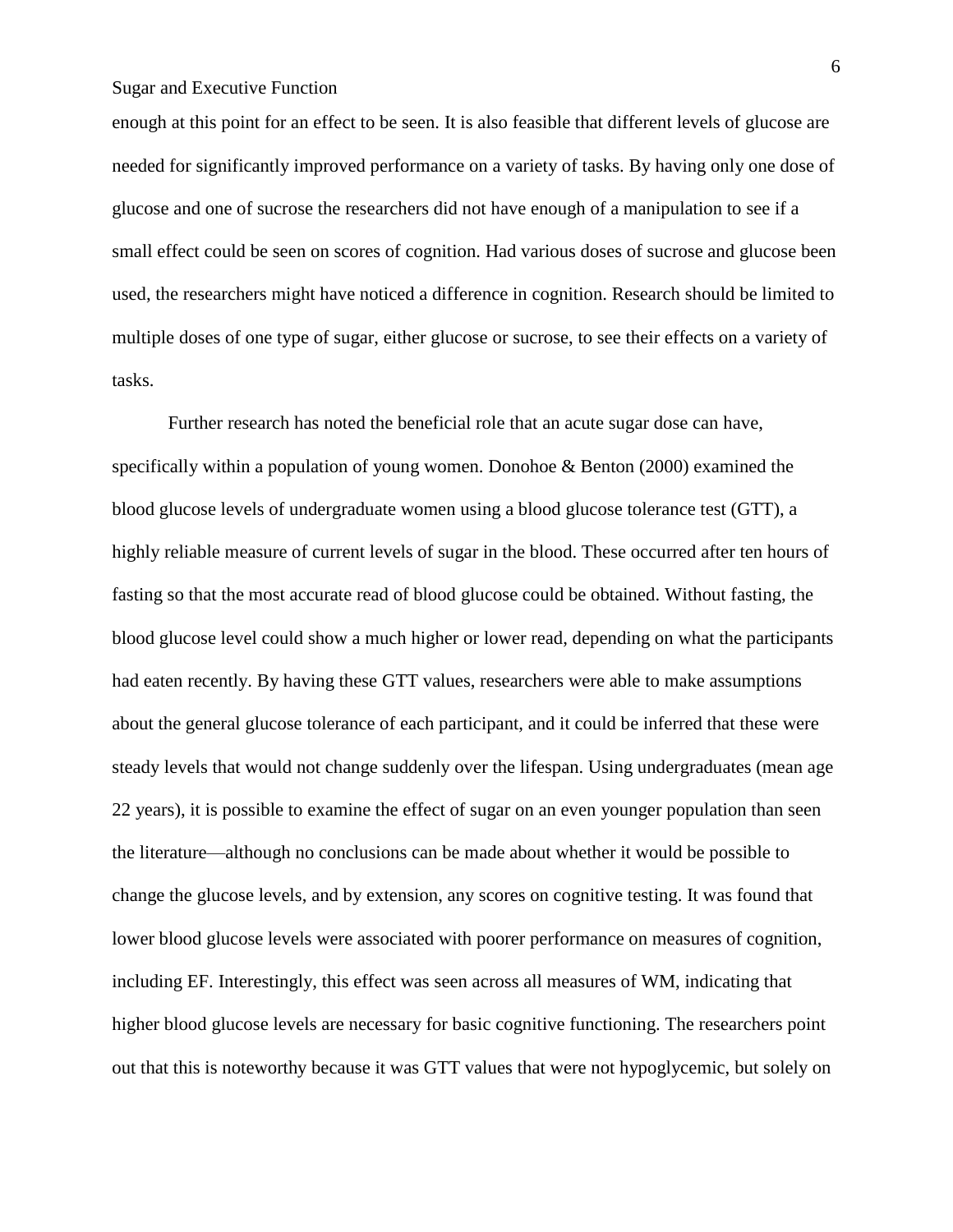the lower end of the spectrum of blood glucose levels. This finding exhibits how susceptible aspects of EF can be to sugar fluctuation—even in a quite young cohort of healthy adults. It is not only people who have disorders of blood glucose levels—such as diabetics—that can have cognitive processes affected. It is possible to be within the normal healthy range of blood glucose levels and still see significant differences on cognitive measures. These results points to the role that baseline glucose levels play in all aspects of EF. Researchers did not manipulate the levels of glucose in the participant' bodies, and therefore it is unknown whether someone with a baseline lower GTT level would show greater improvement on the administered tasks when given a sugar supplement as compared with someone who had higher levels. Further research should examine whether participants with differing baseline levels of glucose react in significantly different ways to sugar supplementation.

By examining specific object-location binding it is possible to verify the role that glucose plays in WM. A study by Stollery & Christian (2015) examined the effect of acute glucose administration on remembering object location. It was found that the consumption of a glucose drink by the participants significantly increased their ability to remember the location of objects and to bind the objects to their location. This significant relationship indicates that the visualspatial sketchpad of Baddeley's model is in fact impacted by glucose administration. Additionally, by indicating the exact way in which WM is effected this research indicates that other parts of WM might be as well, and there is room for more investigation. Researchers in this study did not account for chronic sugar consumption in their analyses, they instead just had participants come in after fasting all night. While this assumes a blank slate of sugar consumption, it does not leave room for the effect chronic sugar consumption has on this significant relationship. By including information on whether the participants are high, medium,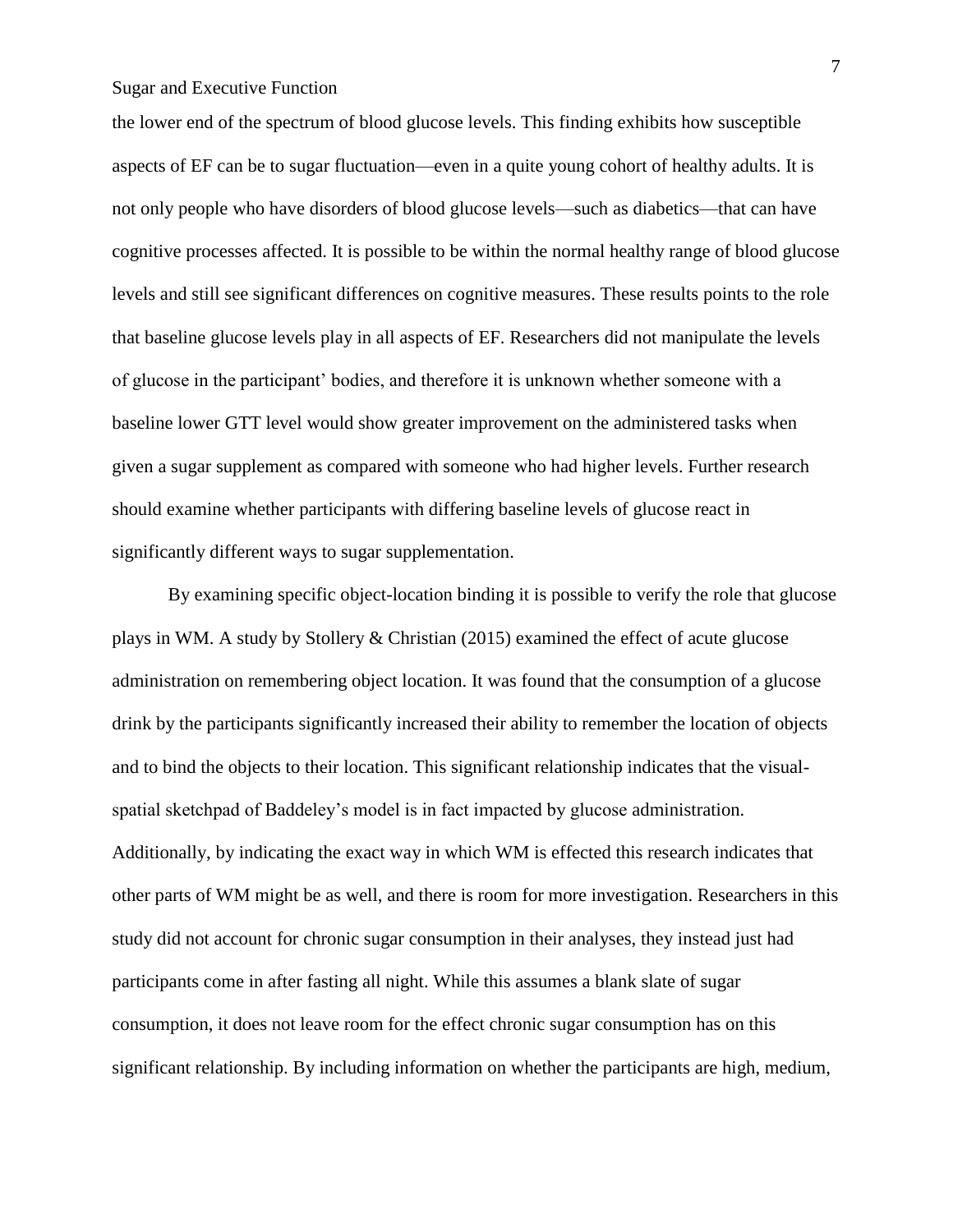and low chronic sugar consumers, the researchers would be able to show whether this relationship holds true for all people. Additionally, the glucose dose in this study was kept static and not varied across groups of participants. The glucose dose given was relatively small (30 g) indicating that this effect on WM can be seen at even low levels of acute sugar consumption. It is possible that the effect seen varies depending on the level of acute glucose administration given. The next steps, which the current study aims to do, will be to take into account chronic sugar consumption.

Examining the difference in effect of glucose doses on aspects of EF indicates the role that differing levels of acute sugar consumption can have. Most studies reviewed do not make a distinction between sugar dosages, and therefore it is noteworthy when researchers indicate that varying sugar levels can have differing effects. A study by Mohanty & Flint (2001) examined the role of acute glucose administration upon performance on emotional or neutral WM tasks. The researchers varied dosages of glucose between 100 mg per kg (weight of the participant), and 50 grams, noting that previous literature on humans standardizes glucose 50 grams, whereas animal research consistently uses an approach of 100mg/kg. It was found that varying the dosage had a significant effect, with enhanced performance on the neutral stimuli task of WM when using the dose of 100 mg/kg that was not observed in those who received the 50 grams dose. This research indicates that the difference in effect due to glucose dose should be investigated, as they can play different roles. Participants in this study were not asked to fast before coming into the lab, indicating that their current blood glucose levels could have affected their response to the glucose drink that was given. Additionally, researchers did not account for chronic sugar consumption, which could have played a role in the participant's response to the acute glucose administration. By showing that differing the doses of glucose affects measures of WM the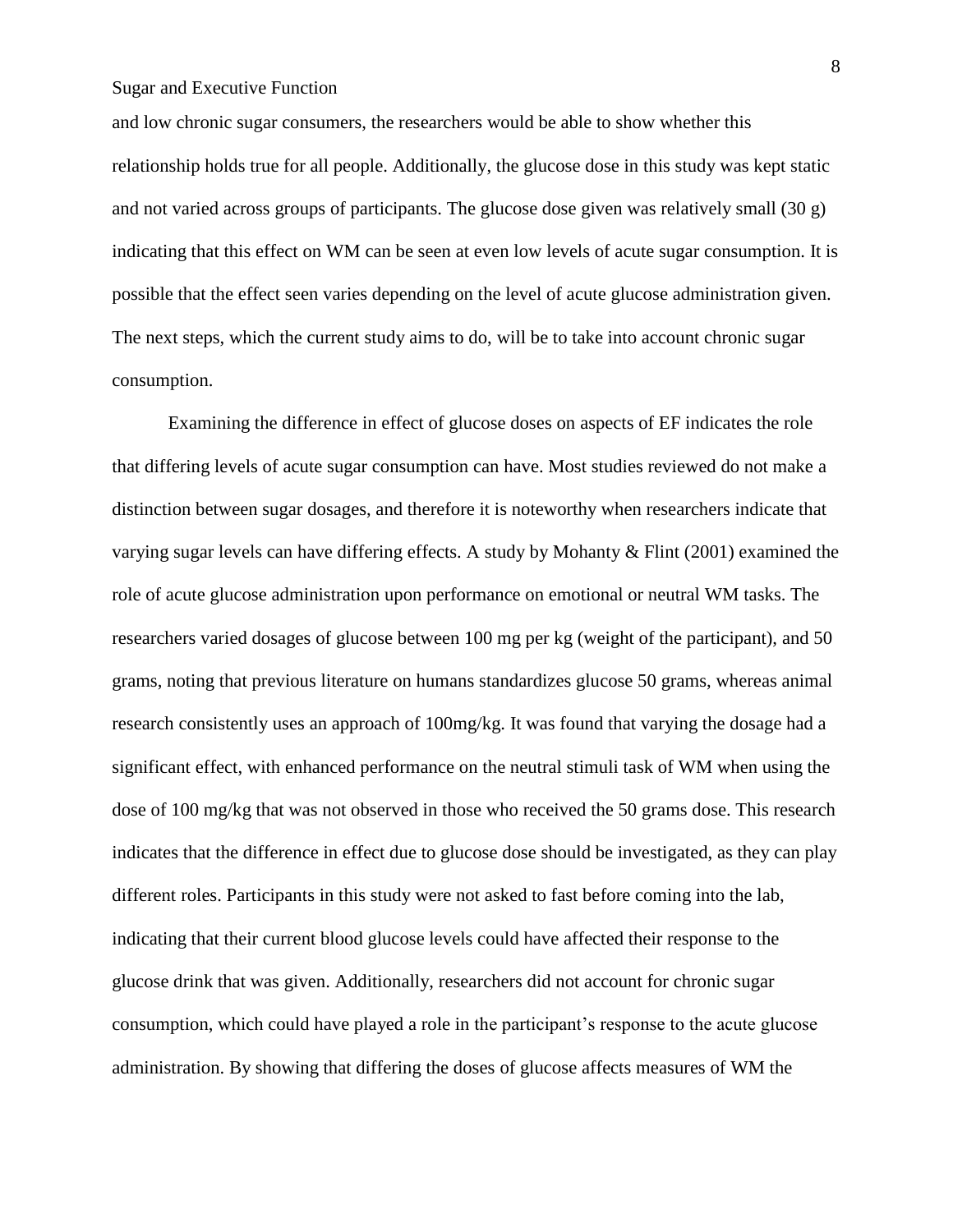researchers indicated that there is room in the literature for a more thorough investigation on the role of varying doses of acute glucose administration on aspects of EF.

### *Null effect*

Additional research has found conflicting results to the previous literature, showing that sugar might not provide the same effect as seen by others. A study by Ullrich et al. (2015) tested whether cognitive performance could be influenced by caffeine or glucose ingestion, when compared to a placebo. Seventeen men, spanning from young adult to middle age (19-40) served as the participant pool. Although the researchers hypothesized that the consumption of glucose would enhance EF, it was found that performance was unaffected by glucose consumption. Researchers did not take GTT levels, nor did they gather a history of sugar consumption, therefore it cannot be said whether either of these played a role on the day that the experiment was carried out. Interestingly, no effect was seen with caffeine either—though it has previously been exhibited in other studies (Jones et al., 2012, as cited in Ullrich et al., 2015). While these effects seem to indicate that glucose supplementation does not play a role in EF, it is also possible that outside factors were not considered. Had lifetime history of sugar consumption been used, it is possible that a greater pattern could be seen. Specifically, as exhibited by Donohoe & Benton (2000), lower blood sugar levels do lead to decreased cognition, and therefore it is possible that the variability of blood sugar levels within the participants canceled out the effect seen. The majority might have had high GTT levels when given the study, removing any statistically significant effect seen by those who had lower blood glucose levels. This study provides valuable information about the need for a larger sample size, and indicates that different ages might require different levels of sugar consumption to see an effect. If ages had been separated and GTT levels, or self-reported sugar consumption, recorded, it is possible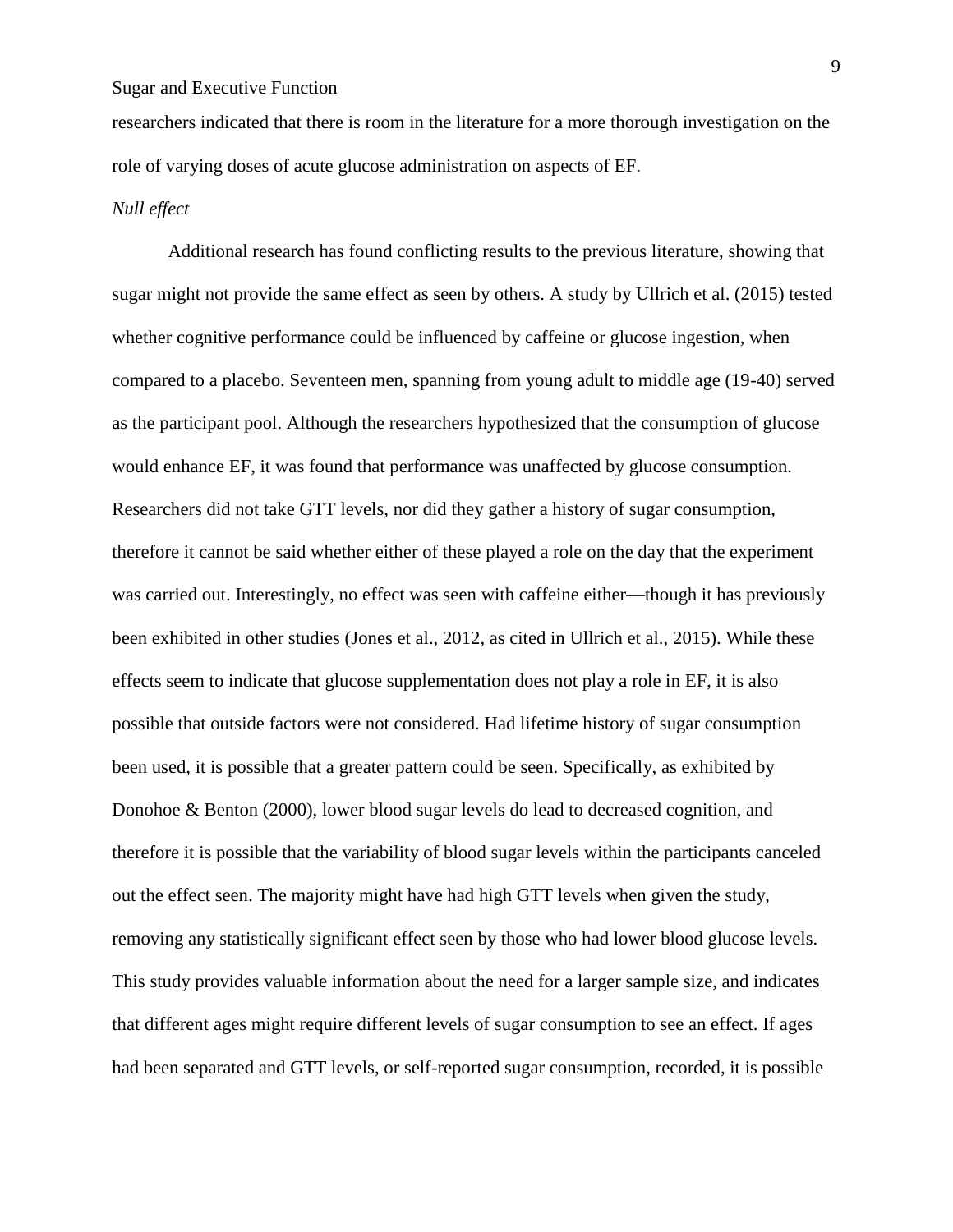that an effect would be seen. Further research should aim to do this, as by controlling for other variables, the true effect of glucose consumption on measures of cognition may be seen.

### *Verifying sugar's acute effect*

If sugar has been seen to have a positive effect on EF, it is important to verify that it is not solely a placebo response to the ingestion of a sweet beverage. Hill et al. (2014) compared the decision-making processes of those who consumed a sugar-sweetened drink (Sprite) to an artificially sweetened one (Sprite Zero). If it was solely a placebo response participants should have displayed the same behavior after ingestion of a sugar, or non-calorically sweetened (NCS), beverage. This is because the structural differences of sugar compared to NCS make them be absorbed in different ways by the body. If the sugar effect was in fact not a placebo it can be assumed that their resulting effect on EF would be different. It was found that consumption of the NCS beverage led to significantly different effects on decision making. Specifically, those who consumed a NCS beverage were significantly more likely to choose a high-calorie food item as a treat (M&M chocolate candies) than those who had consumed the sugar beverage (more likely to choose sparkling water or gum). These results indicate that sugar and NCS influence separate systems. Therefore, it can be assumed that the sugar-dose effect is not a placebo, and participants will not exhibit the same behavior when given a fake sugar supplement. Researchers of this study did not give other tasks of EF, so no conclusions can be made about the exact effect differences NCS and sugar beverages will have on WM or processes related to it. It is encouraging to note that sugar plays a real, and different, role in processes of EF, and therefore should continue to be investigated.

#### **Chronic Effects of Sugar**

*Positive effect*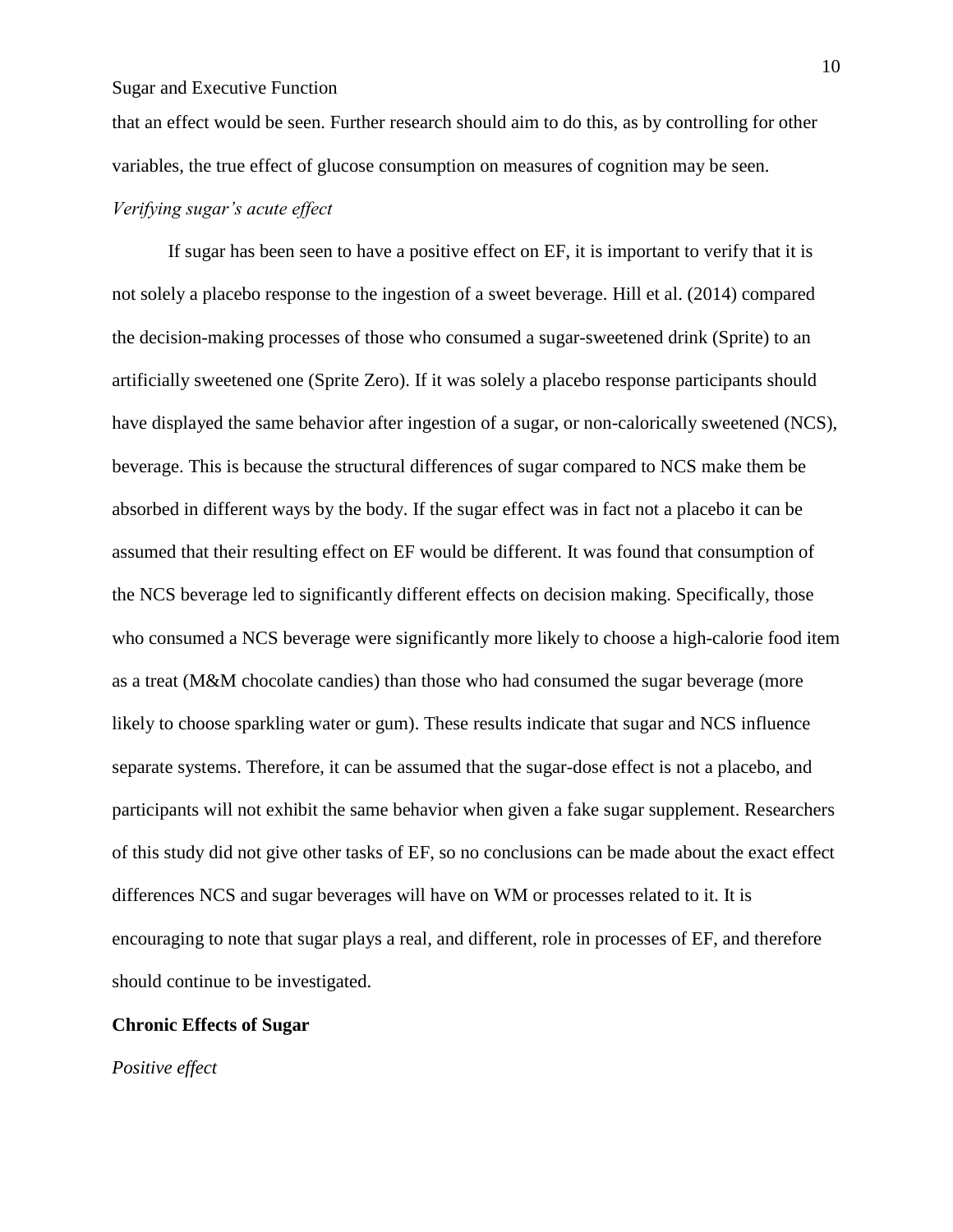As positive effects of sugar have been previously found within an acute consumption level, it is interesting to note that a similar result has been noted in chronic consumption studies. The effect that was found by Best, Kemps, & Bryan (2010) in adults aged 45 to 60 is noteworthy. In this study, participants were instructed to take a saccharide (sugar) supplement twice a day for 84 days. This extended period of time that was studied stands out in the literature, while it does not mirror lifetime consumption it is more than can be considered acute. It can be inferred that there was a constant level of saccharide in the blood due to this continuous consumption. Adults in this sample were generally healthy, anyone with a long-term illness that would compromise the ingestion and absorption of saccharides was excluded. The supplementation consisted of many different types of sugar, all put together to form quite a strong dose. Measures of WM were given before the consumption began and after it ended. Saccharide supplementation had a significant effect on memory performance, specifically on immediate recall, potentially because saccharides enhance the cellular activity in the hippocampus required for memory formation (Matties, H. et al., 1999, as cited in Best, Kemps, & Bryan, 2010). A strong effect was seen here, however, it is tempered by the amount and type of saccharide being administered. This effect may not be seen in nature, as the powder supplement of the different sugars was ingested twice a day, for 84 days, for this effect to be seen. While the researchers collected food diaries from the participants no significant correlations could be drawn to increased cognitive power. No other types of sugar ingestion were controlled for in this study. A small effect was seen on speed processing tasks, suggesting that if saccharide supplementation had been continued, a stronger correlation could have been made. Overall, the saccharide supplementation had an extremely positive effect on the EF processes of middle-aged adults. Because these were specially formulated sugar supplements it is unknown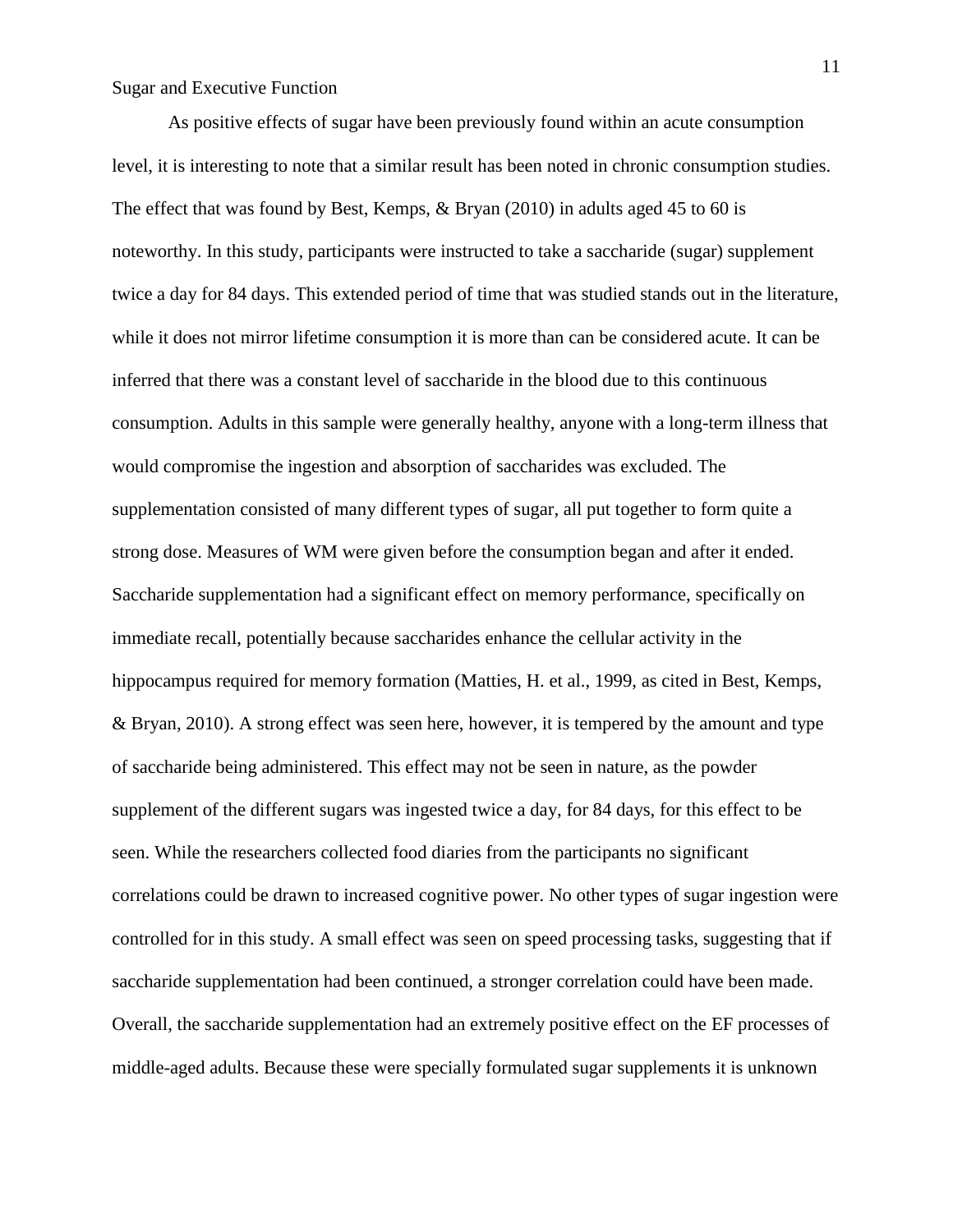whether a basic sugar supplement would have the same effect. Although the time period was long, it did not result in the declining cognitive processes that are normally associated with longterm sugar ingestion. The fact that a positive effect is seen in middle aged adults suggests the change that sugar can have in cognitive processes—even in healthy, younger, people.

The dichotomous effect of sugar, with both beneficial and detrimental effects shown, has been noted previously, and can similarly be seen through a chronic consumption lens. Hope et al. (2013) examined this within a school context—as they noted that when schools ban sugar, there are increases in exam and reading scores (Park, 2008; Radnedge, 2009; as cited in Hope et al., 2013). However, it has also been shown that higher blood glucose levels also result in better performance on cognitive tasks (Riby, 2004; Feldman and Barshi, 2007; as cited in Hope et al., 2013). This interesting relationship is not fully understood, so the researchers hypothesized that examining the effect of the Flanker task could provide more information about whether sugar's effect was beneficial, or detrimental. The Flanker task is optimal for this because of its ability to separate out and assess stimulus-response time. This would provide greater information about how much of an effect sugar had on participants' cognition. By being able to compare stimulusresponse time both pre and post consumption of glucose drinks the researchers were able to control for any other effects that might influence this relationship. The researchers found that there was glucose-induced slowing effects on both parts of the Flanker task (congruent and incongruent) indicating that there is a negative effect of sugar on EF. While previous research has in fact shown the opposite, this study posited that this interesting effect was due to differential effects of glucose on brain function and EF. When examining tasks that consist of different processes, different parts of the brain would be utilized, and a positive affect would be seen. While this is indeed likely, one thing the researchers did not examine was lifetime sugar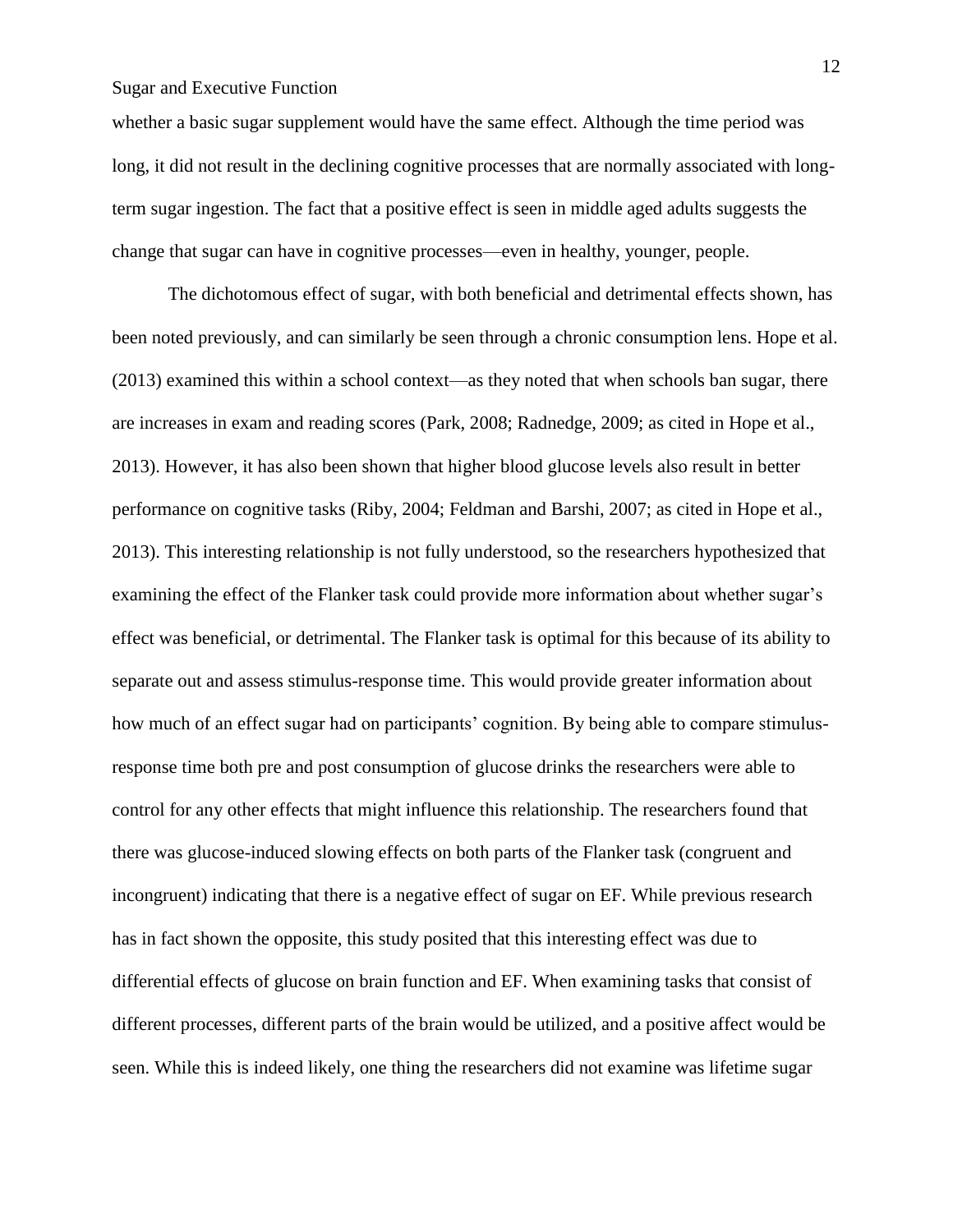use by the participants. Participants had to fast all night, which the researchers assumed was a blank slate of glucose. This however, seems unlikely, as the research has already proved that long-term sugar use proves detrimental to cognition (Seetharaman et al., 2015)—and it would not be possible to erase that solely through an over-night fasting process. Had the researchers examined lifetime sugar use a different effect might have been seen.

#### *Negative effect*

Examining the effect that sugar plays within the body shows the ways in which it can lead to significant differences in behavior. In a study based in Oslo, 5547 10<sup>th</sup>-grade students in self-reported how often they normally consumed soft drinks with sugar (Lien et al., 2006). There was a direct relationship between scores of hyperactivity and the number of soft drinks consumed in a week. Participants who consumed soft drinks at a high level had the highest scores on measures of conduct problems and total difficulties. The researchers did not measure other sugar-substances consumed by the participants, indicating that those in the highest consumption of sugar group (>4 glasses/day) could still be consuming additional sugar in other food products. The researchers note that the effect of sugar consumption on behavior might be mediated through other nutritional factors, and showed the need for more research to be done in this area. Sugar consumption showed a significant detrimental effect on mental health status, indicating that the health consequences of sugar—both physical and mental—need to be investigated further, as international efforts to understand more about sugar are brought underway. Many of the behavioral issues noted in this study are related to issues with attentional control, related to EF. By putting issues with EF in a broader framework of mental health and behavioral issues, it is possible to see the important role EF plays. Control of functions related to EF is very necessary, as there can be reverberations to other aspects of cognition and behavior.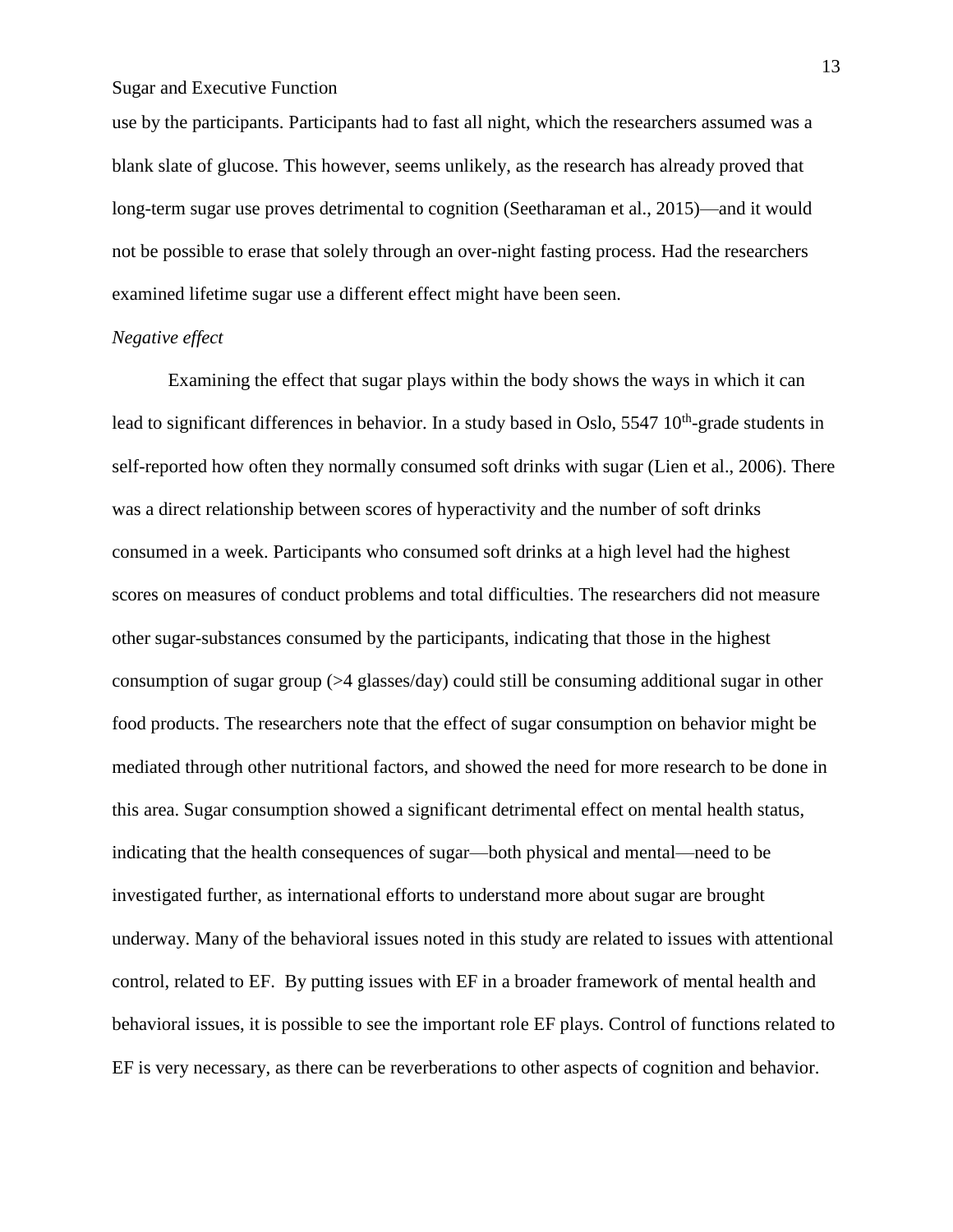Another avenue of research of sugar research involves neuroimaging studies, so that more information can be gained about the exact effect sugar has on neural mechanisms. A study by Akintola et al. (2015) had adults (mean age 66.2 years) undergo an oral glucose tolerance test, have an MRI scan, and take three cognitive tests, that included the evaluation of EF. From the MRI scans it was observed that as insulin action increased—in part due to the glucose taken there was a decrease in the function of the brain's microstructures. No causal inference can be deduced, and therefore it is unknown whether microstructural integrity of the brain lead to an increased activation of peripheral insulin action, or vice versa. However, this effect shows the strong correlation that nutrition—specifically sugar—has on EF. Participants were gathered from a longitudinal study of adults in the Netherlands (Leiden Longevity Study), which identifies genetic factors and biomarkers that lead to familial longevity. It is possible that had a more diverse sample been investigated, results would be different. The population was the offspring of Caucasian nonagenarians whose siblings were also still alive at an older age. Since their parents had lived to such old age, these study participants might have had genetic factors that make them also predisposed to live longer, and it is possible that this influences the way they take in and absorb glucose. Nonetheless, this study indicates that sugar does have a significant effect on brain structure, and that more work must be done to investigate the role it plays aspects related to EF.

One way to look at the interaction of sugar and cognition is by examining diabetics, as diabetes is a disorder of the way the body processes insulin—one of the components of sugar. Examining the cognitive processes of someone who is known to have different processing of sugar than a control sample can show the way they are related. Bangen et al. (2015) examined a large sample of adults from the Washington Heights—Inwood Columbia Aging Project.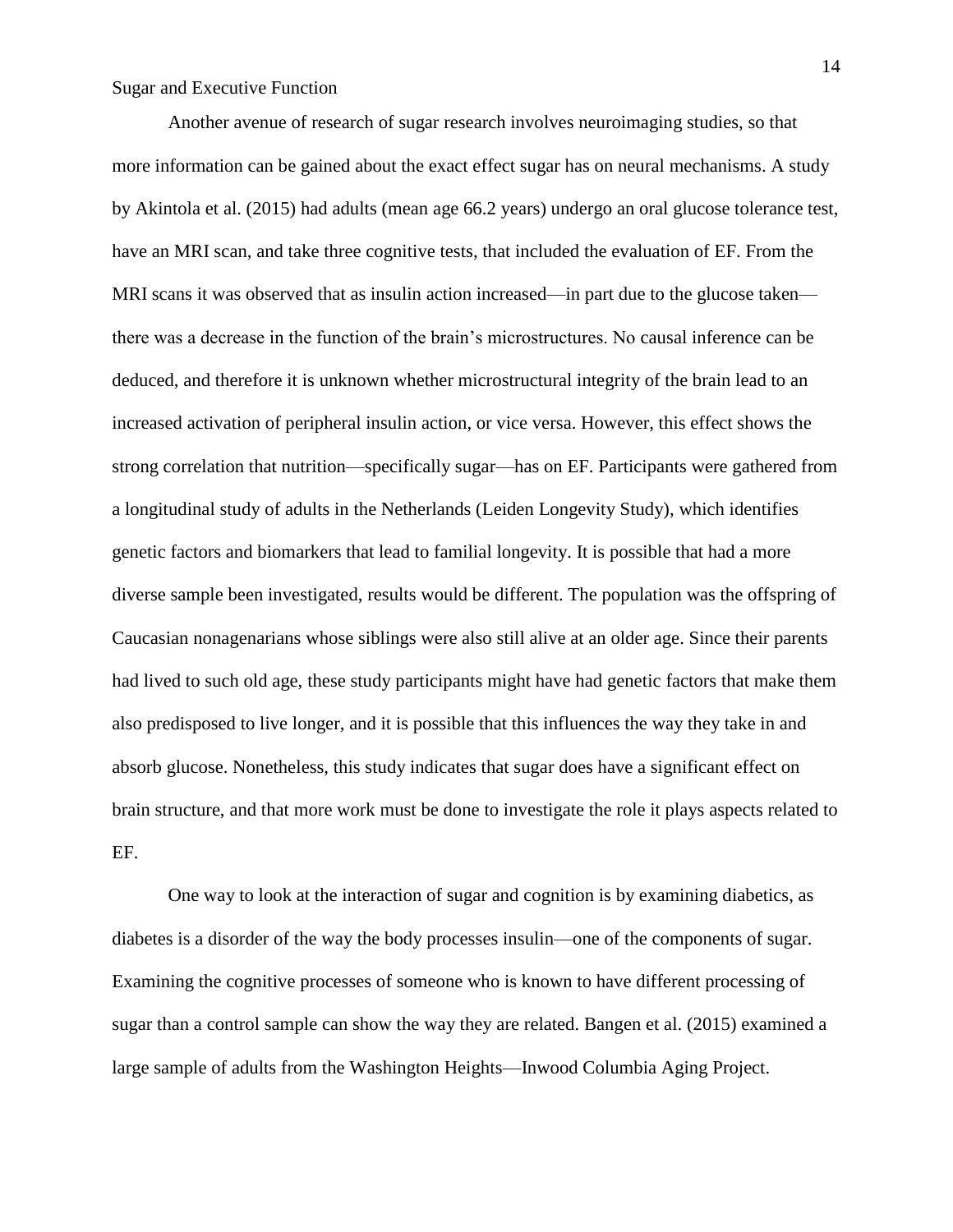Participants came from a diverse sample (White 36.4%, Non-Hispanic black 31.4%, Hispanic 31.0%), providing a nice contrast to studies such as those done by Akintola et al. (2015). Those with diabetes had worse baseline performance on all cognitive measures when compared with a healthy control. This is expected as it has been shown in middle-aged adults that cognitive decline begins in the prediabetic stages and continues to progress downwards (Rejimer, YD et al., 2010, as cited in Bangen et al., 2015). This change seen hints at the importance of working sugar processing system when it comes to cognitive function. When there is a disrupted mechanism, the risk for cognitive decline significantly increases, putting all those with prediabetes and diabetes—about 50% of adults aged 65 and older in the U.S. (National Diabetes Fact Sheet, as cited in Bangen et al., 2015)—at even further risk for cognitive decline. The association between sugar and cognitive function must be investigated due to this large at risk population. It is known that sugar can have a detrimental effect on EF, and this should be investigated in conjunction with the diabetes research to see whether it can be changed.

#### **Current Study**

The current study seeks to further investigate what role sugar plays in human cognition specifically looking at different aspects of EF. As has been seen, there can be both positive and negative effects on cognition due to the ingestion of sugar. This study aims to re-conceptualize that question within a broader framework, specifically, whether the sugar that people have consumed within the past 24-hours influences whether there is a positive or negative effect on their scores on measures of EF, and whether this effect is influenced by sugar consumption in the past year. Ideally, this will provide more information about the various effects that sugar can have on an otherwise healthy adult sample. Previous research has indicated that sugar consumption can have a positive effect on tasks involving working memory, a facet of executive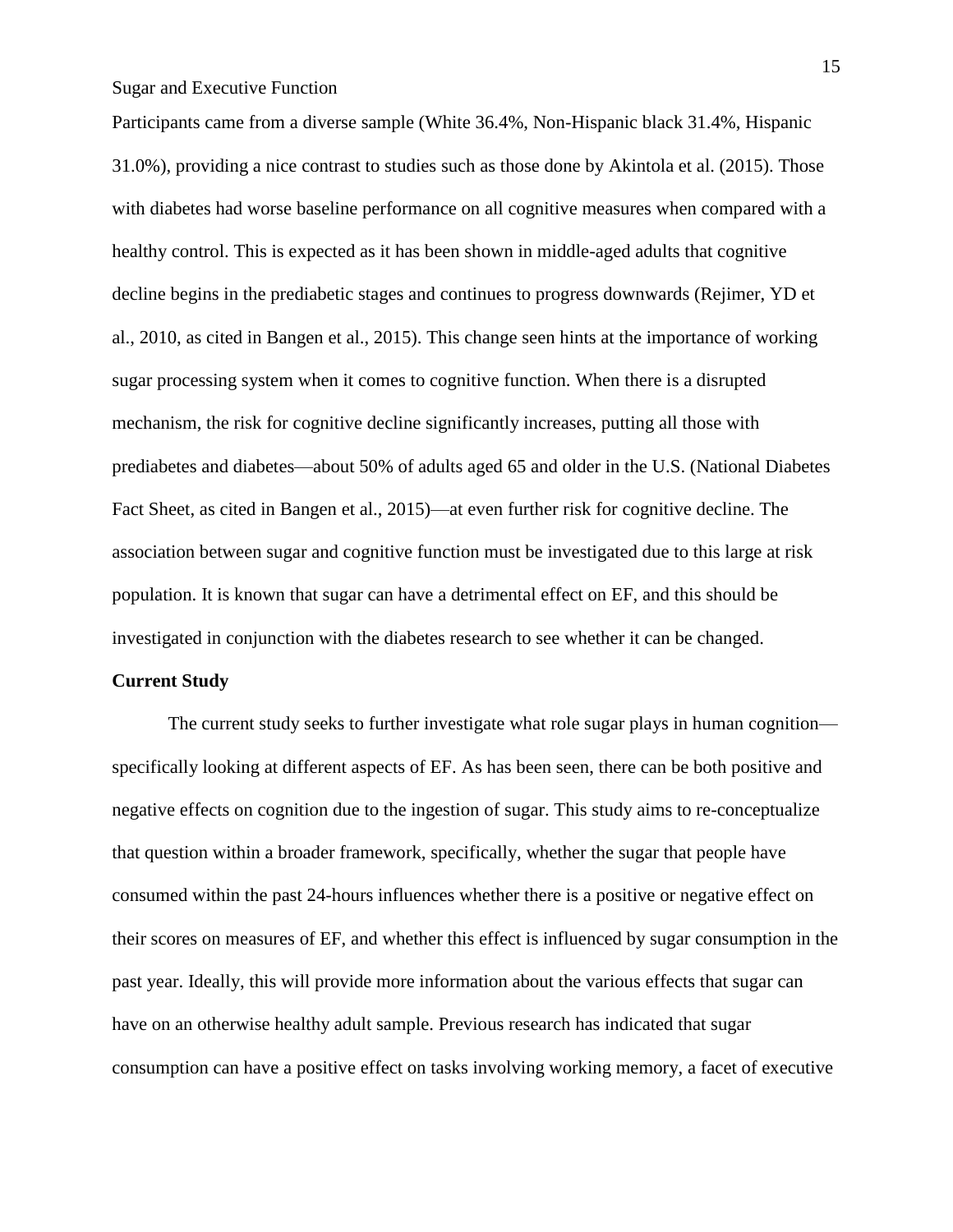function. This study will employ tasks measuring different aspects of EF see what specific effect sugar consumption has upon them.

Prior research is clear about two things: sugar can have both negative and positive effects. However, the research that finds this does not examine the glucose effect within a framework of lifetime sugar consumption. This study aims to examine this possible interaction, and to provide more information about the ways in which sugar can influence people across a span of sugar consumption patterns. This study posits that the effect of acute sugar consumption upon EF must be examined within the larger framework of lifetime sugar consumption.

Cognitive research has shown mixed results on the effect of sugar on measures of executive function. The strongest results—in both human and animal models—have been when examining measures of aspects of EF (van der Zwaluw et al., 2014; Donohoe & Benton, 2015; Stollery & Christian, 2015; Mohanty & Flint, 2001). The current study will be examining this relationship.

#### **Hypotheses**

It is hypothesized that acute sugar consumption will significantly predict scores on measures of aspects of EF, with higher acute sugar consumption leading to significantly better scores on cognitive measures. It is hypothesized that the opposite effect will be seen with chronic sugar consumption, with lower chronic sugar consumption significantly predicting better scores on cognitive measures. It is thought that chronic sugar consumption will significantly moderate the relationship between high acute sugar consumption and scores on cognitive measures.

#### **Method**

#### **Participants**

16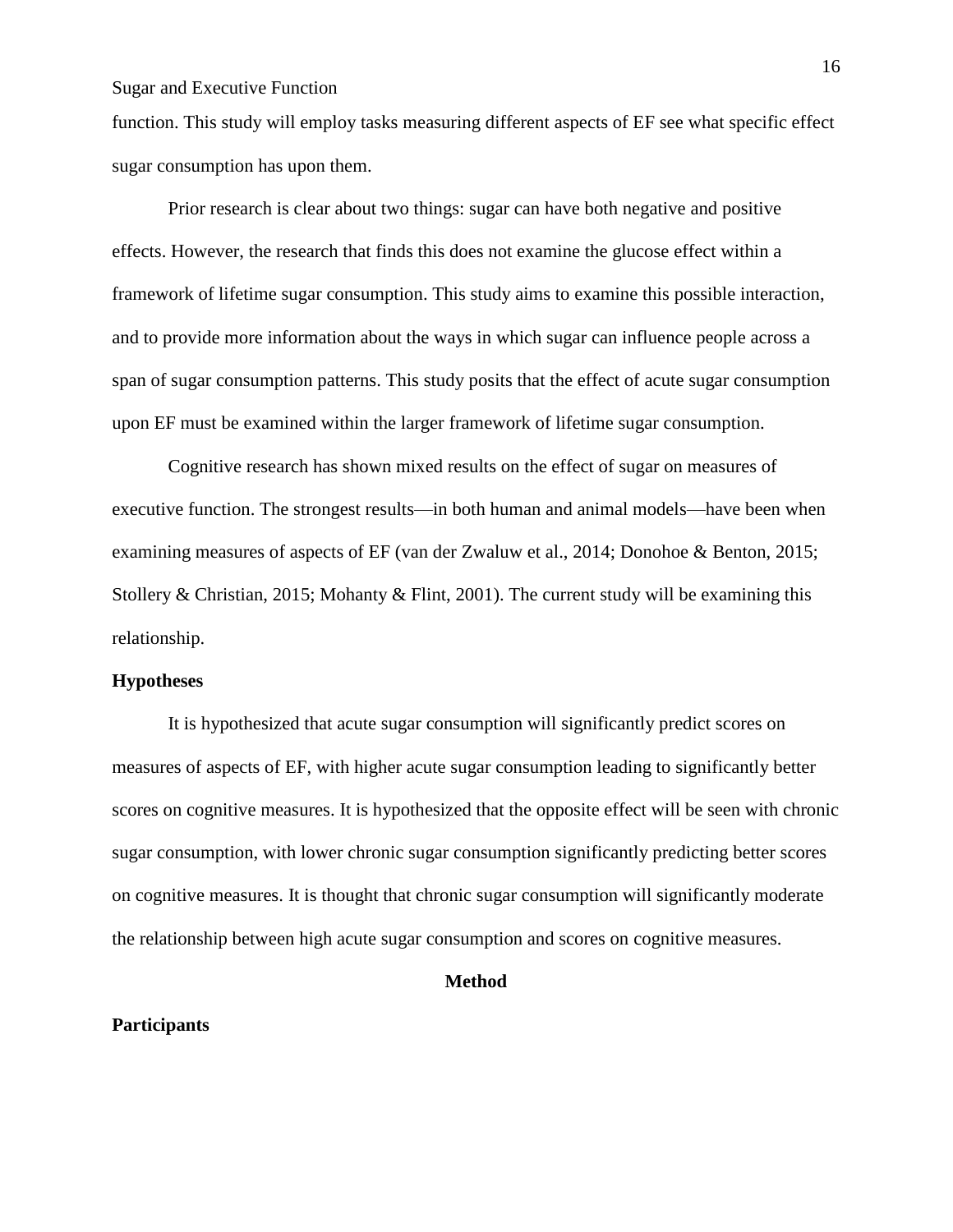Participants were recruited using an online work distribution site from Amazon. 79.64% of participants (*n* = 1,024) identified as white. 93.66% of participants were between 18 and 59 years old, 6.34% were 60 or older, with 31.32% between the ages of 30 and 39, and 30.82% between 21-29. 35.59% of participants had completed a Bachelor's degree, and 54.38% were currently employed and working full-time.13.32% of participants were currently part of the supplemental nutrition assistance program (SNAP), colloquially known as receiving food stamps. BMI of participants ranged from 12.91 to 70.847. For their time, Amazon participants were paid between \$0.75 and \$1.00. IP addresses were restricted to the United States, but were not collected in order to ensure the anonymity of the participants. Participants verified that they were at least 18 years old on the consent form. Age, race, height and weight were self-reported. Of the 1,024 participants who completed the survey part of the study 428 completed the Corsi Block Tapping Task, 348 completed the N-Back 2-Back, 339 completed the N-Back 3-Back and 274 the Arrow Flanker Task.

#### **Materials**

 **Estimated Daily Intake for Sugar Scale (EDIS-S).** A survey created by Privitera & Wallace, (2011) to measure sugar intake that is composed of 11 seven-point Likert-type scale responses. Statements are about typical sugar consumption (i.e. "I tend to eat cereals that have sugar in them") and participants rate how well they feel that fact applies to them. Reliability was found to be  $\alpha$  = 0.897 by examining corrected item-total correlation. Validity of the measure related to general liking for sugars was found to be  $r = 0.411$  (Privitera & Wallace, 2011). Participants filled out the scale twice, the first time to assess sugar intake within the past day, and then for lifetime consumption.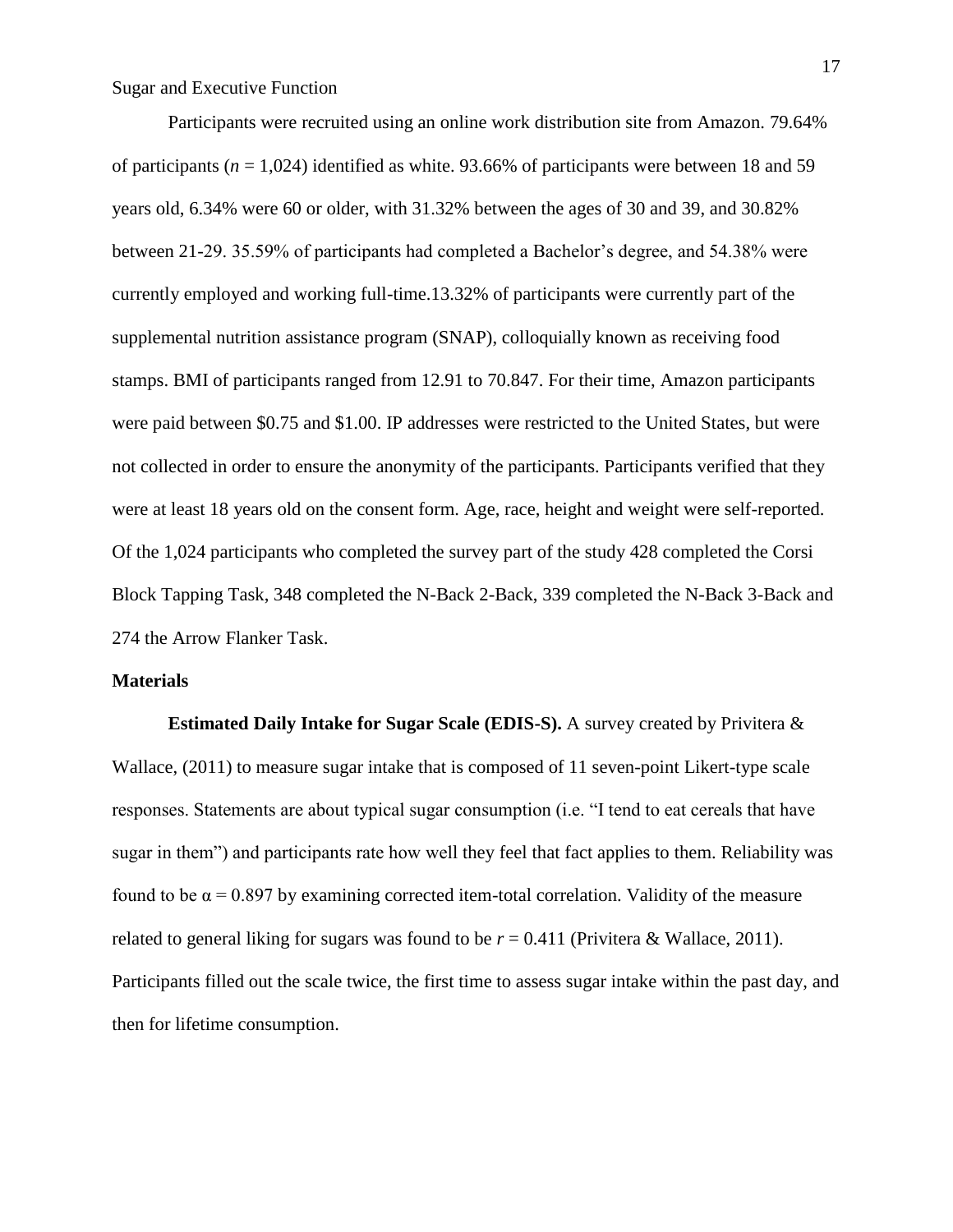**Self-Rated Diet Quality Questionnaire (SRDQM).** A one-question survey (Loftfield, Immerwahr, & Eisenhower, 2015) that asks people to self-rate on a five-point Likert-type scale how healthy the feel their diet is: *In general, how healthy is your overall diet? Would you say (1) excellent, (2) very good, (3) good, (4) fair, (5) poor*. Participants filled out one for the last 24 hours of their diet, and one for lifetime sugar intake. According to a construct validity test carried out by Loftfield et al. (2014), of 2,305 participants surveyed sugar-sweetened beverage consumption significantly increased as ratings worsened  $(p < .001)$ .

 **Energy Balance Related Questionnaire (EBRBQ).** Created by Singh et al. (2009) this questionnaire assesses energy expended (in modes such as biking and walking to school/work) and energy taken in (consumption of soft drinks and juices, and sweet snacks) within a given week. Answers are given on a six-point scale *none* to *everyday*. The scale adopted validated questionnaires on dietary intake (van Assema, et al., 2002; van Assema, et al, 2001), television viewing (Robinson, 2001), and physical activity (Booth, et al., (2002)). These measures were validated by correlating their questionnaires to larger, in depth, surveys of diet, television viewing, and physical activity, respectively. The previously found validity of these previous scales followed through to the current one. The scale was given twice, for lifetime and recent consumption, with the second administration amended to have participants fill it out for the last 24-hours.

 **Arrow Flanker Task**. Created by Stoffels & van der Model (1988) the flanker task measures a participant's attention and ability to deal with interference. A focusing cross appeared first for 1000 milliseconds to show the participant where the stimulus would appear. Five arrows served as the stimuli, pointing to the right or to the left. The stimulus would appear on the screen for 1750 milliseconds. When the task was congruent all five arrows would point in the same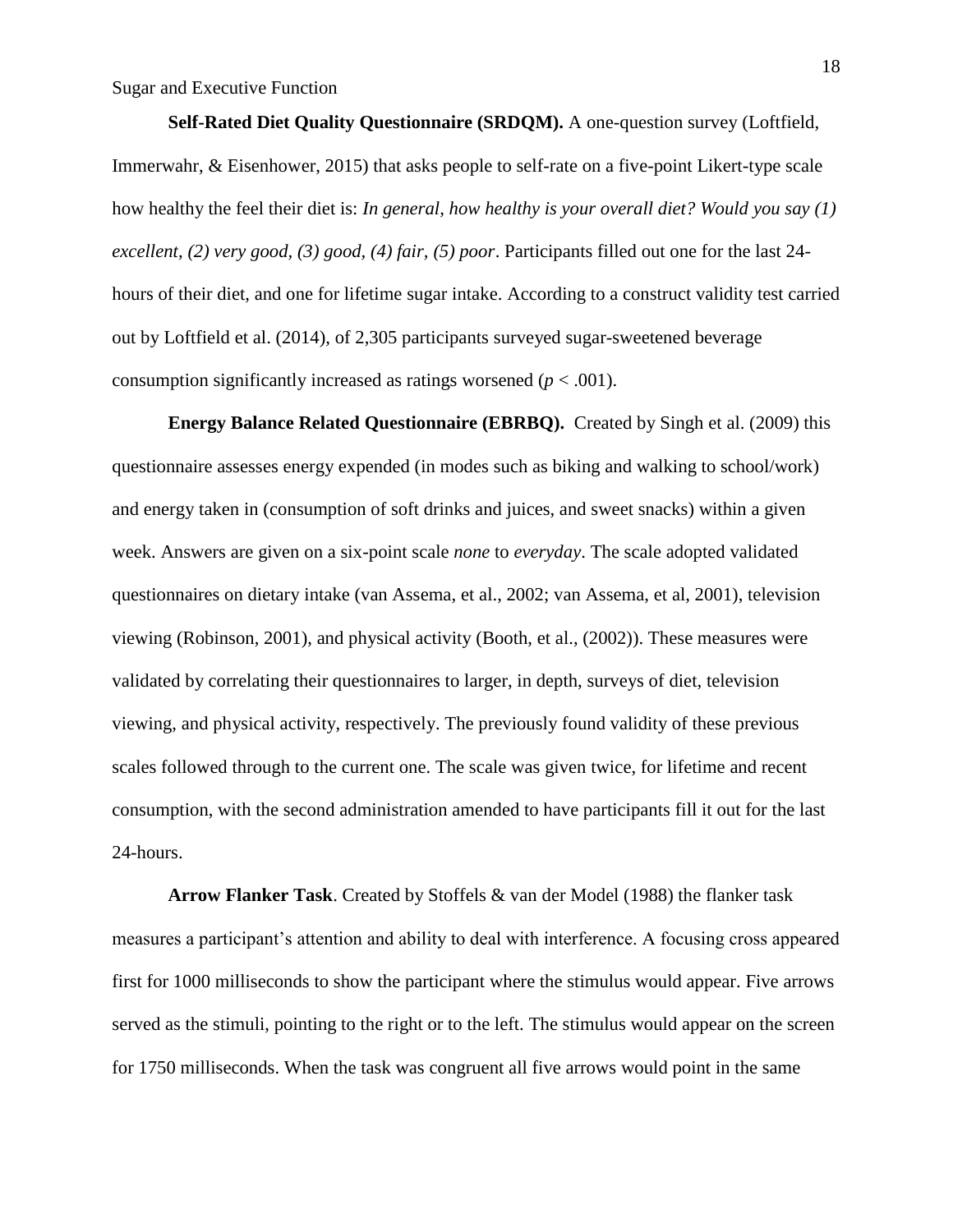direction. When the task was incongruent the central arrow would point in the opposite direction of its flanking arrows. Participants were instructed to press the "p" key on the keyboard as quickly as possible if the central arrow pointed to the right and the "q" key if the central arrow pointed to the left. Halfway through the task these keys switched, and participants were told to press the "q" if the central arrow pointed to the right, and the "p" key if the central arrow pointed to the right. Twenty practice trials were given, followed by two experimental blocks of 100 trials each. The dependent measure was the mean reaction time for congruent trials subtracted from the mean reaction time for incongruent trials, which resulted in the congruency effect.

 **N-Back Task.** Created by Jaeggi et al., (2010) this task was used as part of a study on WM. This task measures WM capability, by presenting participants with a stream of visual stimuli, and having them mark when the current image is the same as what was presented two, or three images ago. Eight visual stimuli (abstract shapes) were shown to participants for 500 milliseconds each, after which there would be a 2500 millisecond break. Participants pressed the "A" key to indicate when the target stimulus was presented. When doing the 2-back task, participants had to press "A" whenever the stimulus on the screen was the same as the one presented two previously. When doing the 3-back task participants had to press "A" whenever the stimulus was the same as the what was shown three images ago. Each level (2-back and 3 back) was presented for 3 blocks, resulting in 6 blocks total. Each block had 20+ trials, with six targets and 14+ non-targets. Because this task requires both the encoding of the image, and processing of the previous one, it is a gold-standard test of WM. According to Jaeggi et al. (2010) this task has a significant construct validity, of  $p < .001$ , which was found by correlating three different versions of the task. Reliability ranged from .54 to .80, depending on the stimulus presented, this was found by correlating with two other working memory measures (Ravens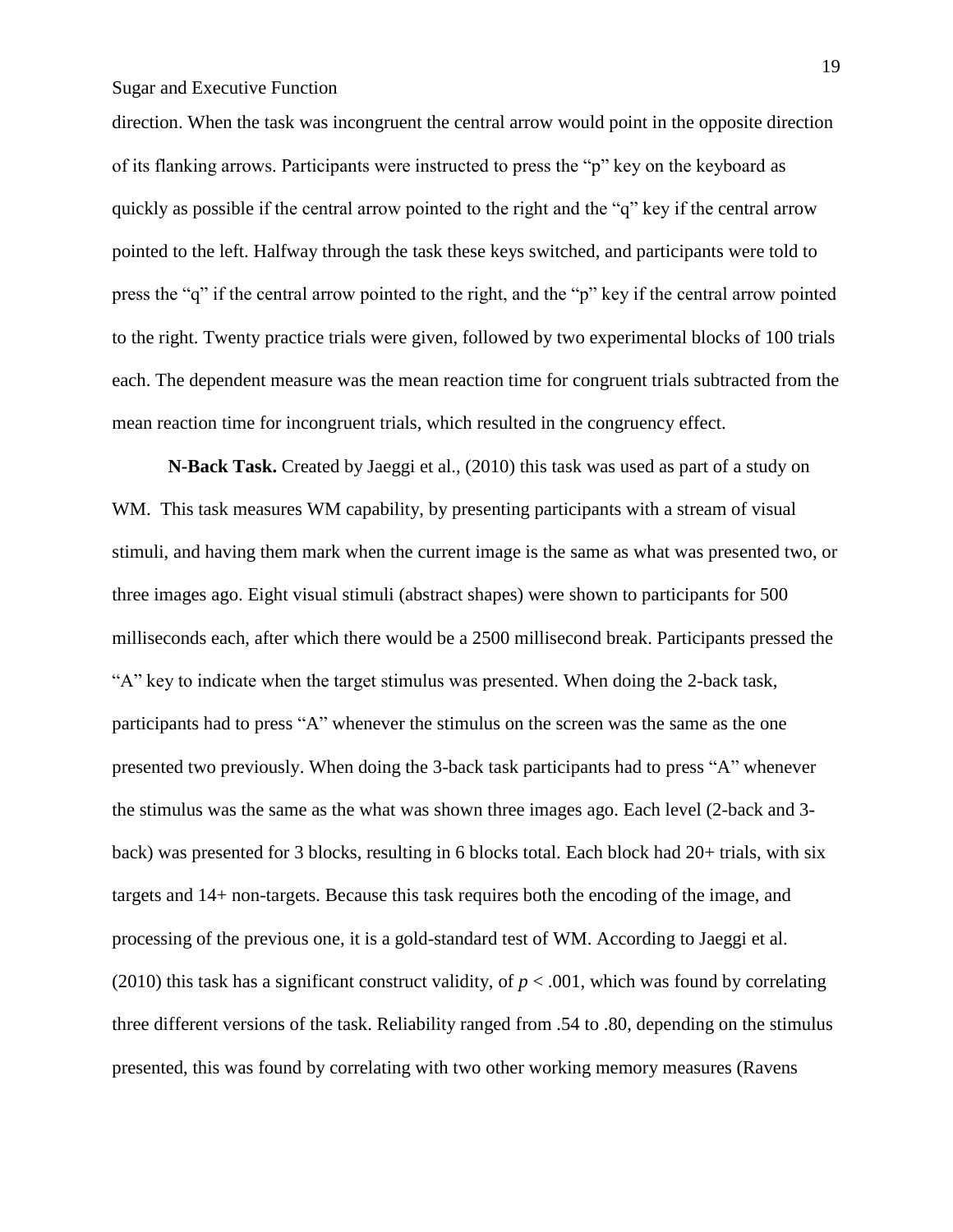Advanced Progressive Matrices and Operation Span Task) (Kane, M.J., et al., 2007). The dependent measures from this task were the 2-back percent correct mean and 3-back percent correct mean.

**Corsi's Block Tapping Task.** Created by Corsi (1972), this task is used to measure short-term memory. Nine boxes are presented on screen, and a sequence of blocks lighting up is demonstrated. Participants are asked to repeat the sequence that was shown to them by clicking the boxes on the screen in the correct order. The sequence length starts at two boxes, and can go up to nine. Participants get two chances at each sequence length; if they fail both the task ends. While this is a widely used test, no real reliability or validity information is available (Berch et al., 1998). The dependent measure from this task is total blockspan attained.

#### **Procedure**

Participants from Amazon's online work distribution site, mTurk, were directed to a SurveyMonkey link where the first page was the informed consent for this study. All research questions were disclosed, and workers were made aware of their ability to make a contribution to the project. They were also told what types of questionnaires they would be filling out, and were instructed that if they felt at all uncomfortable with the questions they could quit the task at any time. The first thing participants did on SurveyMonkey was create a unique four digit code as their worker ID, this was also the code they entered into mTurk to signify completion of the task and receive payment. Participants then completed demographic sugar consumption questionnaires. While previous research looked at sugar consumption in a controlled time frame, the current study evaluated acute sugar consumption by having participants think of their diet in the last 24-hours to approximate a contained time period. At the end of the survey they were given the link to the cognitive tasks on the Millisecond software platform. Participants had to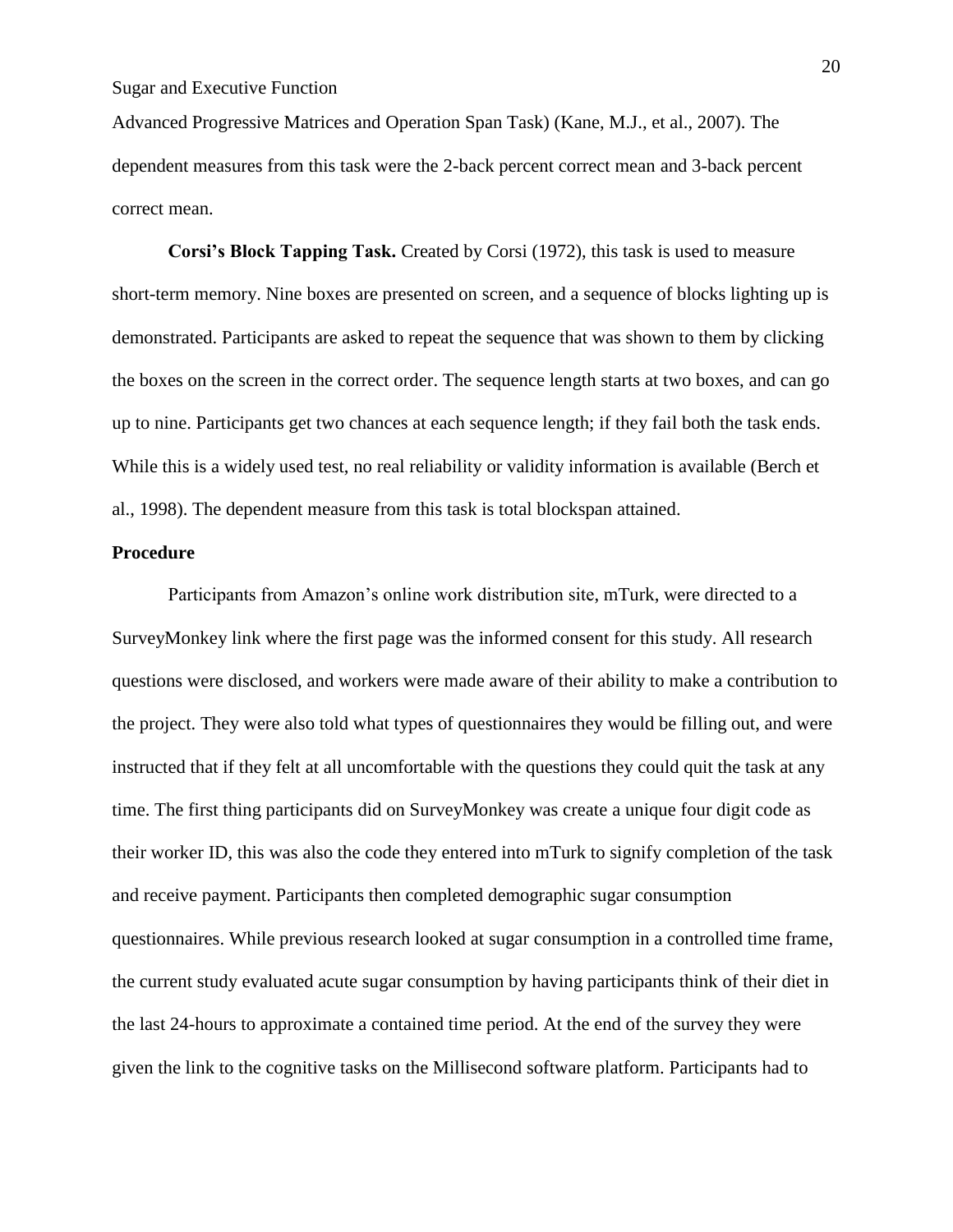download the software in order to complete the tasks. At the end of the cognitive tasks Millisecond automatically redirected participants to the debriefing page, also hosted by SurveyMonkey. Participants were instructed to return to Amazon's worker distribution page and submit their 4-digit unique code. In the case that participants decided to quit out of the cognitive tasks and go back to the SurveyMonkey page the survey also ended with the debriefing and payment instructions.

#### **Analysis**

T-tests were executed to see if there was a significant difference between chronic and acute sugar consumption. To view the relationship between the different sugar questionnaires correlations were computed. Linear regression was used to investigate whether acute sugar consumption was a predictor of scores on the tasks of spatial working memory. All sugar intake measures were summed to create a total intake variable for each of the three measures, this was done for both chronic and acute sugar intake. An interaction effect of chronic sugar consumption and acute sugar consumption was created to investigate whether this would serve as a moderating variable upon the relationship between acute sugar consumption and each task of spatial working memory. Principal components analysis was used to examine both sugar intake questionnaires and cognitive measures. Linear regression was run using each task of EF as the dependent variable, with acute sugar intake (EDIS\_Day\_Sum, EBRBQ\_Day\_Sum, & SRDQM Day Sum) and the interaction effect of acute and chronic sugar intake (EDIS\_DayXEDIS\_Year, EBRBQ\_DayXEBRBQ\_Year, SRDQM\_DayXSRDQM\_Year). Analysis was first run looking solely at acute sugar intake, and then the interaction variable of chronic and acute sugar intake was added in.

### **Ethics**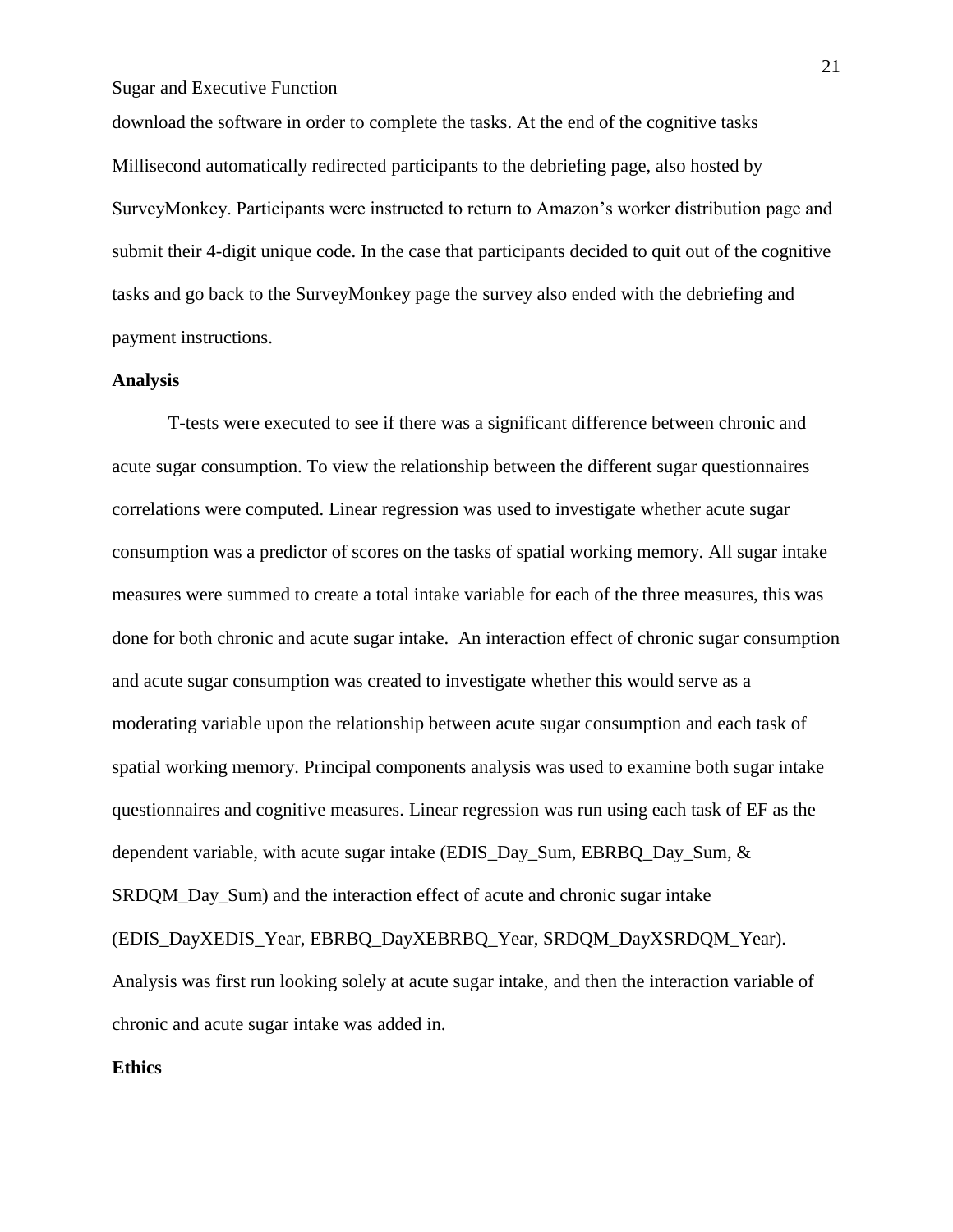The study investigated whether factors related to diet can change scores on measures of aspects of EF. While the study might have been a bit boring for participants, it was hoped that this would provide information about the relationship between sugar consumption and aspects of executive function. Hopefully, society at large will benefit from the knowledge gained about what role sugar consumption can play in influencing cognition.

The study itself was deemed to be minimal risk. The procedure did not call for tasks that participants would not undertake in their own daily lives. The one risk that was anticipated was mild boredom during the cognitive testing. Participation in this study was entirely voluntary. During the introduction of the study all participants were told they were free to stop participation at any point, and that it would not impact the payment that they received. The participants (all adults on mTurk over 18 years old) were not part of a protected population.

The only part of the study that involved sensitive information was the demographic information given, specifically height and weight. This information was necessary to collect it could be examined whether BMI predicted scores on cognitive measures. It was important to receive this information to better understand the health risks that currently affect the population. All data was anonymized, and the researchers never knew which participants gave what answers. All participants were assigned a study number. All data was put into a spreadsheet that only the researcher had access to. Finally, the study did not include any deception. All information regarding the study was presented upfront, and then reiterated during debriefing.

#### **Results**

Data were organized and cleaned separately before being linked. Once the data were merged Q-Q plots were constructed and examined for normalcy. 100 outliers were removed, and log transformations were executed to make the data as normal as possible.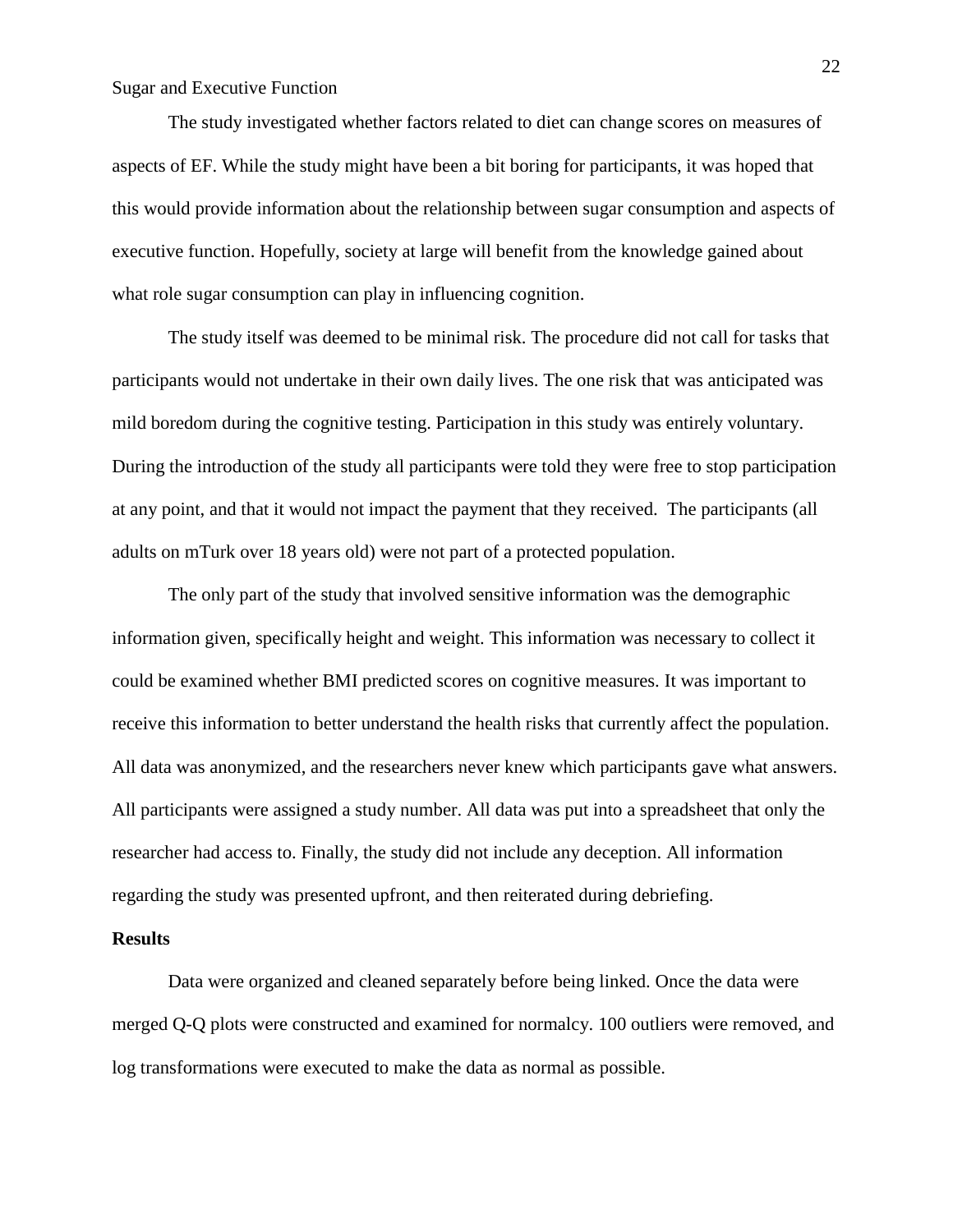*Sugar Scales*

Overall chronic and acute sugar consumption was examined. Items on both the EDIS and EBRBQ were totaled to create a composite score for each measure. The SRDQM has only item so a composite score was not necessary. This was done for both chronic and and acute versions of the measures. The mean and standard deviation of each measure was calculated (Table 1) A paired sample t-test was executed to see if average scores between chronic and acute consumption were significantly different. Chronic sugar intake as measured by the EDIS was significantly higher than acute consumption,  $t(974) = 18.856$ ,  $p < 0.001$ . However, there was no significant difference between average chronic sugar consumption and average acute sugar consumption as measured by the SRDQM,  $t(937) = -0.122$ ,  $p = 0.903$ . The average chronic sugar consumption as measured by the EBRBQ could not be compared to acute sugar consumption of the EBRBQ due to the different number of items the scale contained.

| <b>Scale</b> | <b>Chronic Mean</b> | <b>Chronic SD</b> | <b>Acute Mean</b> | <b>Acute SD</b> |
|--------------|---------------------|-------------------|-------------------|-----------------|
| EDIS**       | 41.262              |                   | 35.494            | 12.347          |
| <b>SRDQM</b> | 3.142               | 0.935             | 3.151             | 1.072           |
| <b>EBRBQ</b> | 18.636              | 4.196             | 2.867             | 0.379           |

**Table 1.** Mean scores of both chronic and acute sugar consumption

Pearson correlation values were calculated to see how well correlated the sugar intake questionnaires were to each other. For acute sugar intake, the EDIS was significantly correlated to the SRDQM, with  $r = 0.265$ ,  $p < .001$ . The EBRBQ was not significantly correlated to the EDIS with  $r = -0.059$ ,  $p = 0.071$ . Additionally, the EBRBQ was not significantly correlated to the SRDQM with  $r = 0.063$ ,  $p = 0.055$ . In summary, assessments of acute sugar intake were not significantly correlated, and therefore appeared to be tapping into different aspects of acute sugar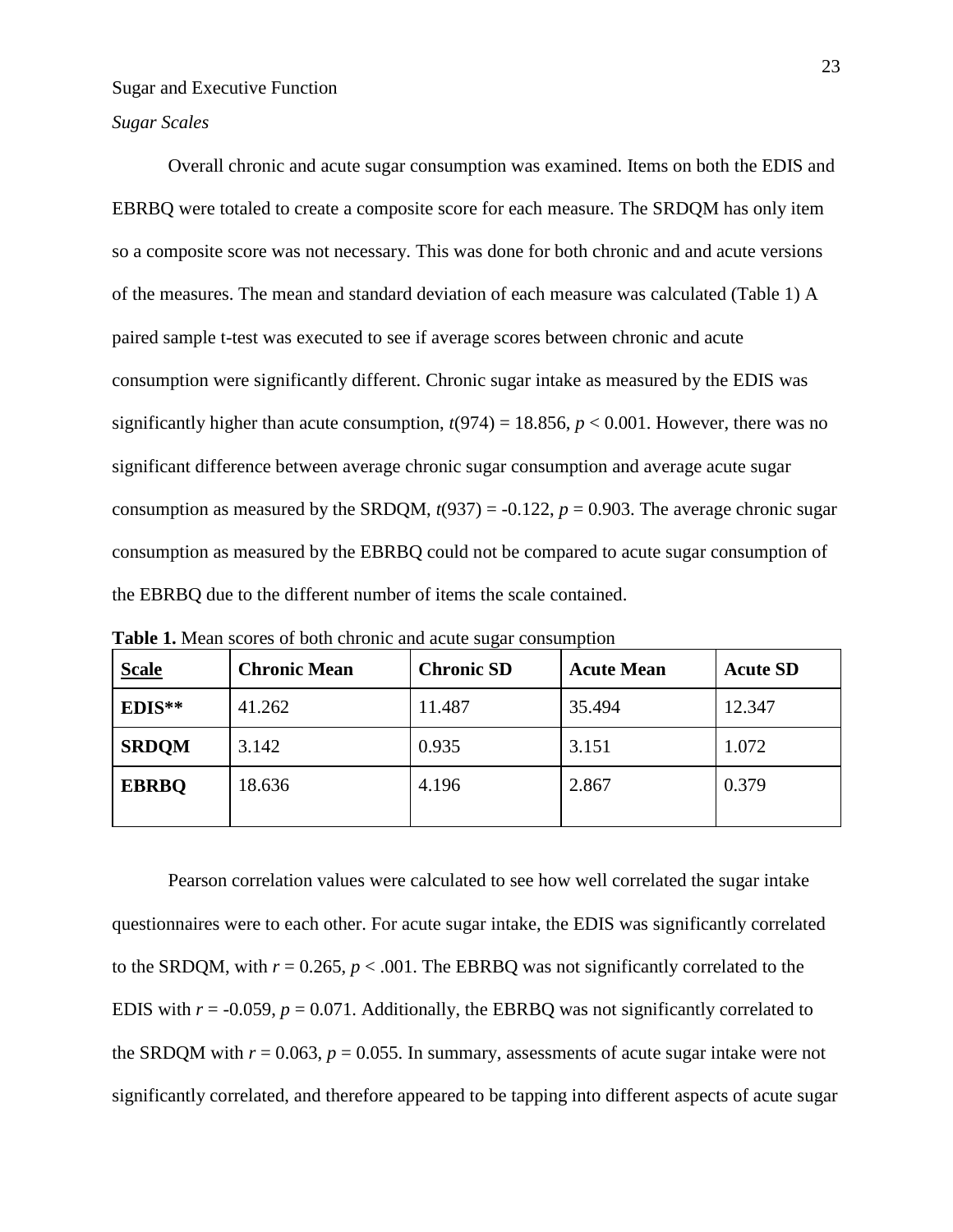consumption. However, when examining chronic sugar consumption all measures were significantly correlated. The EDIS was significantly correlated to the SRDQM with  $r = 0.348$ ,  $p < 0.001$ , and to the EBRBQ with  $r = 0.419$ ,  $p < 0.001$ . The SRDQM was significantly correlated to the EBRBQ with  $r = 0.316$ ,  $p < 0.001$ . These findings that assessments of chronic sugar consumption measured similar aspects of chronic sugar consumption behavior.

A principal components analysis was executed using the six measures of sugar consumption. Five of the six measures had correlations of at least 0.3 with at least three other measures. The Kaiser-Meyer-Olkin measure of sampling adequacy was 0.641. Bartlett's test of sphericity was significant with  $\gamma$ 2 (15) = 1582.252, *p* < 0.001. Examination of the eigenvalues showed that the first two factors explained 42.71% and 20.27% of the variance respectively. Factors three, four, five, and six had eigenvalues less than one and cumulatively accounted for 37.02% of the variance. Given this information, a principal components analysis was deemed acceptable and executed. Due to the given variance, and the scree plot (Figure 3), the two factor model was preferred.



**Figure 2.** Scree Plot of the Principal Components Analysis of Sugar Consumption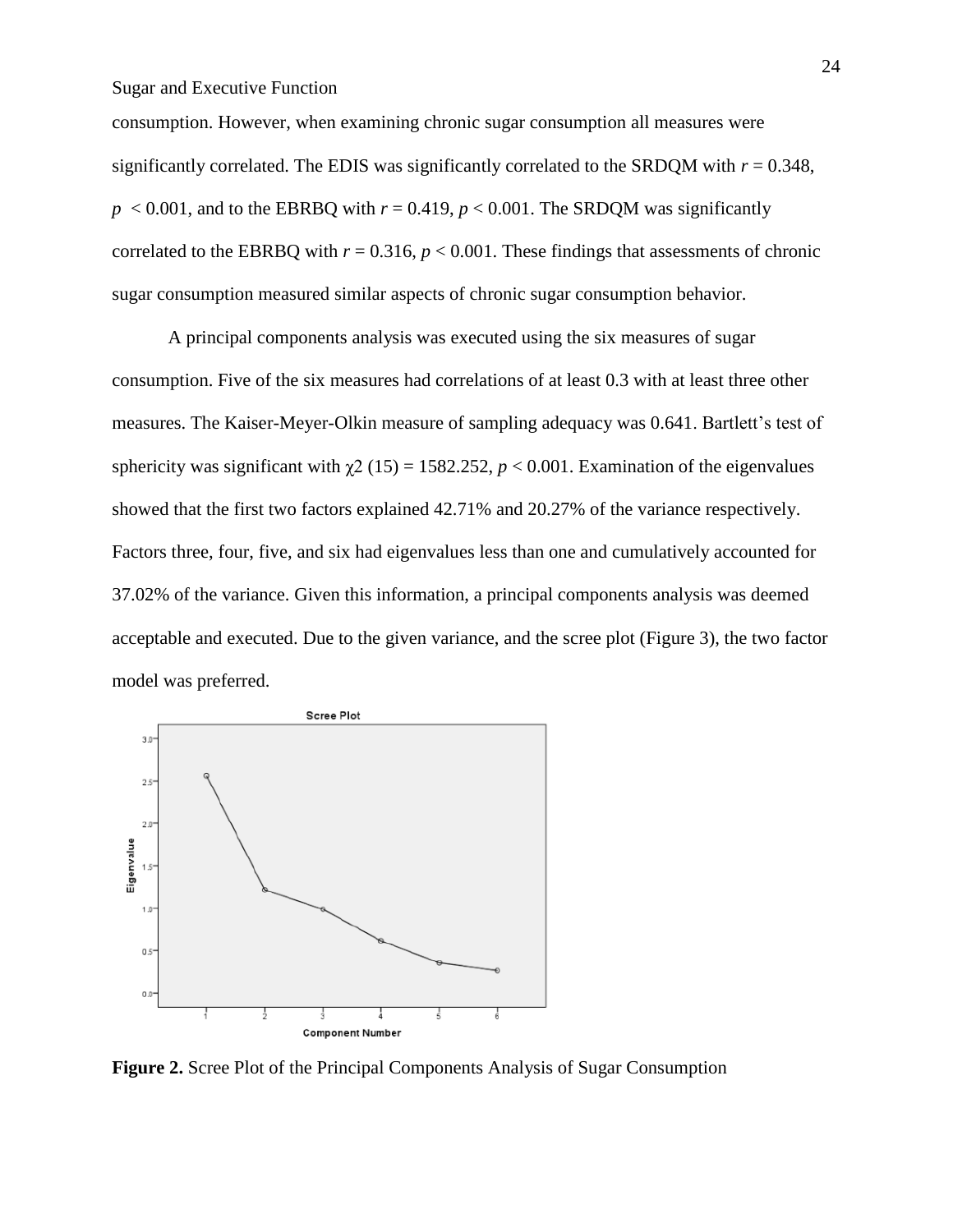There was no significant difference between varimax and and oblimin rotations, therefore, a varimax rotation was used. The individual items of each measure (see Appendix A) were examined, and labels were fit to the extracted factors (Table 2). In summary, there appears to be a strong rationale to consider two factors, Health of Diet and Health of Lifestyle from the six questionnaires administered.

|                  | <b>Health of Diet</b> | <b>Health of Lifestyle</b> |
|------------------|-----------------------|----------------------------|
| <b>EDIS_YEAR</b> | 0.792                 |                            |
| SRDQM_DAY        | 0.321                 | 0.811                      |
| SRDQM_YEAR       |                       | 0.832                      |
| EDIS_DAY         | 0.798                 | $-0.421$                   |
| EBRBQ_YEAR       | 0.687                 |                            |
| EBRBQ_DAY        | $-.420$               | 0.495                      |

**Table 2.** Rotated Component Matrix. Components less than 0.3 are suppressed.

#### *Cognitive Tasks*

The mean scores of each cognitive task were calculated, along with their standard deviation (Table 3) A paired samples t-test was run to verify that participants took significantly longer to complete the incongruent part of the arrow flanker task compared to the congruent part. The t-test was significant, with  $t(273) = -7.188$ ,  $p < 0.001$ . A similar test was run to verify that participants did significantly worse on the 3-back version of the n-back task, compared to the 2 back. This t-test was also significant with  $t(338) = 11.894$ ,  $p < 0.001$ . All expected effects of the cognitive tasks were found to hold true in this study.

Table 3. Average and standard deviation of scores on cognitive tasks

| <b>Scale</b> | <b>Mean Score</b> | $\alpha$ rn<br>5D |
|--------------|-------------------|-------------------|
|              |                   |                   |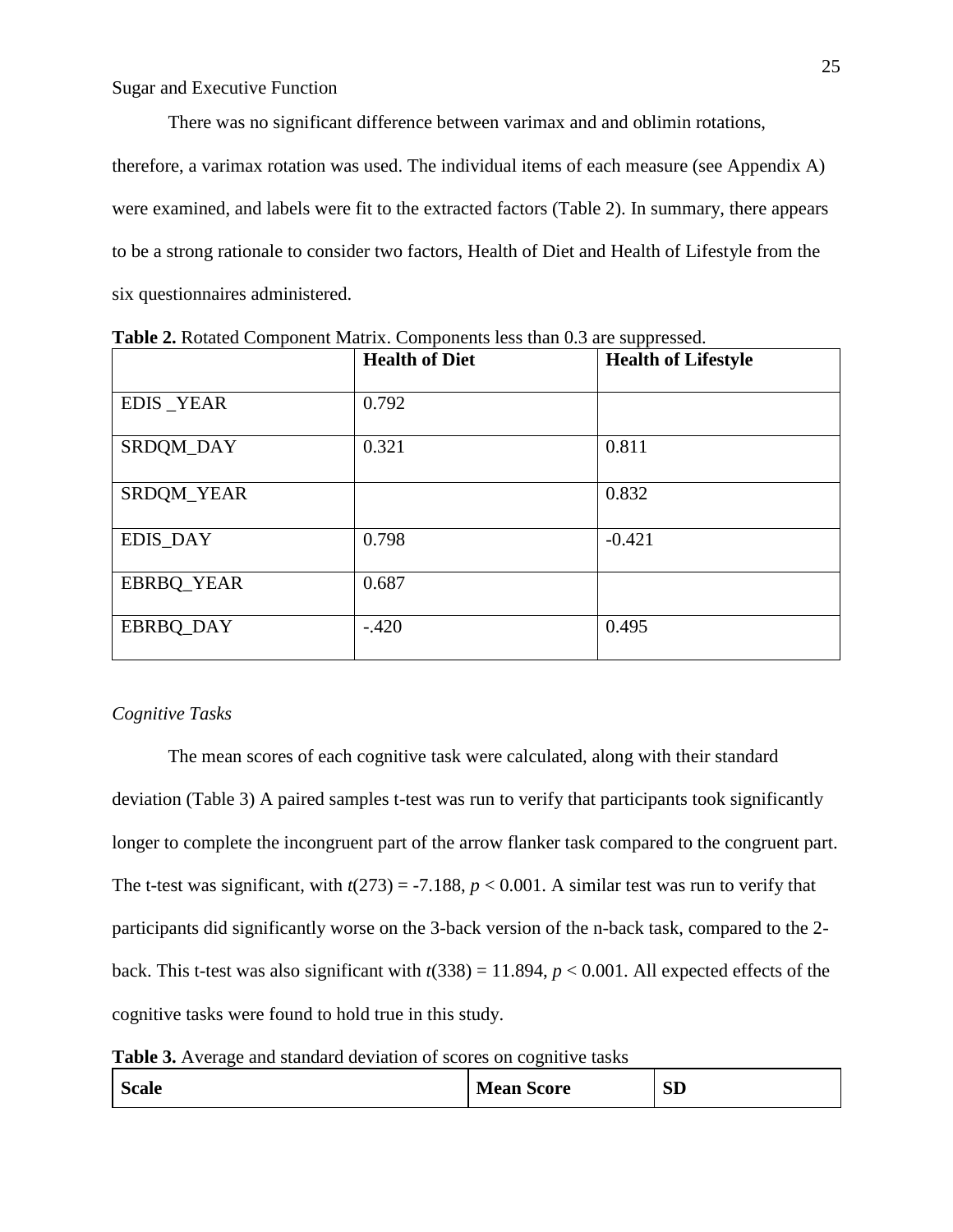| <b>Corsi Block Span</b>                                 | 5.736                | 1.688                |
|---------------------------------------------------------|----------------------|----------------------|
| <b>Flanker Task Congruent Reaction Time</b>             | 517.772 milliseconds | 142.079 milliseconds |
| <b>Flanker Task</b><br><b>Incongruent Reaction Time</b> | 537.784 milliseconds | 126.286 milliseconds |
| 2-back percent correct mean                             | 0.768                | 0.102                |
| 3-back percent correct mean                             | 0.71                 | 0.099                |

Pearson correlation values were calculated to see how well correlated the measures of EF were with each other measure. The only significant correlation was between the N-back 2-back correct mean, and N-back 3-back correct mean, with  $r(339) = 0.614$ ,  $p < 0.001$ . The N-back 2back correct mean was not significantly correlated to the Corsi block tapping task, with  $r(348) =$ 0.73,  $p = 0.174$ , nor was it significantly correlated to the arrow flanker task, with  $r(274) = -$ 0.004,  $p = 0.941$ . The N-back 3-back correct mean was not significantly correlated to the Corsi block tapping task, with  $r(339) = 0.006$ ,  $p = 0.918$ ; nor was it significantly correlated to the arrow flanker task, with  $r(266) = -0.113$ ,  $p = 0.065$ . Finally, the arrow flanker task was not significantly correlated to the Corsi block tapping task, with  $r(274) = -0.033$ ,  $p = 0.587$ .

Since the cognitive measures were not correlated to each other a principal components analysis was executed to examine what components they were each measuring. The Kaiser-Meyer-Olkin measure of sampling adequacy was 0.498. Bartlett's test of sphericity was significant with  $\chi^2$  (10) = 377.464,  $p < 0.001$ . Examination of the eigenvalues showed that the first three factors explained 38.265% and 29.703%, and 19.993% of the variance respectively. Factors four and five had eigenvalues less than one and cumulatively accounted for 12.1% of the variance. Given this information, a principal components analysis was deemed acceptable and executed. Due to the given variance, and the scree plot (Figure 4), the three factor model was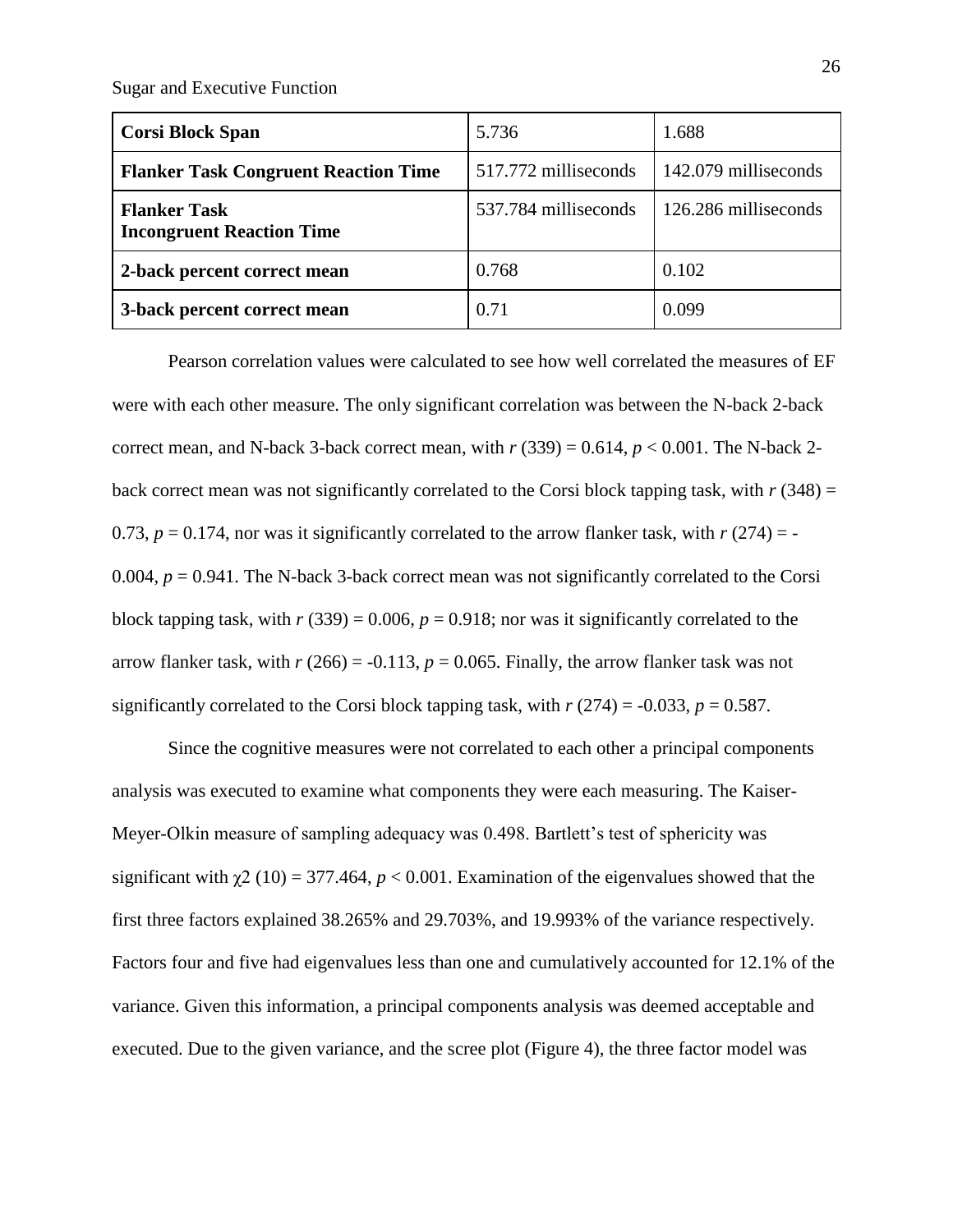preferred (Table 4). These three factors are tapping into different aspects of EF, specifically susceptibility to interference, nonverbal working memory, and short-term memory.



**Figure 4.** Scree Plot of the Principal Components Analysis of Aspects of Cognition

**Table 4.** Rotated Component Matrix of Cognitive Measures. Components less than 0.3 are suppressed.

|                                     | Susceptibility to | Nonverbal | Short-Term |
|-------------------------------------|-------------------|-----------|------------|
|                                     | Interference      | Working   | Memory     |
|                                     |                   | Memory    |            |
| Corsi Blockspan                     |                   |           | .999       |
| N-back 2-back Correct Mean          |                   | .890      |            |
| N-back 3-back Correct Mean          |                   | .902      |            |
| Flanker Task Mean Reaction Time for | .944              |           |            |
| Congruent Stimuli                   |                   |           |            |
| Flanker Task Mean Reaction Time for | .936              |           |            |
| Incongruent Stimuli                 |                   |           |            |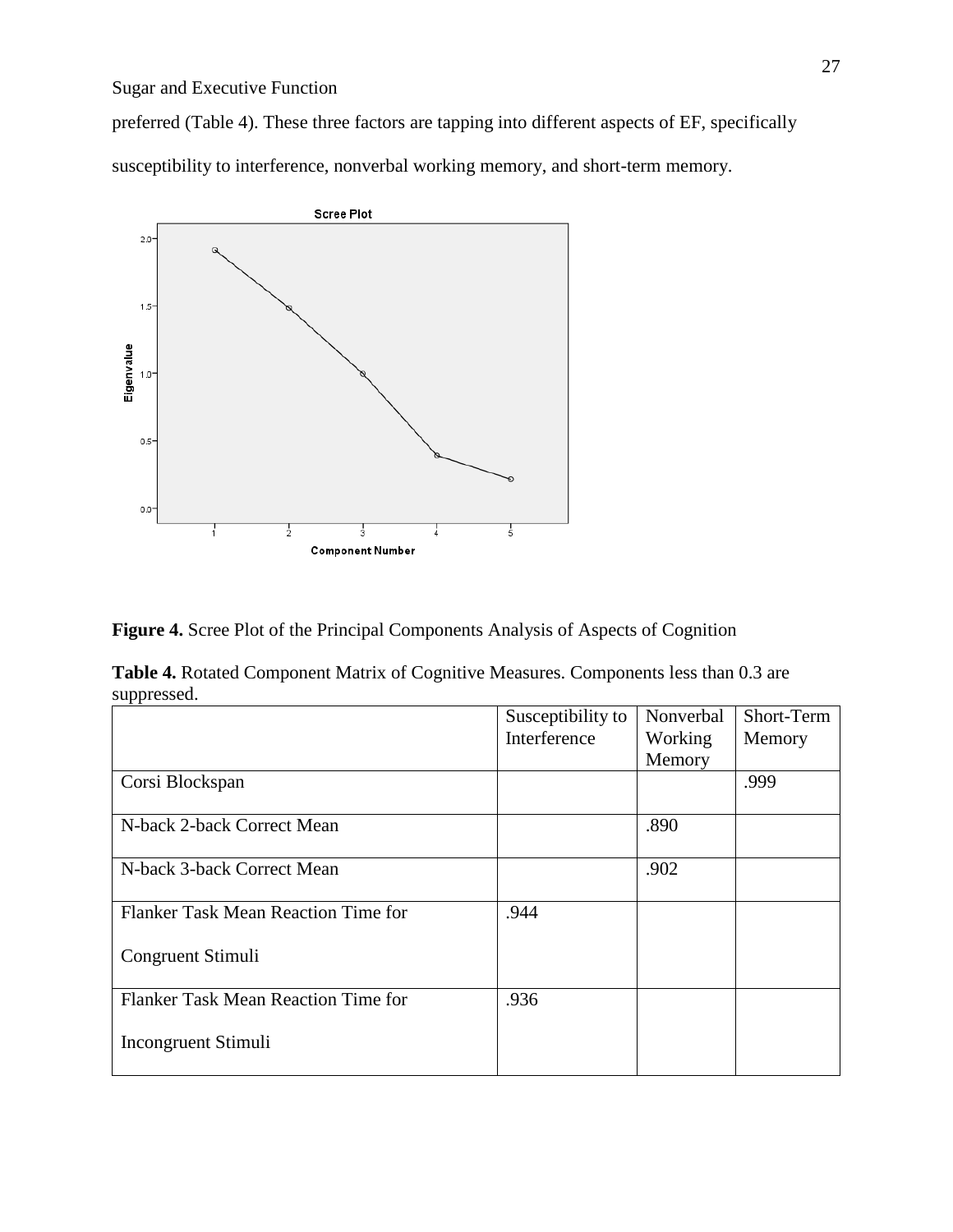## *Arrow Flanker Task*

A linear regression was executed examining the predictive power of acute sugar consumption in determining scores on the arrow flanker task. Acute sugar consumption was not a significant predictor of the arrow flanker task,  $F(3, 243) = .283$ ,  $p = .837$ ,  $r^2 = 0.003$ . Adding in the moderating interaction variable of chronic and acute sugar consumption did not affect the relationship, with  $F(6, 238) = .283$ ,  $p = .944$ ,  $r^2 = 0.007$ . On its own, chronic sugar consumption was not a significant predictor of scores on the arrow flanker task, with  $F(3, 245) = 0.489$ ,  $p =$  $0.691, r^2 = 0.006.$ 

### *N-Back Task*

A linear regression was run to see if acute sugar consumption significantly predicted scores of the n-back task. Acute sugar consumption was not a significant predictor of 2-back correct mean, with  $F(3, 339) = .182$ ,  $p = .909$ ,  $r^2 = .002$ . The moderating interaction variable of chronic and acute sugar consumption did not add significantly to the relationship,  $F(6, 334) =$ .617,  $p = .717$ ,  $r^2 = .007$ . Chronic sugar consumption was not a significant predictor, with  $F(3)$ ,  $342$ ) = .746,  $p = .525$ ,  $r^2 = .002$ . A similar test was executed to examine the predictive power of acute sugar consumption upon the 3-back correct mean, it was non-significant  $F(3, 330) = 1.03$ ,  $p = .381$ ,  $r^2 = 0.009$ . The interaction variables of chronic and acute sugar consumption did not change the relationship; a linear regression showed that it was still not significant with *F*(6, 325)  $= 0.824$ ,  $p = 0.552$ ,  $r^2 = 0.015$ . The same non-significance was seen when examining chronic sugar consumption as a predictor, it was found that  $F(3, 333) = 0.713$ ,  $p = 0.545$ ,  $r^2 = 0.003$ *Corsi Block Tapping Task*

A linear regression was executed to examine whether acute sugar consumption was a significant predictor of scores on the Corsi block tapping task. No significance was found, with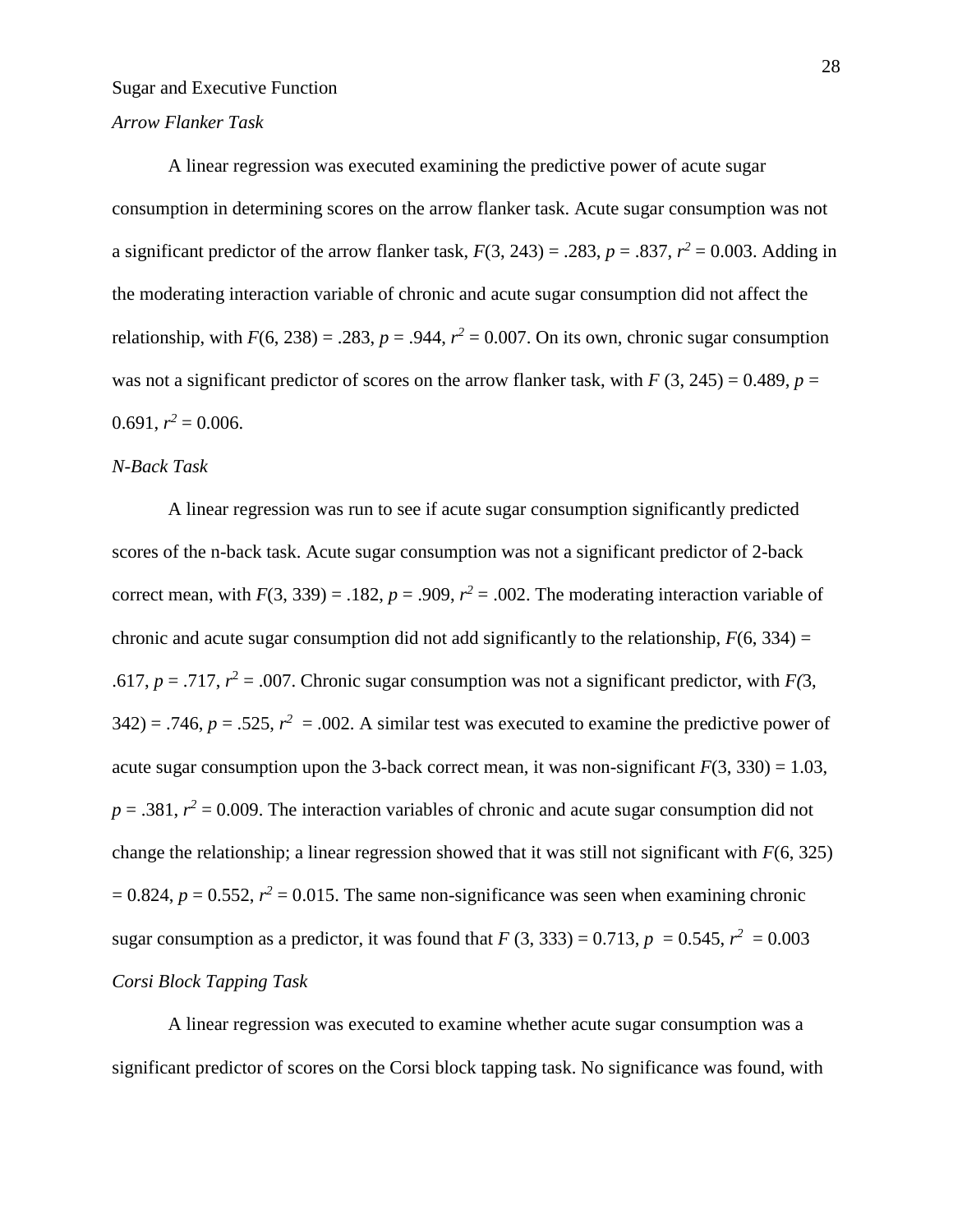$F(3, 419) = .393$ ,  $p = .758$ ,  $r<sup>2</sup> = 0.003$ . The regression was repeated and included the interacting variable of chronic and acute sugar consumption did not moderate this effect,  $F(6, 413) = .260$ , *p*  $= .955$ ,  $r = 0.004$ . Chronic sugar consumption was not found to be a significant predictor,  $F(3)$ ,  $(421) = .296, p = .828, r<sup>2</sup> = .005$ 

*BMI*

A linear regression was run to examine whether BMI was a significant predictor of performance on the cognitive tasks. BMI was not a significant predictor of the Corsi block tapping task,  $F(1, 413) = 0.879$ ,  $p = 0.349$ ,  $r^2 = 0.002$ , arrow flanker task  $F(1, 247) = 1.209$ ,  $p =$ 0.273,  $r^2 = 0.005$ , the 2-back,  $F(1, 343) = 0.497$ ,  $p = 0.481$ ,  $r^2 = 0.001$ ; or 3-back task,  $F(1, 334)$  $= 0.112, p = 0.738, r<sup>2</sup> < 0.001.$ 

#### *Age*

A linear regression was run to see if age was a significant predictor of any of the tasks of EF. Regression showed that it was not a significant predictor: for 2-back  $F(1, 345) = 1.647$ ,  $p =$ 0.200,  $r^2 = 0.005$ , for the 3-back  $F(1, 336) = 0.101$ ,  $p = 0.751$ ,  $r^2 < 0.001$ , on arrow flanker task  $F(1, 248) = 1.034$ ,  $p = .310$ ,  $r^2 < 0.001$ , and on Corsi Block Tapping  $F(1, 425) = 0.110$ ,  $p = 0.740$  $r^2$  < 0.001.

#### **Discussion**

This study examined the relationship between aspects of EF and consumption of sugar. Previous literature has not examined this interaction within a framework of both lifetime and recent sugar consumption. This research aimed to rectify that, as the competing knowledge that sugar is both bad—and good—for cognition is confusing to parse and understand. If recommendations are going to be made about sugar intake to the general public, more information must be gained. By gathering information about sugar consumption over the past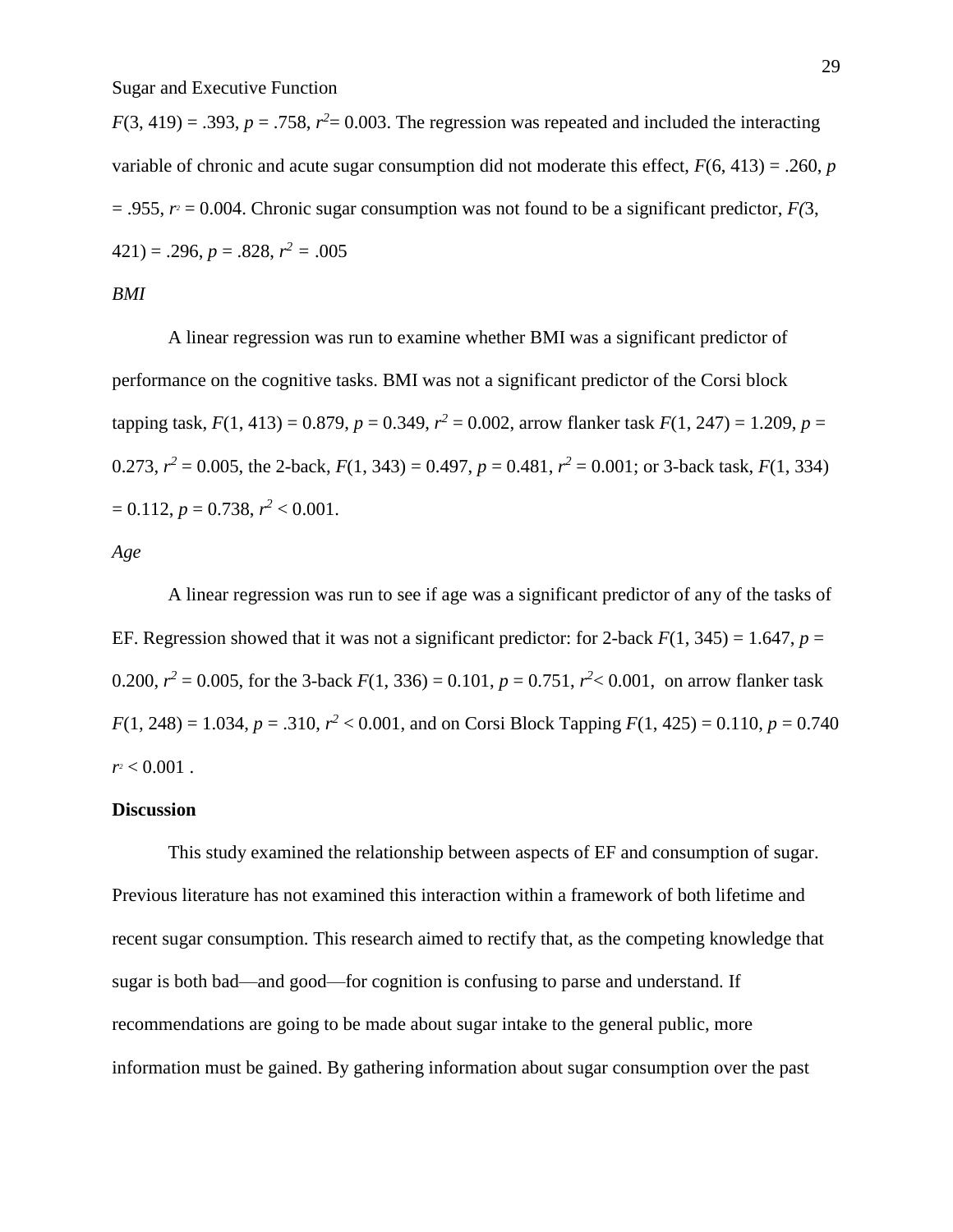year, and last the 24-hours, it was hypothesized that acute sugar consumption would serve as a significant predictor of scores on measures of EF, and this relationship would be moderated by chronic sugar consumption. However, this effect was not seen. In line with work done by Ullrich et al. (2015), neither chronic nor acute sugar consumption proved to be significant predictors of scores on measures of EF.

The measures of sugar consumption that were used for this study were picked to cover a broad range of sugar intake. Correlations revealed that the EDIS and SRDQM were significantly correlated for measuring acute sugar consumption. The EBRBQ was not correlated to either the EDIS or SRDQM, indicating that it was not internally valid. It is possible that the removal of certain items from the EBRBQ significantly changed its correlation to both the EDIS and SRDQM. A principal components analysis was executed to examine what main components were being measured from the sugar questionnaires. From looking at the items on the individual measures it was determined that the EDIS and SRDQM were mostly measuring health of overall diet, while the EBRBQ measured health of overall lifestyle. The EDIS and SRDQM were able to measure similar types of acute sugar consumption, while the EBRBQ was also looking at variables related to sugar consumption, such as screen use and exercise. For chronic consumption, all three measures were significantly correlated. The significant correlation of all chronic sugar intake questionnaires indicates that they all measured the same constructs of sugar consumption, specifically in food choices made. Overall, the questionnaires used were mostly examining one thing—sugar consumption. If there was an effect of sugar consumption upon the measures of executive function a significant relationship would have been viewed. The EDIS, in particular, is the one most likely to have shown this effect. The lack of significant relationship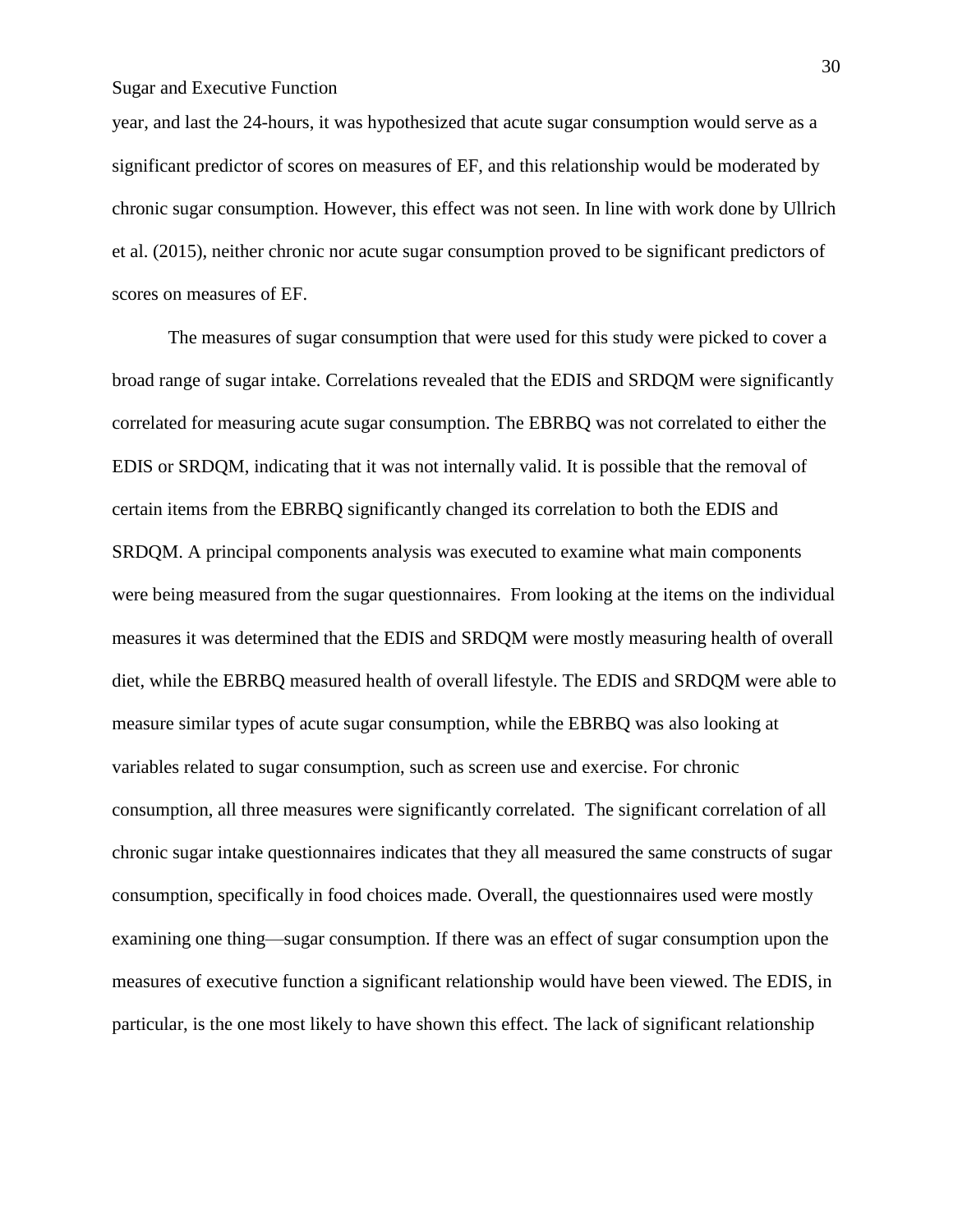indicates that sugar consumption may not have an effect upon aspects of executive function as assessed in this study.

Participants reported significantly higher chronic sugar consumption than acute sugar consumption on the EDIS. All sugar consumption scales were based on self-report, which is a report measure with inherent flaws. Both under and over reporting are common in these measures due to the limits of human memory. From a social desirability standpoint participants might have underreported their sugar consumption to make themselves more socially desirable. Therefore, while this difference is significant it is possibly due to confounds in the self-reporting. There was a lack of a significant difference between scores on chronic and acute sugar consumption as measured by the SRDQM, participants did not perceive their diet in the last day as different from their diet in the last year. However, this measure had only one item, and therefore it is possible that it insensitive. Because the EBRBQ had to be amended for acute consumption it could not be compared to its measurement of chronic consumption. Therefore, it cannot be used to come to overall conclusions about significant differences between chronic and acute sugar consumption. Additionally, there is a general lack of awareness about the types of foods that have added sugar to them. Any item asking about frequency of eating sugary foods is entirely dependent on what the participant perceives as a food with added sugar. The impression that someone has of their sugar consumption could be completely unrelated to their actual sugar consumption. These issues show that external validity is likely quite low for the sugar consumption questionnaires. All questionnaires related to sugar consumption relied upon the participant's memory of their diet both in the last year, and last day. Due to the inherent fallibility of human memory it is surmised that these measures are not entirely reliable. This, on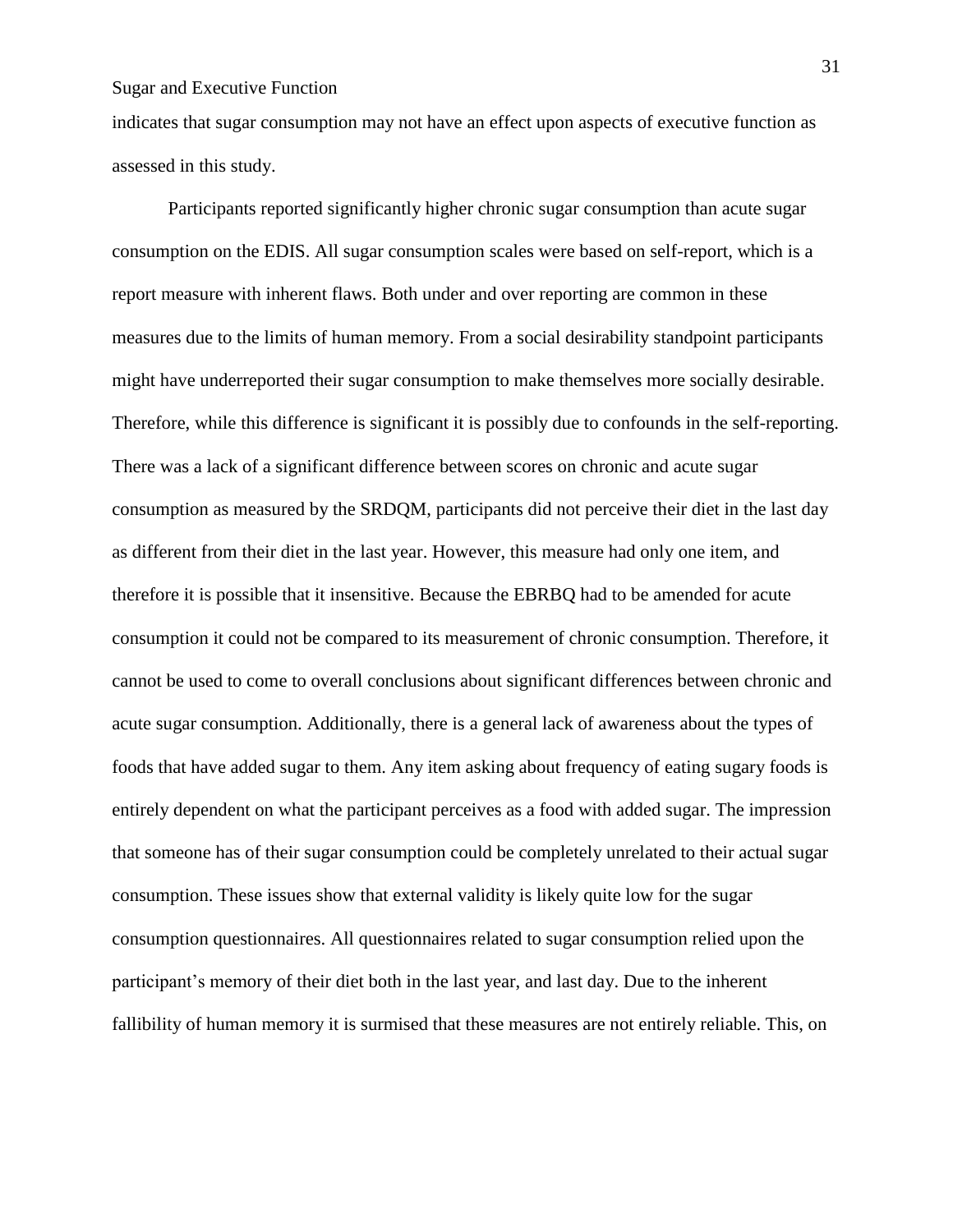top of the lack of external and internal validity, most likely created additional noise and variability in the data.

Using an online worker population with a simple methodological design means that there are many ways in which this epidemiological study is limited. There was an extremely high attrition rate, over 350%, between the sugar questionnaires and cognitive tasks. While this significantly reduced the sample size, it would have still possibly shown any relationship between sugar and EF. This attrition rate is partly due to technical difficulties, the platform that was being used for the cognitive tests is one that the participants had to load and use themselves. Many participants reported issues with the cognitive task software working on their computer, for some, it quit halfway through the tasks. It is possible that people who are high sugar consumers decided to not finish the study after seeing the questionnaires. According to the principal components analysis all cognitive measures fall into different components, indicating that they all managed to measure different aspects of EF. However, due to the survey being taken online additional noise was most likely introduced into the data, which could possibly be obscuring any given effect. Results from this study contradict what was found by Hope et al. (2009), and this is possibly due to the additional noise introduced.

While a fair amount of noise was most likely introduced into the data, there were still a relatively powerful sample attained, indicating that if there was a significant relationship the data would have shown a significant effect. Previous studies, with smaller sample sizes, were able to show a significant relationship between sugar consumption and measures of cognition (van der Zwaluw, et al., 2014; Stollery & Christian, 2015). This lack of significant relationship runs contrary to previous literature—such as Hope et al. (2009)—indicating that the specific measures of EF used in this study are not actually effected by sugar consumption. Previous studies may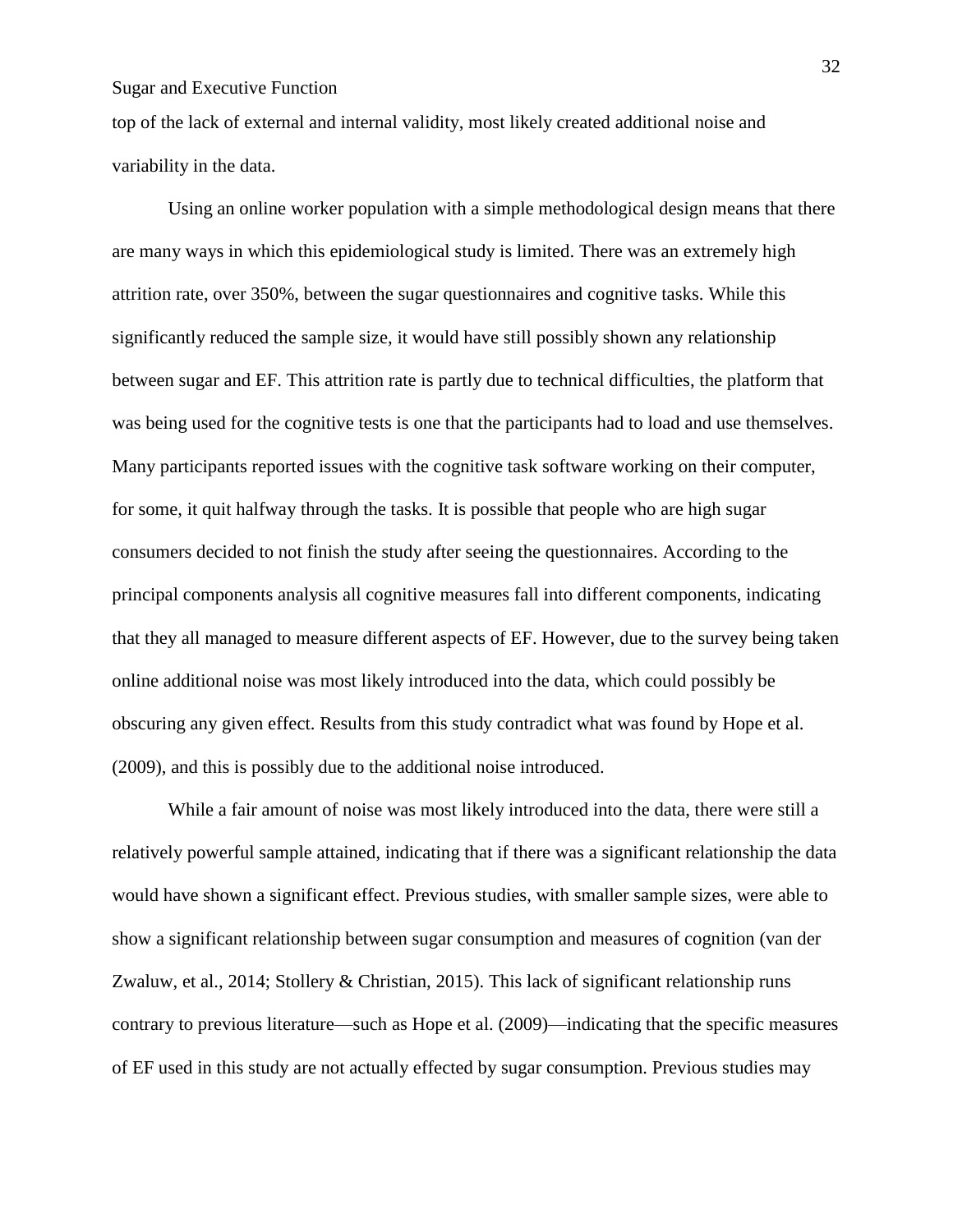have found significant relationships due to both more accurate measures of sugar consumption, and by narrowing in on one specific aspect of EF to assess. Work done by Donohoe & Benton (2000) found a significant relationship between sugar consumption and spatial working memory, however they measured sugar levels using blood glucose levels. Participants had to fast for ten hours before coming into the lab to ensure accurate measurements. This is a much more reliable measure of sugar consumption than human memory. Additionally, Mohanty & Flint (2001) gave participants sugar supplements based on their weight, to ensure an accurate and titrated dose. While this does not control for baseline sugar consumption, it does introduce greater external validity as researchers were able to tell exactly how much sugar had been consumed by participants. Donohoe & Benton (2000) examined spatial working memory using a variety of measures to make sure to hit at all different parts of it.

The current study used different measures to evaluate various aspects of EF. However, no previous study has evaluated the effect of both chronic and acute sugar consumption upon EF. This more in depth investigation into parsing out types of sugar consumption hints that there is no real effect between dietary sugar and aspects of EF. It is possible that the opposite effects of chronic and acute sugar consumption upon EF canceled each other out. However, due to the large sample size, it is likely that there would have still been participants with low chronic sugar consumption and high acute sugar consumption—and vice versa—which would have shown the predicted effect. Additionally, the separate regressions that were run examining chronic and acute sugar consumptions effect upon aspects of EF might still have been significant, even though the interaction effects would not be.

Further research should examine this effect within a lab based setting. One way to gain more control over the procedure would be to have participants record a food diary over a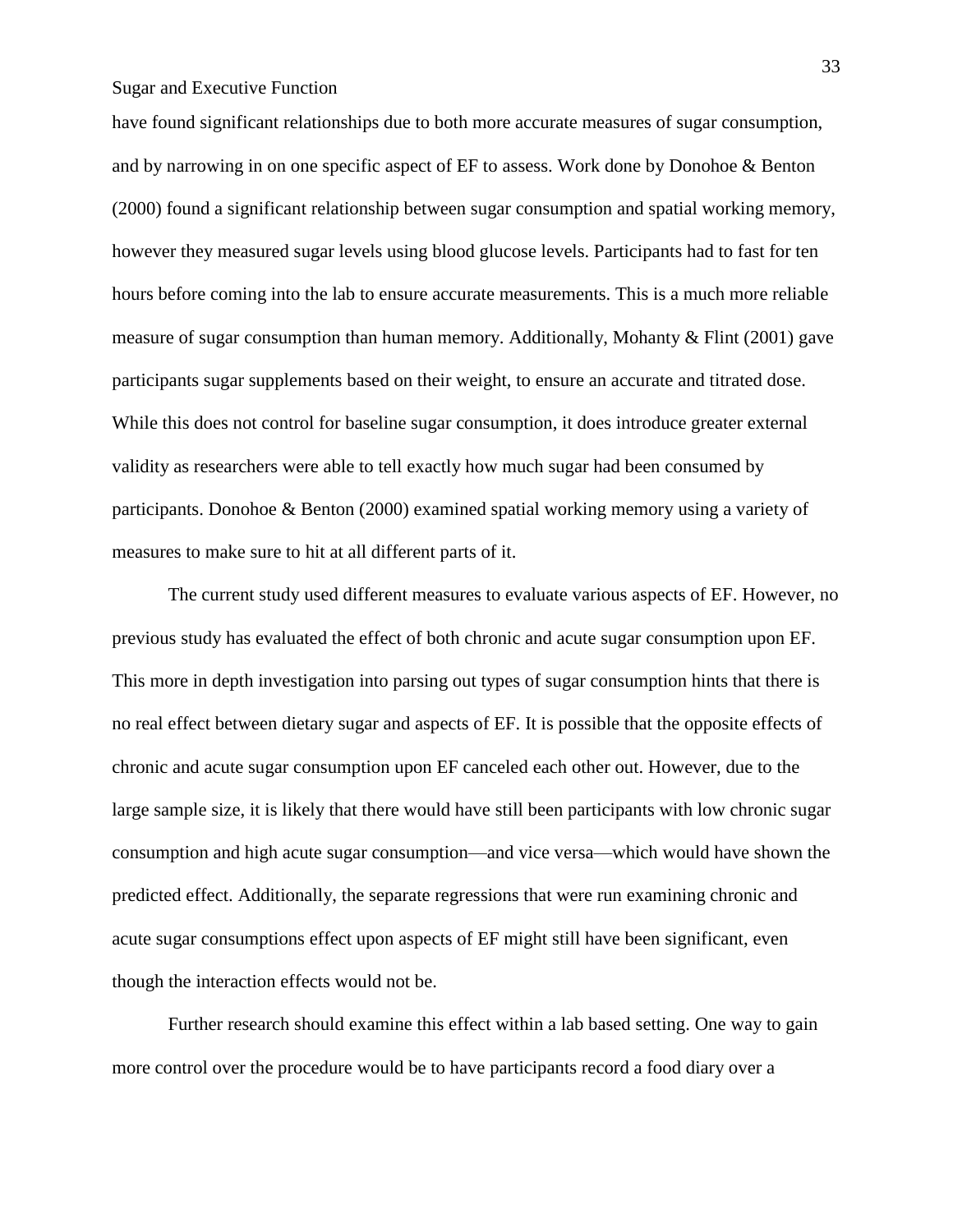sustained period of time so that their sugar intake could be evaluated by the researchers themselves. Additionally, using a simple blood glucose test sample would greatly increase validity of personal sugar levels. Having participants come in monthly would allow researchers to compare both chronic and acute glucose levels. By requiring participants to come in to measure blood glucose levels and complete the cognitive tasks much more control could be had over the study. Future research should continue to examine the interaction of short and long-term sugar use on processes related to all cognitive systems—the null effect it was found to play upon EF might not hold true for other processes. It is only when looked at within this broader framework can a true understanding of the role that sugar plays on cognition be had. Should it prove possible, similar studies should be carried out with an added element of neuroimaging. More information about the way that sugar affects neural structures be gained through fMRI or PET scans. While a null effect was found in this study, it does not preclude significant results being found on the effect of sugar upon the brain's other processes. Due to significant results found in the past, the field is still open to this investigation, though further research should take this study's findings into account. The effect of nutrition upon cognitive processes continues to be parsed out, and the results presented from this study aim to aid in this discovery.

Broadly, the general population's current perception of sugar is not good. It is avoided and substituted by many due to a general lack of understanding and fear. This study indicates that there is neither a positive nor negative effect between sugar consumption and some aspects of EF. Specifically, the data gathered from this study hoped to provide a greater understanding about the way sugar affects people within a broader framework of diet and nutrition. Research from this study indicates that when looking solely at varying aspects of EF there is no reason to either encourage, or discourage, its consumption. The general fear and anxiety surrounding sugar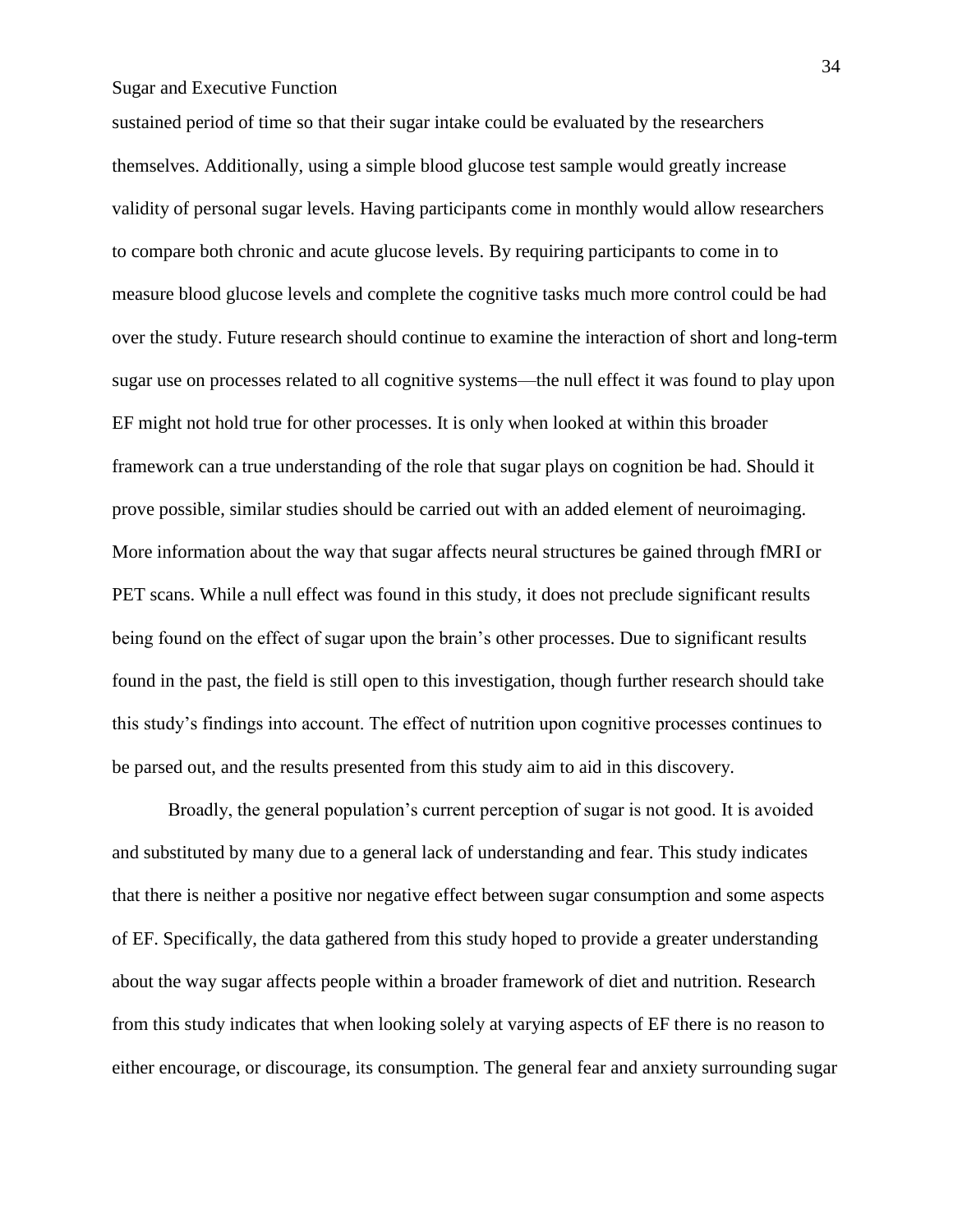is not supported by this study. This investigation aimed to be a first step in providing concrete reasons why sugar should, or should not, be consumed by the general population. Due to the lack of significant relationship found by this study, sugar intake—both chronic and acute—does not appear to influence scores on measures of aspects of EF. Any role it plays in other cognitive processes should continue to be investigated, however, this study indicates that there is not a concrete relationship between dietary sugar consumption and processes related to EF.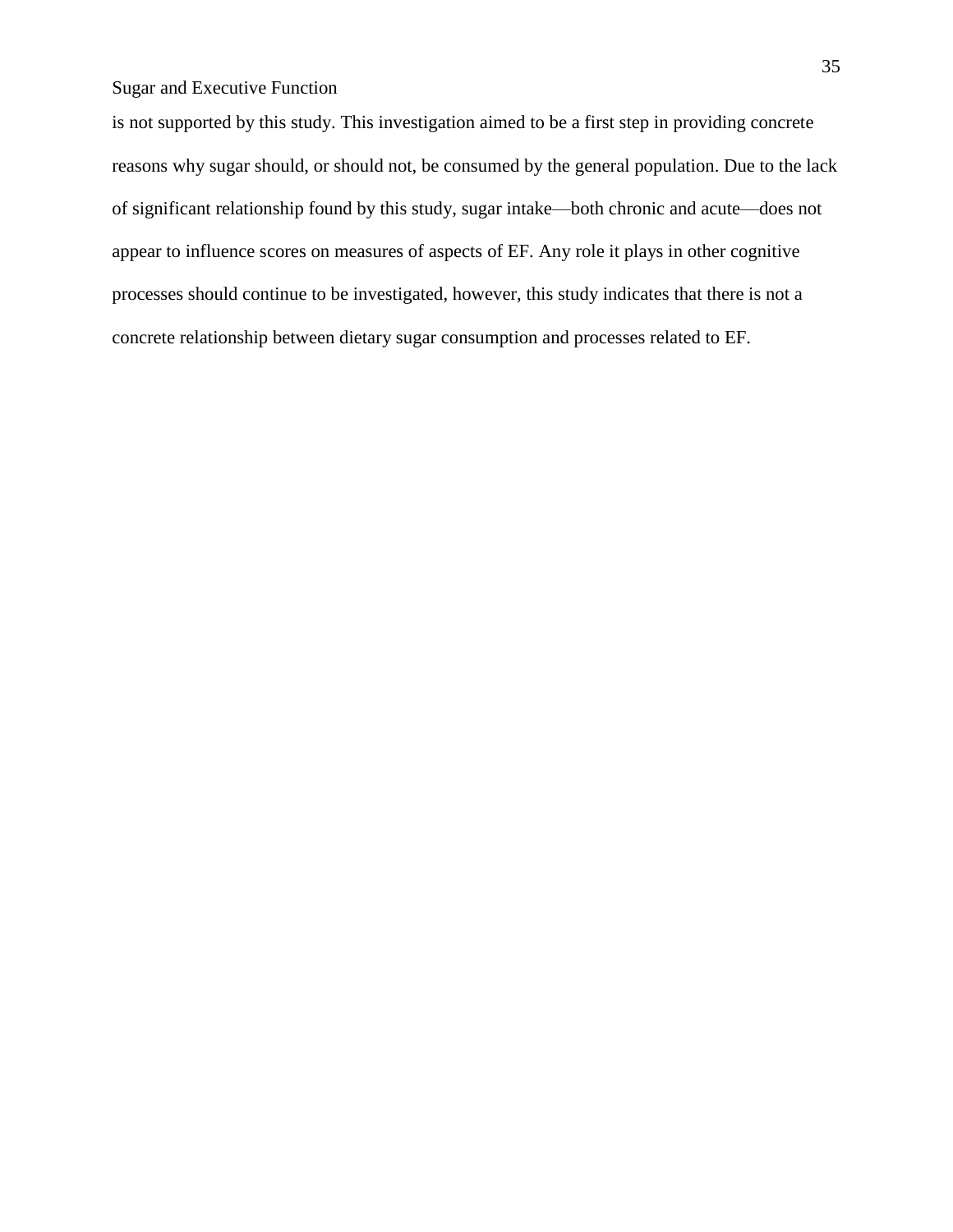### References

- Akintola, A. a., van den Berg, A., van Buchem, M. a., Jansen, S. W., Slagboom, E. P., Westendorp, R. G., van der Grond, J., van Heemst, D. (2015). Associations between insulin action and integrity of brain microstructure differ with familial longevity and with age. *Frontiers in Aging Neuroscience*, *7*(May).
- Baddeley, A. D., Allen, R. J., & Hitch, G. J. (2011). Binding in visual working memory: The role of the episodic buffer. *Neuropsychologia*, *49*(6), 1393-1400.
- Banich, M. T. (2009). Executive function the search for an integrated account. *Current Directions in Psychological Science*, *18*(2), 89-94.
- Beilharz, J. E., Maniam, J., & Morris, M. J. (2014). Short exposure to a diet rich in both fat and sugar or sugar alone impairs place, but not object recognition memory in rats. *Brain, behavior, and immunity*, *37*, 134-141.
- Best, T., Kemps, E., & Bryan, J. (2010). Saccharide effects on cognition and well-being in middle-aged adults: a randomized controlled trial. *Developmental Neuropsychology*, *35*(1), 66–80.
- Coley, N., Vaurs, C., Andrieu, S. (2015). Nutrition and Cognition in Aging Adults. *Clinical Geriatric Medicine, 31,* 453-465.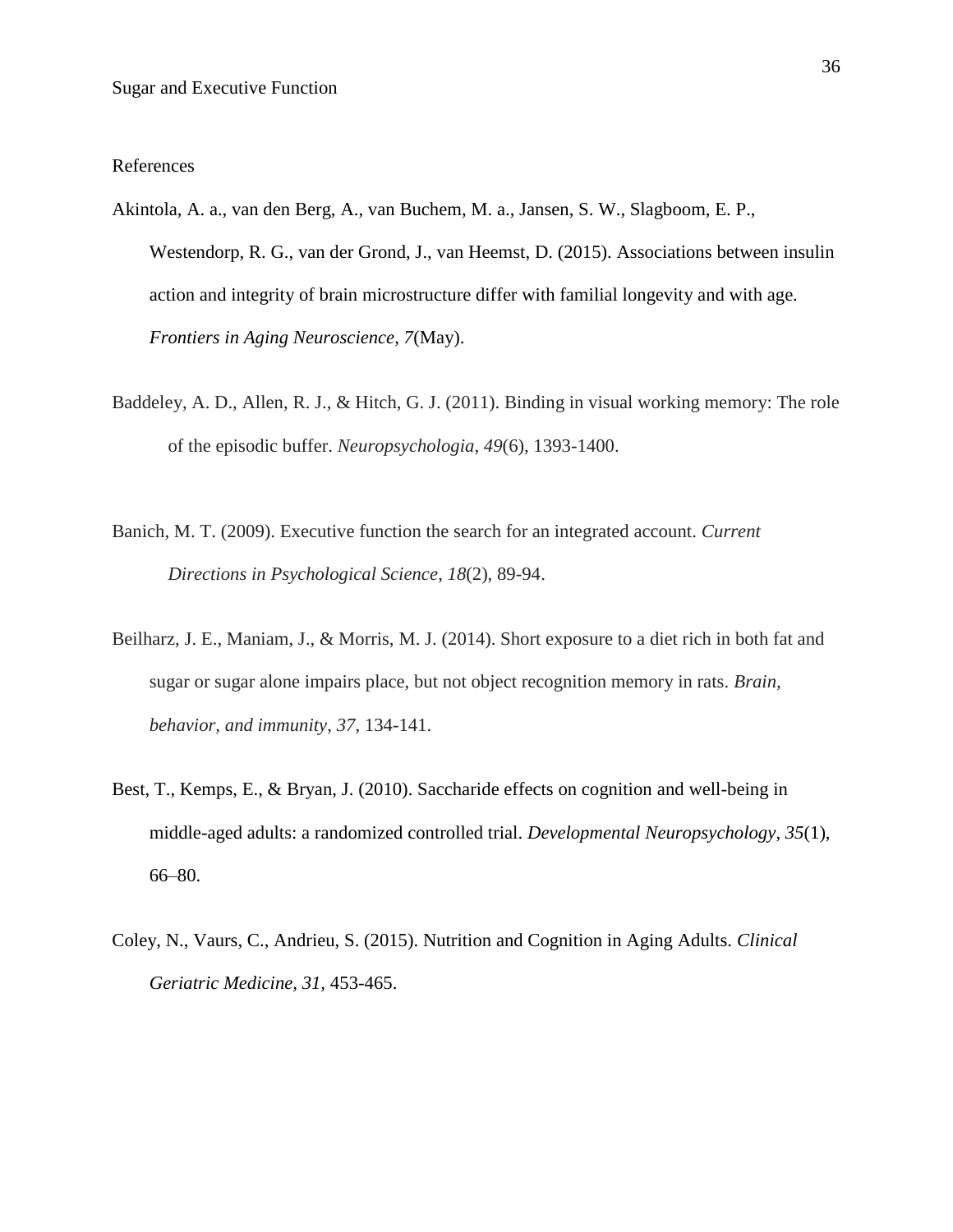- Dalm, S., Schachinger, H., Oitzl, M.S. (2009). Post-training self administration of sugar facilitates cognitive performance of male C57BL/6J mice in two spatial learning tasks. *Behavioral Brain Research, 198*. 98-104.
- Donohoe, R. T. & Benton, D. (2000). Glucose tolerance predicts performance on tests of memory and cognition. *Physiology & Behavior ,71,* 395-401.
- Eriksen, B. A., & Eriksen, C. W. (1974). Effects of noise letters upon the identification of a target letter in a nonsearch task. *Perception & psychophysics*, *16*(1), 143-149.
- Franics, H., Stevenson, R. (2013). The longer-term impacts of Western diet on human cognition and the brain. *Appetite*, *63*, 119-128.
- Hill, S. E., Prokosch, M.L., Morin, A., Rodeheffer, C.D. (2014). The effect of non-caloric sweeteners on cognition, choice, and post-consumption satisfaction. *Appetite, 83,* 82-88.
- Hope, C., Seiss, E., Dean, P.J.A., Williams, K.E.M., Sterr, A. (2013). Consumption of glucose drinks slows sensorimotor processing: double-blind placebo-controlled studies with the Eriksen flanker task. *Frontiers in Human Neuroscience, 7,* 1-10.
- Kendig, M.D., Boakes, R.A., Rooney, K.B., Corbit, L.H. (2013). Chronic restricted access to 10% sucrose solution in adolescent and young adult rats impairs spatial memory and alters sensitivity to outcome devaluation. *Physiology & Behavior, 120,* 164-172.
- Lamport, D.J., Hoyle, E., Lawton, C.L., Mansfield, M.W., Dye, L. (2011). Evidence for a second meal cognitive effect: glycemic responses to high and low glycemic index evening meals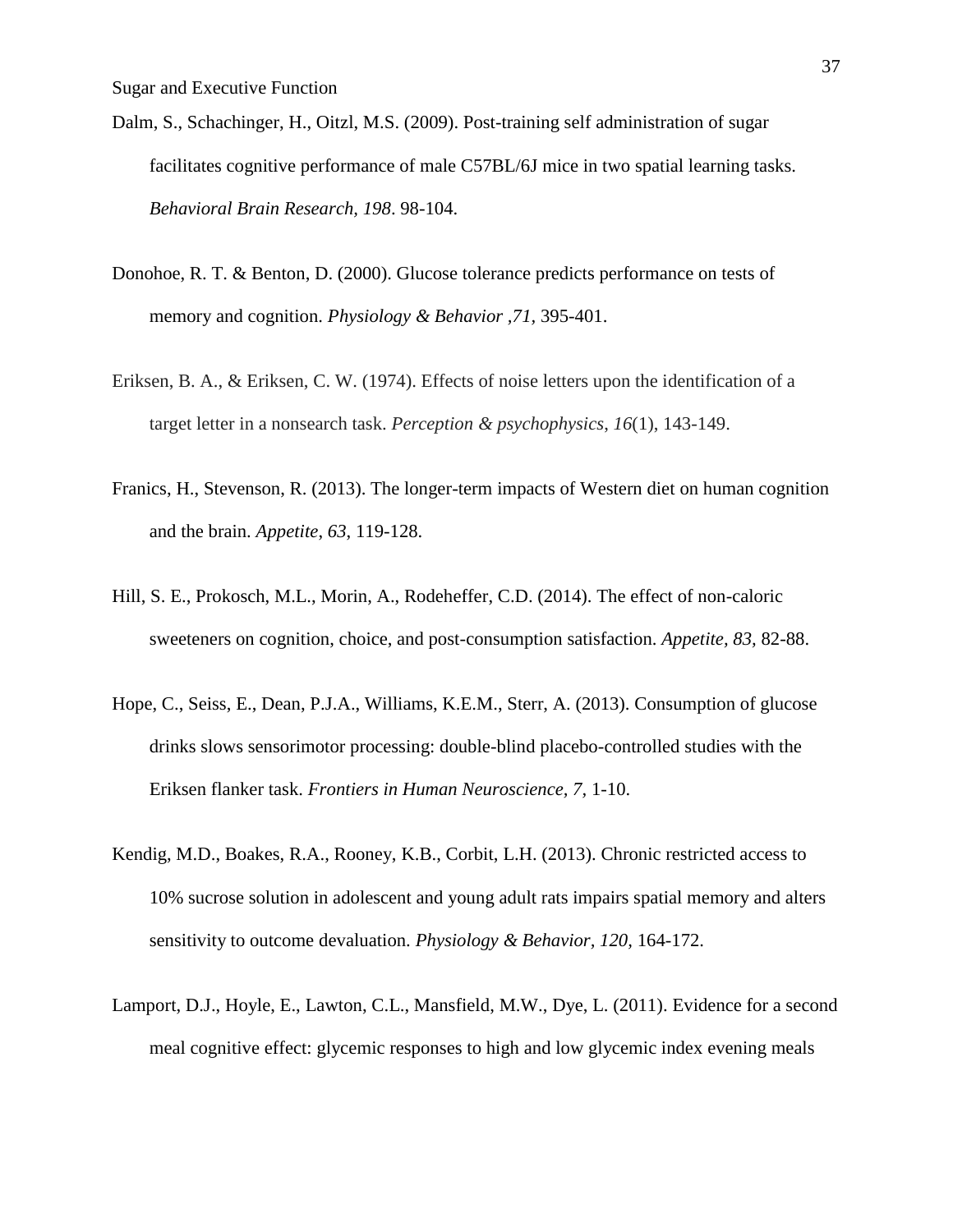are associated with cognition the following morning. *Nutritional Neuroscience, 14(2),* 66- 71.

- Lien, M., Lien, N., Heyerdah, S., Thoresen, M., Bjertness, E. (2006). Consmuption of soft drinks and hyperactivity, mental distress, and conduct problems among adolescents in Oslo, Norway. *American Journal of Public Health, 96(10)*, 1815-1820.
- Luchsinger, J.A., Cabral, R., Eimicke, J.P., Manly, J.J,, Teresi, J. (2015). Glycemia, Diabetes Status, and Cognition in Hispanic Adults aged 55-64 Years. *Psychosomatic Medicine, 77,*  653-663.
- Milich R., Wolraich, M., Lindgren, S. (1986). Sugar and hyperactivity: A critical review of empirical findings. *Clinical Psychology Review, 6,* 493-513.
- Mohanty, A., & Flint, R. W. (2001). Differential effects of glucose on modulation of emotional and nonemotional spatial memory tasks. *Cognitive, Affective, & Behavioral Neuroscience*, *1*(1), 90-95.
- Morris, N., Sarll, P., (2001). Drinking glucose improves listening span in students who miss breakfast, *Educational Research, 43(2),* 201-207.
- Morris, M.J., Beilharz, J.E., Maniam, J., Reichelt, A.C., Westbrook, R.F. (2014). Why is obesity such a problem in the  $21<sup>st</sup>$  century? The intersection of palatable food, cues, and reward pathways, stress, and cognition, *Neuroscience and Biobehavioral Reviews.*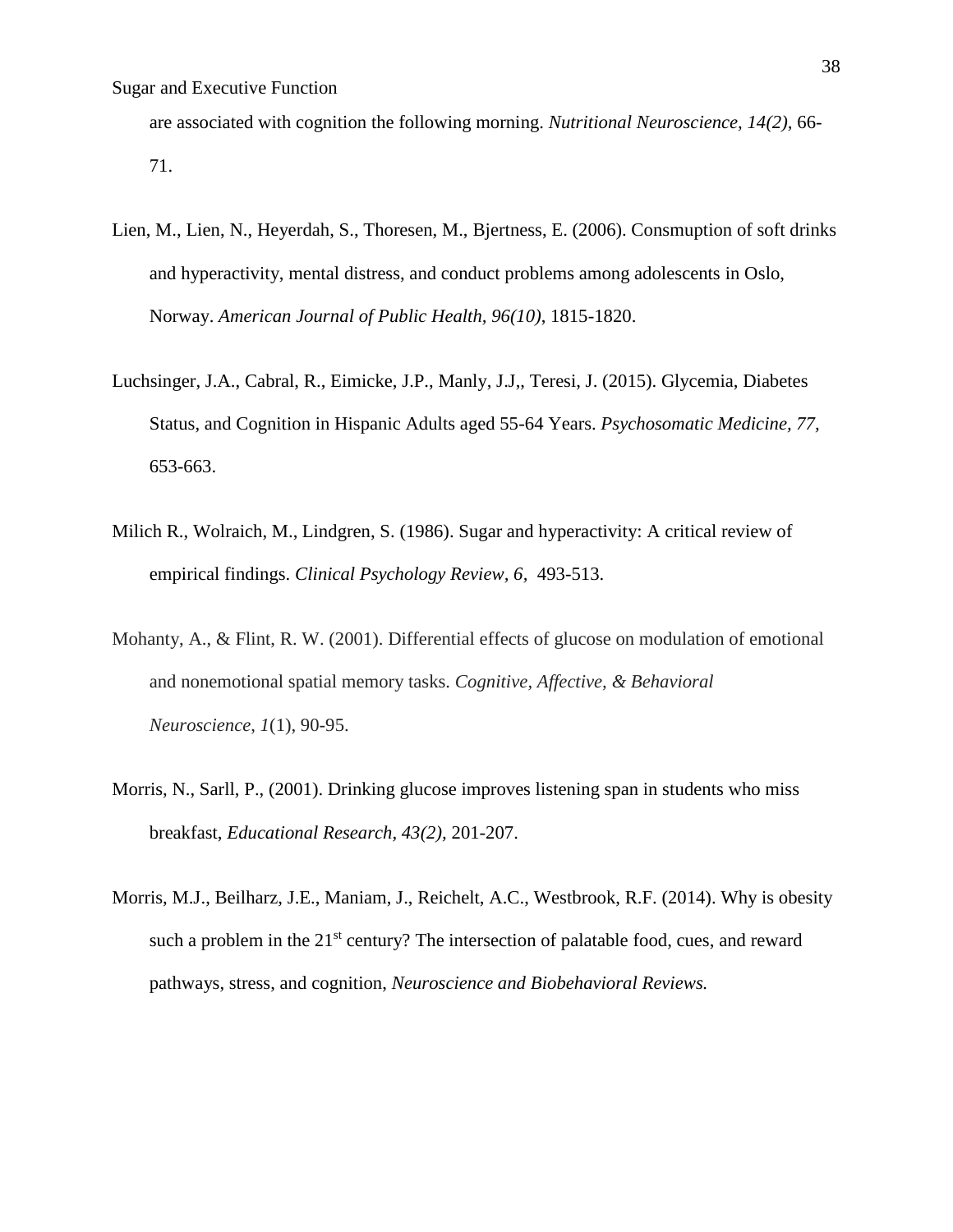- Reichelt, A.C., Maniam, J., Westbrook, R.F. (2015). Dietary-induced obesity disrupts trace fear conditioning and decreases hippocampal reelin expression. *Brain, Behavior, and Immunity, 43,* 68-75.
- Reichelt, A. C., Killcross, S., Hambly, L.D., Morris, M.J., Westbrook, R.F. (2015). Impact of adolescent sucrose access on cognitive control, recognition memory, and parvalbumin immunoreactivity. *Learning and Memory, 22,* 215-224
- Salthouse, T. A., & Davis, H. P. (2006). Organization of cognitive abilities and neuropsychological variables across the lifespan. *Developmental Review*, *26*(1), 31-54.
- Stangor, C. (2015). *Research methods for the behavioral sciences* (5<sup>th</sup> ed). Belmont, CA: Wadsworth, Inc.
- Stollery, B., & Christian, L. (2015). Glucose improves object-location binding in visual-spatial working memory. *Psychopharmacology*, 1-19.
- Stranahan, A.M., Norman, E.D., Lee, K., Cutler, R.G., Tellijohann, R.S., Egan, J.M., Mattson, M.P (2008). Diet-induced insulin resistance impairs hippocampal synaptic plasticity and cognition in middle-aged rats. *Hippocampus, 18,* 1085-1088.
- Seetharaman, S., Andel, R., McEvoy, C., Aslan, A.K.D., Finkel, D., Pederson, N.L. (2015). Blood glucose, diet-based glycemic load and cognitive aging among dementia-free older adults. *Journal of Gerontology, 70(4),* 471-479.
- Ullrich, S., de Vries, Y.C., Kühn, S., Repantis, D., Dresler, M., Ohla, K. (2015). Feeling smart: Effects of caffeine and glucose on cognition, mood and self-judgement. *Physiology & Behavior, 151,* 629-637.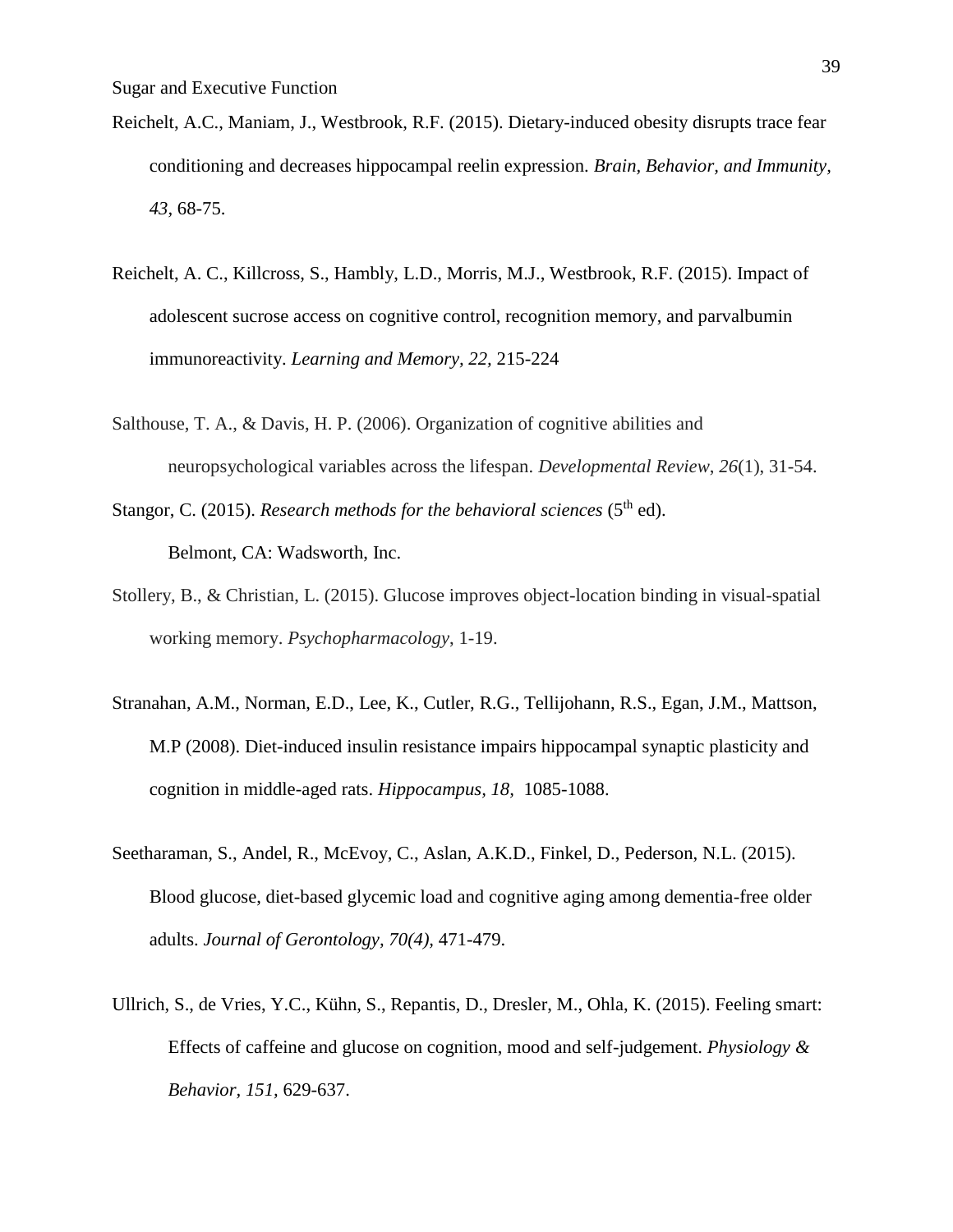- Wild, S., Roglic, G., Green, A., Sicree, R., & King, H. (2004). Global prevalence of diabetes: estimates for the year 2000 and projections for 2030. *Diabetes Care, 27*(5), 1047-1053.
- Yaffe, K., Barnes, D., Nevitt, M., Lui, L.-Y. Y., & Covinsky, K. (2001). A prospective study of physical activity and cognitive decline in elderly women: women who walk. *Archives of Internal Medicine*, *161*(14), 1703–1708.
- van der Zwaluw, N. L., van de Rest, O., Kessels, R. P. C., & de Groot, L. C. P. G. M. (2014). Short-term effects of glucose and sucrose on cognitive performance and mood in elderly people. *Journal of Clinical and Experimental Neuropsychology*, *36*(5), 517–527.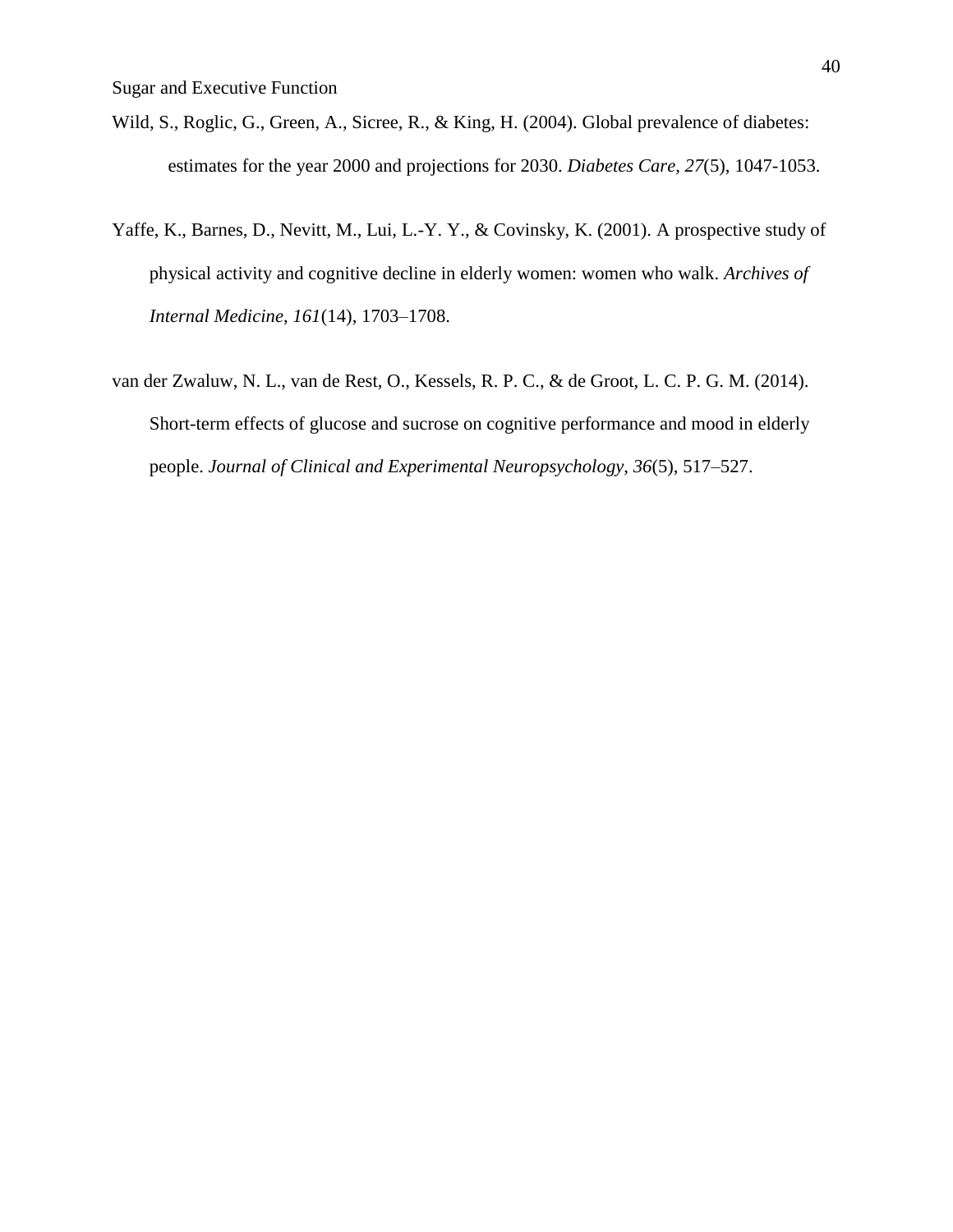# Appendix A

# **Chronic Sugar Measures**

# *Estimated Daily Intake Scale for Sugar*

| 11. Please rate how well the following statements apply to your eating habits over the LAST YEAR |                        |  |  |     |  |                    |                     |  |
|--------------------------------------------------------------------------------------------------|------------------------|--|--|-----|--|--------------------|---------------------|--|
|                                                                                                  | Completely<br>Disagree |  |  |     |  |                    | Completely<br>Agree |  |
| I tend to eat cereals that<br>have sugar in them.                                                |                        |  |  | . . |  | . .                |                     |  |
| I tend to put a lot of syrup on<br>my pancakes or waffles.                                       |                        |  |  |     |  |                    |                     |  |
| I often eat candy to snack on<br>when I am hungry.                                               |                        |  |  |     |  |                    |                     |  |
| I tend to crave foods that are<br>high in sugar.                                                 |                        |  |  |     |  | a a                |                     |  |
| I tend to snack on healthier<br>food options.                                                    |                        |  |  |     |  |                    |                     |  |
| I tend to consume a low<br>sugar diet.                                                           |                        |  |  |     |  |                    |                     |  |
| I often snack on sugary<br>foods when I am hungry.                                               |                        |  |  |     |  |                    |                     |  |
| When I crave a snack, I<br>typically seek out sweet-<br>tasting foods.                           |                        |  |  |     |  |                    |                     |  |
| I tend to eat foods that are<br>most convenient, even if they<br>contain a lot of sugar.         |                        |  |  |     |  | <b>Participate</b> |                     |  |
| I like consuming sweet-<br>tasting foods and drinks each<br>day                                  |                        |  |  |     |  |                    |                     |  |
| I tend to avoid consuming a<br>high sugar diet                                                   |                        |  |  |     |  |                    |                     |  |
|                                                                                                  |                        |  |  |     |  |                    |                     |  |

# *Self-Rated Diet Quality Measure*

| 12. Please rate how well the following statement applies to your perception of your overall diet over the LAST YEAR |           |           |      |      |      |  |  |  |
|---------------------------------------------------------------------------------------------------------------------|-----------|-----------|------|------|------|--|--|--|
|                                                                                                                     | Excellent | Very good | Good | Fair | Poor |  |  |  |
| In general, how healthy is<br>your overall diet?                                                                    |           |           |      |      |      |  |  |  |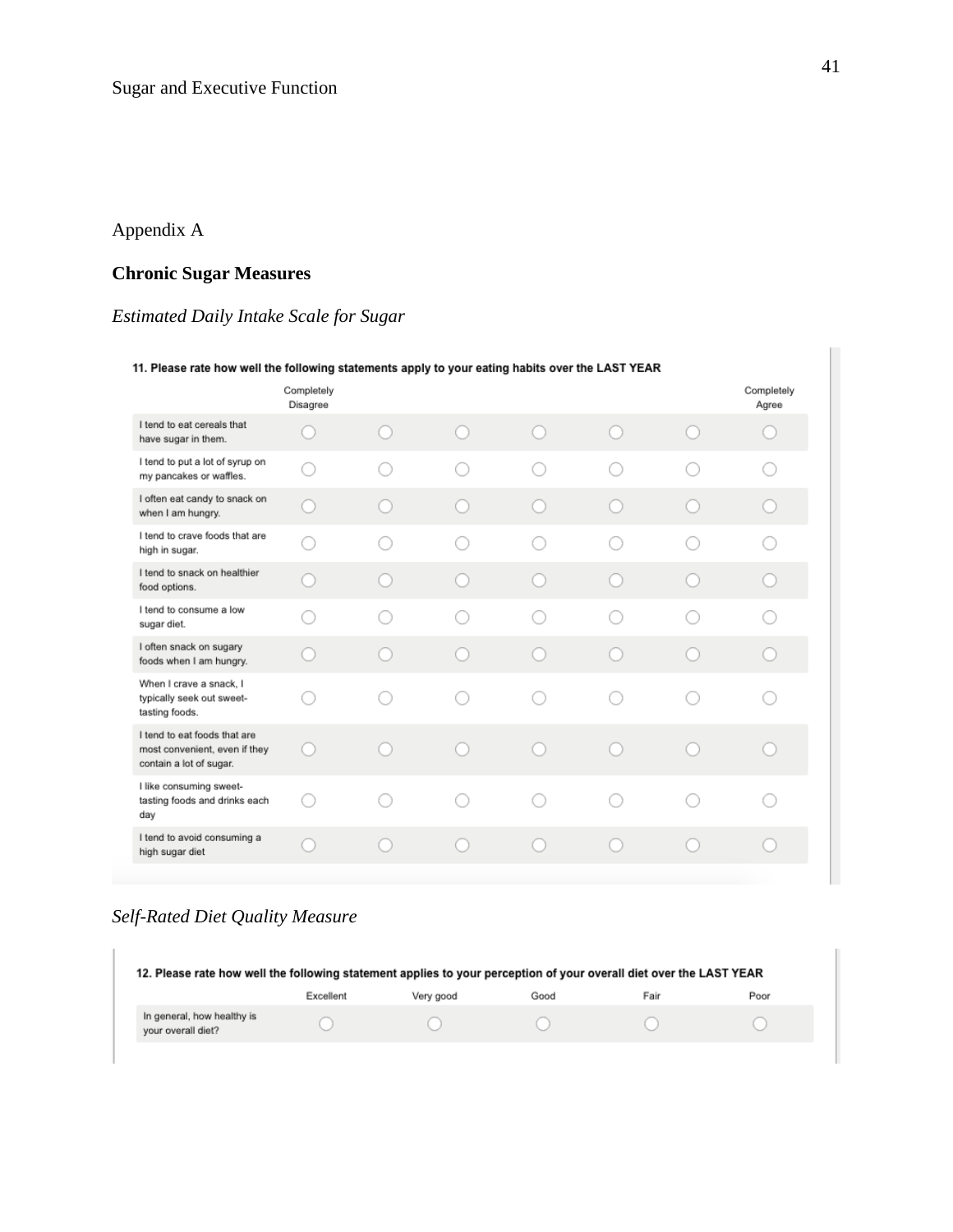# *Energy Balance Related Behavior Questionnaire*

| How many days a week do<br>you watch television / use<br>the computer?                                                                                | None | 1 | $\overline{2}$ | 3              | 4 | 5 | 6 |           |
|-------------------------------------------------------------------------------------------------------------------------------------------------------|------|---|----------------|----------------|---|---|---|-----------|
|                                                                                                                                                       |      |   |                |                |   |   |   | Every day |
|                                                                                                                                                       |      |   |                |                |   |   |   |           |
| 14. How long on average did you watch television/use the computer on a usual day. Think about a usual school/work day<br>when answering the question. |      |   |                |                |   |   |   |           |
| Please answer in hours and minutes / day                                                                                                              |      |   |                |                |   |   |   |           |
| 15. Please think about an average week in the last year                                                                                               |      |   |                | $\overline{2}$ |   | 4 |   |           |
| How many days did you go<br>to school or work by<br>bicycle/on foot in an average<br>week?                                                            | None | 1 |                |                | 3 |   | 5 |           |
| 16. How many minutes does it usually take for you to bike/walk to school/work in an average week?                                                     |      |   |                |                |   |   |   |           |
| Please answer in hours and minutes                                                                                                                    |      |   |                |                |   |   |   |           |
|                                                                                                                                                       |      |   |                |                |   |   |   |           |
| 17. Please think about a typical week in the past year                                                                                                |      |   |                |                |   |   |   |           |
|                                                                                                                                                       | None | 1 | $\overline{2}$ | 3              | 4 | 5 | 6 | Every day |
| How many days did you<br>drink soft drinks/fruit                                                                                                      |      |   |                |                |   |   |   |           |
| juices in an average week?                                                                                                                            |      |   |                |                |   |   |   |           |

18. On days that you drank soft drinks/fruit juices, how many glasses/bottles/cans did you drink?

Please answer in glasses/day, bottles/day, or cans/day

19. When you ate savory snacks/sweets, how many portions did you usually eat?

Please answer in portions/day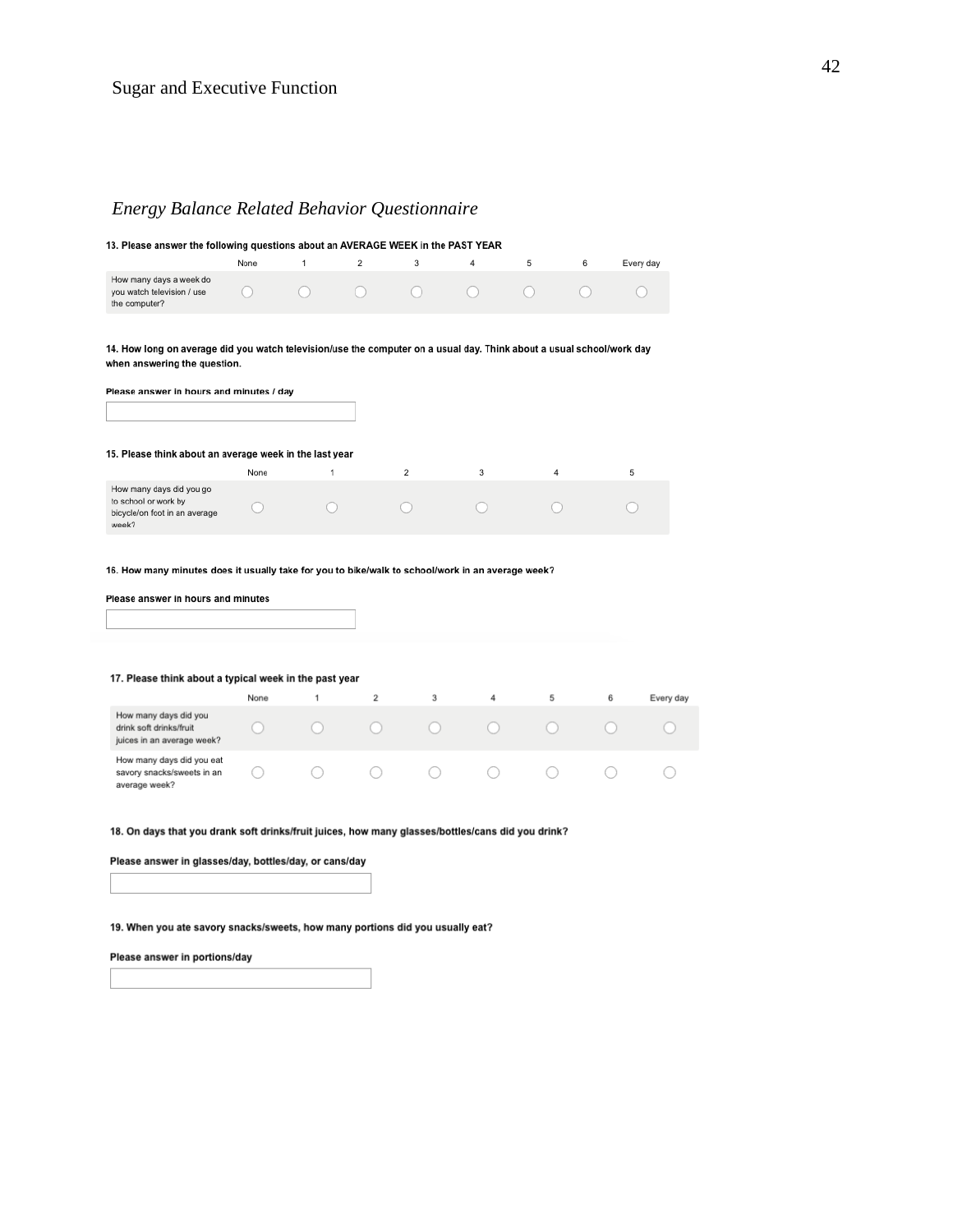# **Acute Sugar Measures**

# *Estimated Daily Sugar Intake Scale*

#### 20. Please rate how well the following statements apply to your eating habits over the PAST 24 HOURS

|                                                                                   | Completely<br>Disagree |     |  | Completely<br>Agree |
|-----------------------------------------------------------------------------------|------------------------|-----|--|---------------------|
| I ate cereals that have sugar<br>in them.                                         |                        |     |  |                     |
| I put a lot of syrup on my<br>pancakes or waffles.                                |                        |     |  |                     |
| I ate candy to snack on while<br>I was hungry.                                    |                        | - 1 |  |                     |
| I craved foods that are high<br>in sugar.                                         |                        |     |  |                     |
| I snacked on healthier food<br>options.                                           |                        |     |  |                     |
| I consumed a low sugar diet.                                                      |                        |     |  |                     |
| I snacked on sugary foods<br>when I was hungry.                                   |                        |     |  |                     |
| When I craved a snack, I<br>typically sought out sweet-<br>tasting foods.         |                        |     |  |                     |
| I ate foods that were most<br>convenient, even if they<br>contain a lot of sugar. |                        | - 1 |  |                     |
| I enjoyed consuming sweet-<br>tasting foods and drinks                            |                        |     |  |                     |
| I avoided consuming a high<br>sugar diet                                          |                        |     |  |                     |

# *Self-Rated Diet Quality Measure*

| 21. Please rate how well the following statement applies to your perception of your overall diet over the PAST 24 HOURS |           |           |      |      |      |  |  |  |
|-------------------------------------------------------------------------------------------------------------------------|-----------|-----------|------|------|------|--|--|--|
|                                                                                                                         | Excellent | Very good | Good | Fair | Poor |  |  |  |
| In general, how healthy is<br>vour overall diet?                                                                        |           |           |      |      |      |  |  |  |